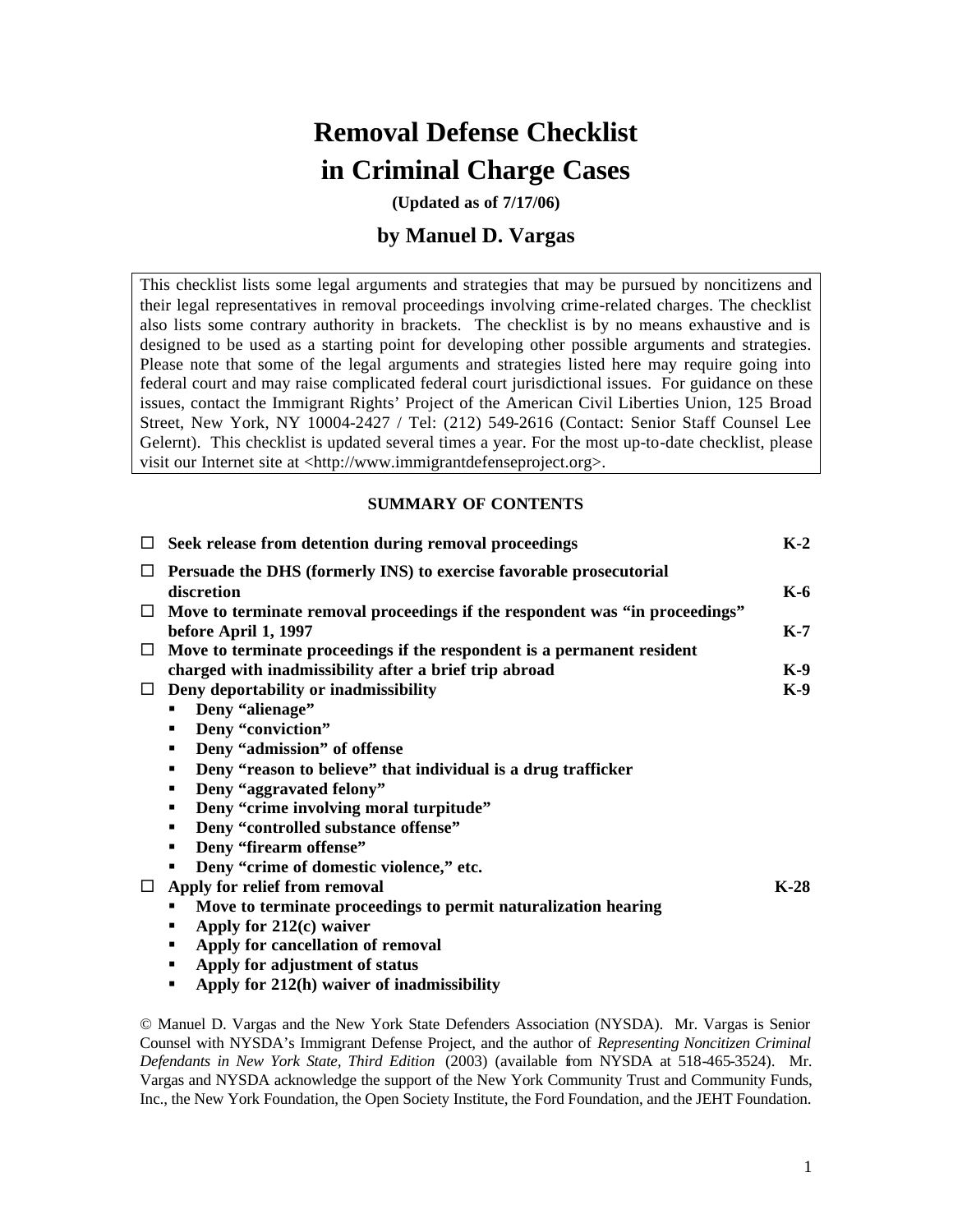- ß **Apply for 209(c) waiver of inadmissibility**
- ß **Apply for asylum**
- **B** Apply for withholding of removal
- $\blacksquare$  Apply for relief under Torture Convention
- **Apply for voluntary departure**

| Raise estoppel or constitutional or international law arguments        | $K-38$ |
|------------------------------------------------------------------------|--------|
| $\Box$ Pursue post-conviction relief or other non-immigration remedies | $K-41$ |

□ Seek release from detention after removal order No. 2008 **K-43** 

# **CHECKLIST**

## □ Seek release from detention during removal proceedings

 In general, under the Immigration and Nationality Act (INA), a noncitizen detained by the Department of Homeland Security (DHS) (formerly Immigration and Naturalization Service (INS)) may be released on bond or conditional parole pending completion of removal proceedings. See INA 236 (a)(2). After the initial DHS custody determination of the local district director, which is supposed to be based on whether the noncitizen has shown that he or she would not pose a danger to the community or be a risk of flight, see 8 C.F.R. 236.1(c)(8), a detainee may seek a redetermination by requesting a bond hearing before an Immigration Judge. See 8 C.F.R. 1236.1(d)(1). However, if the district director had determined that noncitizen should not be released or has set of bond of \$10,000 or more, and an Immigration Judge orders release on bond or otherwise, the DHS may obtain an automatic stay of the order if the DHS files a notice of intent to appeal the custody redetermination within one business day of issuance of the order. See 8 C.F.R.  $1003.19(i)(2)$ . Some detainees have been able successfully to challenge this automatic stay provision in federal court on constitutional grounds. See *Zavala v. Ridge*, 310 F. Supp.2d 1071 (N.D. Ca. 2004); *Ashley v. Ridge*, 288 F.Supp.2d 662 (D.N.J. 2003); *Uritsky v. Ridge*, 286 F. Supp.2d 842 (E.D. Mich. 2003); *Bezmen v. Ashcroft*, 245 F. Supp.2d 446 (D.Conn 2003); *Almonte-Vargas v. Ellwood,* 2002 U.S.Dist. LEXIS 12387 (E.D.Pa. 2002). A detainee charged with inadmissibility may request a parole determination from the DHS. See INA  $212(d)(5)(A)$ ; 8 C.F.R. 212.5.

 As amended by the Illegal Immigration Reform and Immigrant Responsibility Act of 1996 (IIRIRA), however, the INA now provides that a noncitizen who is deportable or inadmissible by reason of having committed an offense covered under certain deportability and inadmissibility grounds shall be subject to mandatory detention after release from criminal custody, i.e., detention without any statutory right to seek release on bond or under parole pending completion of removal proceedings. See INA  $236(c)(1)$  (listing grounds of criminal deportability and inadmissibility covered by this new policy of mandatory detention). Under the statute, an individual may be released only if release "is necessary to provide protection to a witness, a potential witness, a person cooperating with an investigation into major criminal activity, or an immediate family member or close associate of a witness, potential witness, or person cooperating with such an investigation." INA  $236(c)(2)$ . Denial of the right to seek release on bond or under parole may be challenged before the immigration authorities or in federal court on various statutory and constitutional grounds:

 $\checkmark$  The government has not charged the detainee with an offense that fits within any of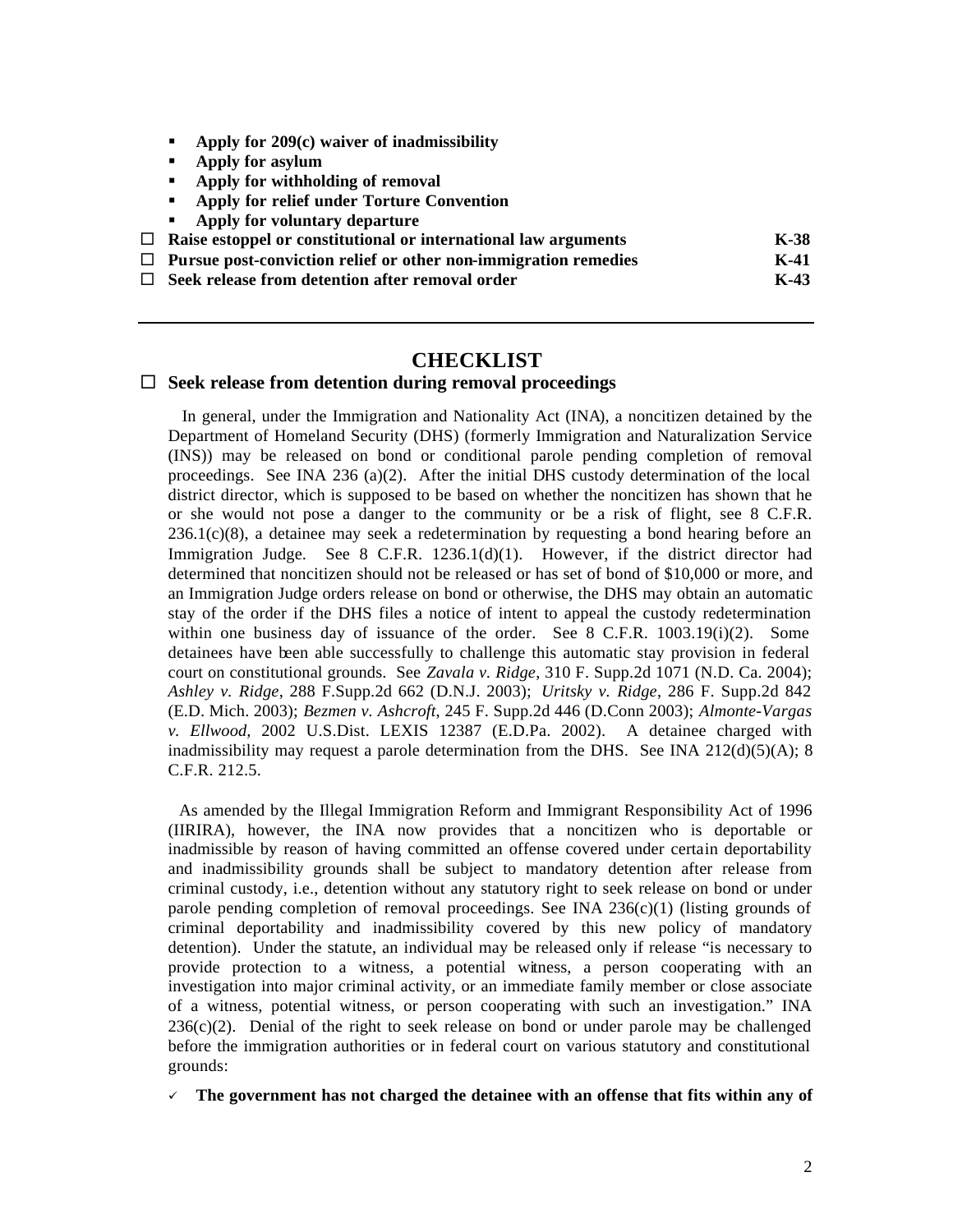**the mandatory detention criminal deportability or inadmissibility grounds.** Certain criminal deportability or inadmissibility grounds are not subject to mandatory detention under INA 236(c)(1). Examples include INA 237(a)(2)(E) (Crimes of domestic violence, stalking, or violation of protection order, crimes against children), or offenses charged under INA  $237(a)(2)(A)(i)$  (Crimes of moral turpitude) for which the person has not been sentenced to a term of imprisonment of at least one year. In at least one unpublished case, the BIA held that the notice to appear must charge a person with removability based on one of the mandatory detention grounds before the person may be detained pursuant to INA 236(c)(1). See *Matter of Leybinsky*, A73 569 408 (BIA 2000)(unpublished); see also *Alvarez-Santos v. INS*, 332 F.3d 1245, 1253 (9th Cir. 2003); *Yousefi v. INS* , 260 F.3d 318, 325 (4th Cir. 2001); *Xiong v. INS*, 173 F.3d 601, 608 (7th cir. 1999); *Choeum v. INS*, 129 F.3d 29, 40  $(1<sup>st</sup> Cir. 1997)$  (cases in which the courts of appeals have held that the criminal bar to judicial review is only implicated when a person actually was ordered removed on the basis of the covered deportability or inadmissibility ground); [but see *Fernandez v. AG*, 257 F.3d 1304, 1309-10 (11th Cir. 2001); *Lopez-Elias v. Reno*, 209 F.3d 788, 793 ( $5<sup>th</sup>$  Cir. 2000)]. In addition, even if the DHS (formerly INS) charges a deportability or inadmissibility ground that is covered by INA  $236(c)(1)$ , an individual who has an argument that the deportability/inadmissibility charge is incorrect may raise the argument in the context of an Immigration Judge hearing held pursuant to the BIA decision in *Matter of Joseph*, 22 I&N Dec. 799 (BIA 1999)(lawful permanent resident immigrant is not "properly included" with a mandatory detention category if the government is "substantially unlikely to establish at the merits hearing, or on appeal, the charges that would otherwise subject the alien to mandatory detention"). See below "Deny deportability or inadmissibility." In addition, if an Immigration Judge finds that an individual is not deportable or inadmissible, and the DHS invokes the automatic stay provision in 8 C.F.R.  $1003.19(i)(2)$ , the detainee may challenge such application of the automatic stay provision on constitutional grounds. See *Uritsky v. Ridge*, 286 F. Supp.2d 842 (E.D. Mich. 2003).

- $\checkmark$  The detainee may not be charged with inadmissibility after a brief trip abroad. If the person is a lawful permanent resident charged with inadmissibility after a brief trip abroad, the individual may challenge the DHS' (formerly INS') determination that he or she is subject to inadmissibility review in the context of a federal court *habeas corpus* challenge to detention pending completion of the inadmissibility review. See, e.g., *Made v. Ashcroft*, Civil No. 01-1039 (D. N.J. 2001); [but see *Tineo v. Ashcroft*, 350 F.3d 382 (3d Cir. 2003)]. In addition, if the returning lawful permanent resident immigrant is charged with inadmissibility based on a criminal conviction prior to April 1, 1997 (IIRIRA general effective date), the person may be able to argue that he or she is not subject to inadmissibility review based on the law in effect prior to IIRIRA. Cf. *Olatunji v. Ashcroft*, 387 F.3d 383 ( $4<sup>th</sup>$  Cir. 2004). For a discussion of such statutory arguments, see generally below "Move to terminate proceedings if the respondent is a permanent resident charged with inadmissibility after a brief trip abroad." Finally, detention without an individualized bond or parole hearing of an individual returning from a trip abroad may also be challenged on constitutional equal protection grounds, see *Francis v. INS*, 532 F.2d 268 (2d Cir. 1976) (violation of equal protection arises if a noncitizen is penalized under the immigration laws based upon the fortuity of departure from the United States), as well as under the Constitution's due process and excessive bail clauses (see subsection below entitled "Mandatory detention is unconstitutional"); see generally below "Raise estoppel or constitutional or international law arguments."
- $\checkmark$  The detainee was released from criminal custody prior to October 9, 1998. IIRIRA stated that INA 236(c) mandatory detention applies to "individuals released after [the end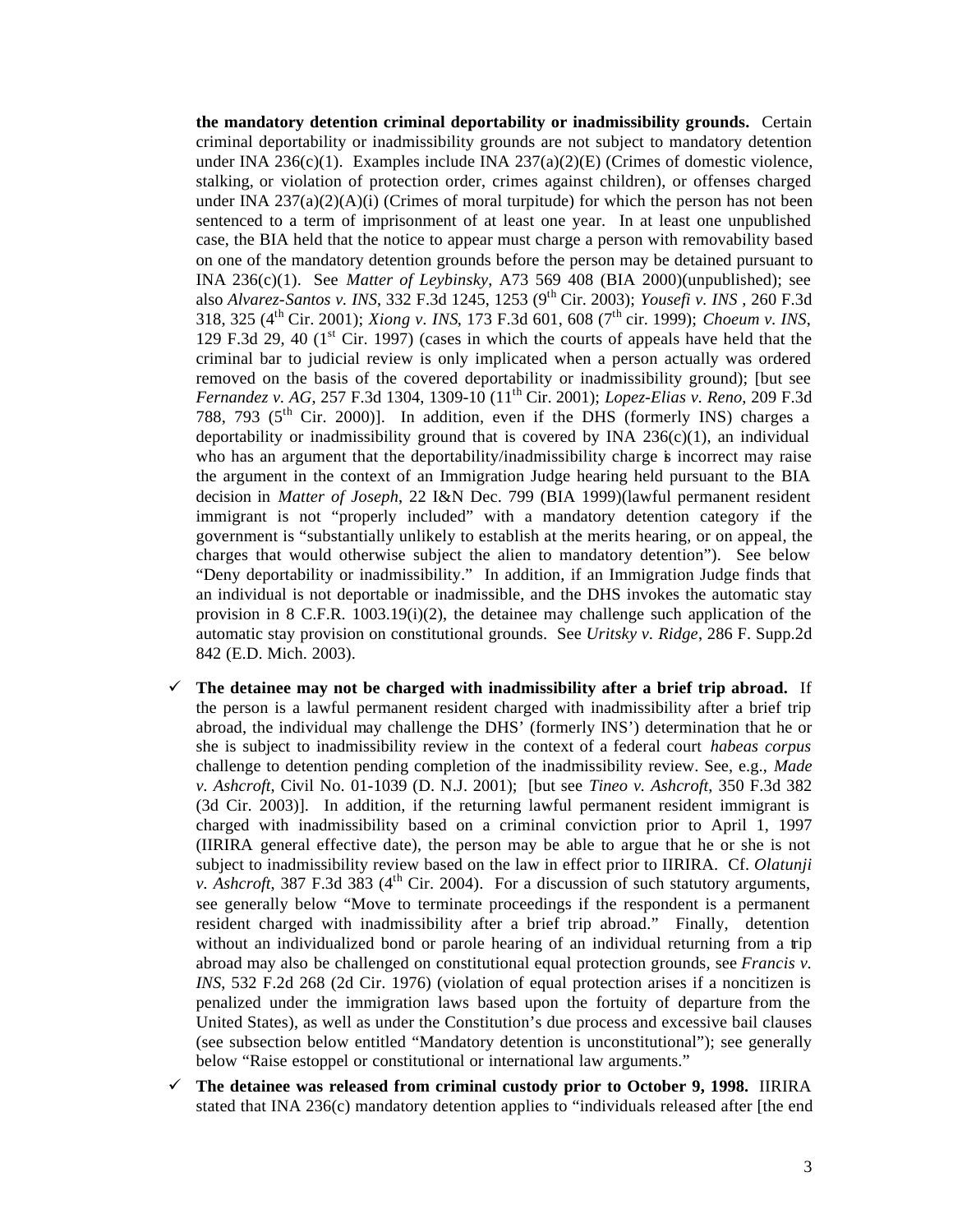of a 1-year or 2-year transitional period]." IIRIRA § 303(b)(2). That transitional period ended on October 9, 1998. Thus, at the very least, as the Board of Immigration Appeals (BIA) and the DHS (formerly INS) have agreed, INA 236(c) should not be applied in cases where the individual placed in removal proceedings was released from criminal custody prior to October 9, 1998. See *Matter of Adeniji*, 22 I&N Dec. 1102 (BIA 1999) (INA 236(c) does not apply to noncitizens whose most recent release from custody by an authority other than the INS (now DHS) occurred prior to the expiration of the Transition Period Custody Rules). A sentence to probation or other non-physical restraint after October 9, 1998 does not count as a release from custody triggering mandatory detention. See *Matter of West*, 22 I&N Dec. 1405 (BIA 2000).

- $\checkmark$  The detainee's criminal conviction or offense pre-dated IIRIRA. Even if the detainee was released after October 9, 1998, the individual may argue that INA 236(c) mandatory detention does not apply when his or her criminal conviction or conduct occurred prior to IIRIRA's general effective date of April 1, 1997. Cf. *Montero v. Cobb*, 937 F.Supp. 88 (D.Mass. 1996)(finding that mandatory detention provisions in predecessor AEDPA statute did not apply retroactively in the absence of clear Congressional intent). IIRIRA did not include any statement that INA  $236(c)$  should be applied retroactively in cases based on pre-IIRIRA convictions or conduct. All the statute provided is that INA 236(c) applies to "individuals released after [October 8, 1998]." IIRIRA § 303(b)(2). In *Landgraf v. USI Film Products*, 511 U.S. 244 (1994), the Supreme Court held that, absent an explicit statement of legislative intent to apply a new law to past events, a statute should apply prospectively only. Recently, the Supreme Court made clear that this presumption against retroactivity applies to immigration legislation; in fact, the Court applied the presumption to another IIRIRA provision that, like IRRIRA § 303, lacked any explicit statement of retroactive legislative intent in cases based on past events. See *Immigration and Naturalization Service v. St. Cyr*, 533 U.S. 289 (2001)(holding that IIRIRA § 304(b)—eliminating a pre-IIRIRA right to apply for a discretionary waiver of deportation—could not be applied retroactively to pre-IIRIRA plea agreements absent a clear indication from Congress that it intended such a result).
- $\checkmark$  The detainee was not in criminal custody when arrested by the DHS (formerly INS). Even if the detainee was released after October 9, 1998, the individual may argue that INA 236(c) mandatory detention does not apply when he or she was not detained immediately after release from criminal custody. Detention is required "when the alien is released, without regard to whether the alien is released on parole, supervised release, or probation, and without regard to whether the alien may be arrested or imprisoned again for the same offense." INA  $236(c)(1)$ . The "when released" language indicates that detention is not required of an individual who was not in criminal custody when arrested by the DHS (formerly INS). For example, an individual may argue that this "when released" language means that mandatory detention should not apply to an individual who was not sentenced to imprisonment, or who was sentenced to imprisonment but was not taken into custody by the DHS at the time the person was released from criminal custody but rather was taken into custody by the DHS at some subsequent point. See *Boonkue v. Ridge*, \_\_ F. Supp.2d \_\_, 2004 U.S. Dist. LEXIS 9648 (D.Or. 2004), *Quezada-Bucio v. Ridge*, 317 F. Supp.2d 1221 (W.D.Wash. 2004); see also dissenting opinion of BIA member Rosenberg in *Matter of Rojas*, 23 I&N Dec. 117 (BIA 2001); [but see majority opinion in *Matter of Rojas*, 23 I&N Dec. 117 (BIA 2001) ("A criminal alien who is released from criminal custody after the expiration of the Transition Period Custody Rules is subject to mandatory detention pursuant to section  $236(c)$ ... even if the alien is not immediately taken into custody by the Immigration and Naturalization Service when released from incarceration.")].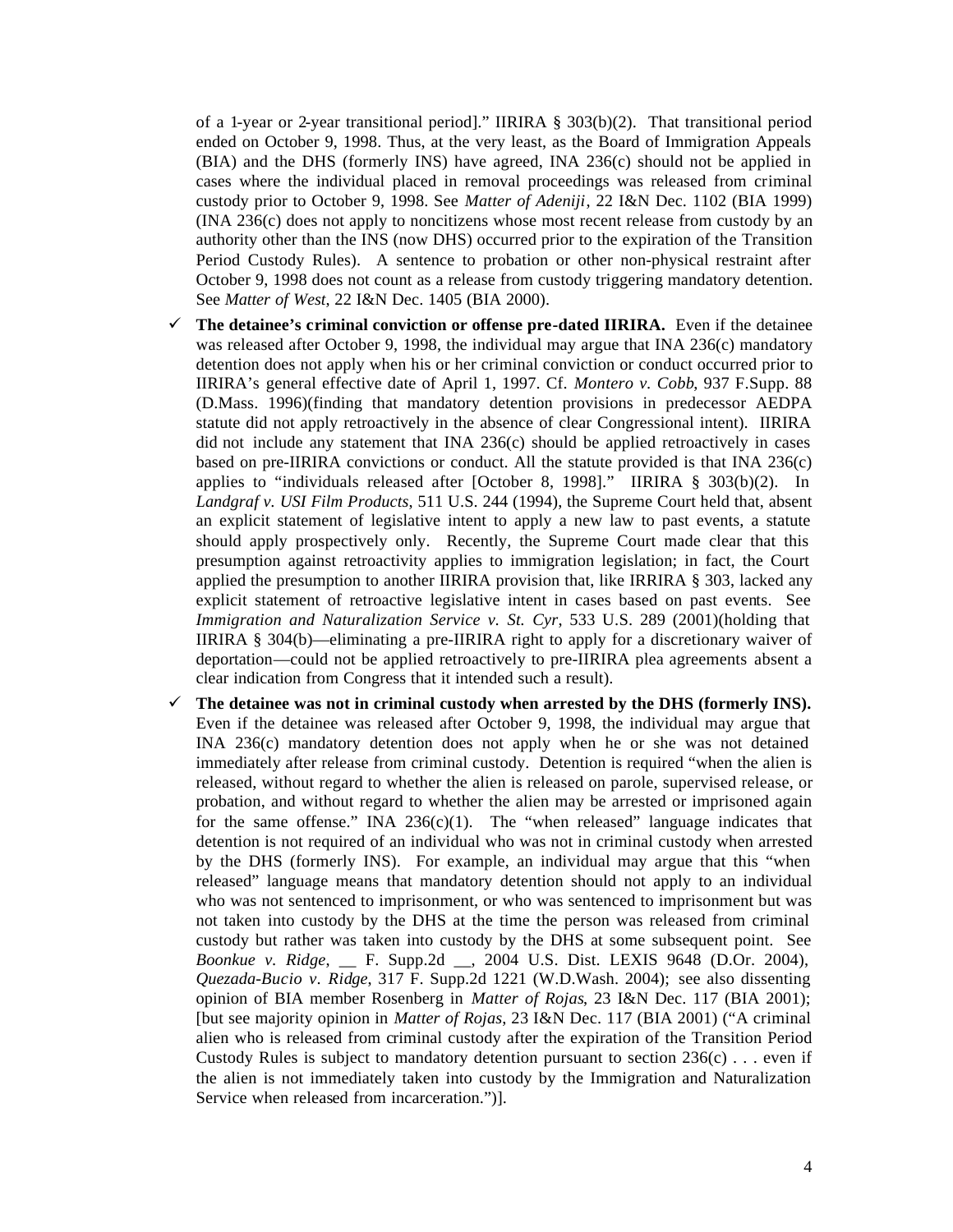- $\checkmark$  If the detainee is contesting removability or applying for relief from removal, **mandatory detention is unconstitutional.** Prior to April 29, 2003, many noncitizens had successfully argued that detention of noncitizens without the right to an individualized bond hearing pending completion of removal proceedings deprived individuals of their liberty in violation of substantive and procedural due process, or in violation of the Eighth Amendment excessive bail clause. See, e.g., *Kim v. Ziglar*, 276 F.3d 523 (9th Cir. 2002); *Welch v. Ashcroft*, 293 F.3d 213 (4th Cir. 2002); *Hoang v. Comfort*, 282 F.3d 1247 (10th Cir. 2002); *Patel v. Zemski*, 275 F.3d 299 (3d Cir. 2001); [but see *Parra v. Perryman*, 172 F.3d 954 (7th Cir. 1999)(where detainee had conceded deportability)]. On April 29, 2003, however, the Supreme Court reversed the Ninth Circuit decision in *Kim v. Ziglar* and held that the government may detain classes of immigrants without conducting individualized bond hearings. *Demore v. Kim*, 123 S. Ct. 1708 (2003). Nevertheless, the Supreme Court's decision was premised on a finding that the petitioner in *Kim* conceded removability. Cases where the person is challenging removability, or is seeking relief from removal, may be distinguished from the Supreme Court's holding in *Kim* on that basis. See, e.g., *Gonzalez v. O'Connell*, 355 F.3d 1010  $(7<sup>th</sup> Cir. 2004)$ (*Kim* "left open the question of whether mandatory detention under §  $1226(c)$  is consistent with due process when a detainee makes a colorable claim that he is not in fact deportable"); *Uritsky v. Ridge*, 2003 U.S. Dist. LEXIS 17698 (E.D. Mich. 2003); see also below "Deny deportability or inadmissibility" and "Apply for relief from removal;" see also Beth Werlin, "Practice Advisory -- Mandatory Detention after *Kim v. Demore*" (American Immigration Law Foundation, Washington, D.C., August 29, 2003), available at <www.ailf.org>.
- $\checkmark$  If detention is or may be prolonged or indefinite, mandatory detention is **unconstitutional.** The Supreme Court upheld mandatory detention in *Demore v. Kim* relying, in part, on a finding that "not only does detention have a definite termination pint, in the majority of cases it lasts for less than [] 90 days." The Court did so to avoid conflict with its earlier decision in *Zadvydas v. Davis*, 533 U.S. 678 (2001)(striking down government indefinite detention of noncitizens following completion of removal proceedings), in which the Court held that individuals with final orders of removal could validly be detained for only six months. 533 U.S. at 701. Cases where the length of detention has exceeded, or is likely to exceed, such time periods may be distinguished from *Kim* on that basis. See *Kim* at 1722 (Kennedy, J., concurring)(explaining Justice Kennedy's understanding that the majority opinion may allow a challenge to detention when, for example, there has been unreasonable delay by the DHS, formerly INS); *Tijani v. Willis*, 430 F.3d 1241 ( $9<sup>th</sup>$  Cir. 2005)("Despite the substantial powers that Congress may exercise in regard to aliens, it is constitutionally doubtful that Congress may authorize imprisonment of [two years and four months'] duration for lawfully admitted resident aliens who are subject to removal"); *Ly v. Hansen*,  $351$  F.3d  $263$  (6<sup>th</sup> Cir. 2003) (construing the statute to include a reasonable time limitation in bringing a removal proceeding to conclusion without an individualized bond hearing); *Parlak v. Baker*, 374 F. Supp. 2d 551 (E.D.Mich. 2005); *Fuller v. Gonzales*, 2005 U.S. Dist. LEXIS 5828 (D. Conn. 2005)("Although *Kim* held that the desire to ensure an alien's presence at future proceedings and the desire to protect the community provide sufficient justification for a short mandatory detention, the sufficiency of that justification decreases as the length of incarceration increases"); *Uritsky v. Ridge*, 286 F. Supp.2d 842 (E.D. Mich. 2003); see also Beth Werlin, "Practice Advisory -- Mandatory Detention after *Kim v. Demore*" (American Immigration Law Foundation, Washington, D.C., August 29, 2003), available at www.ailf.org; see also below "Raise estoppel or constitutional or international law arguments."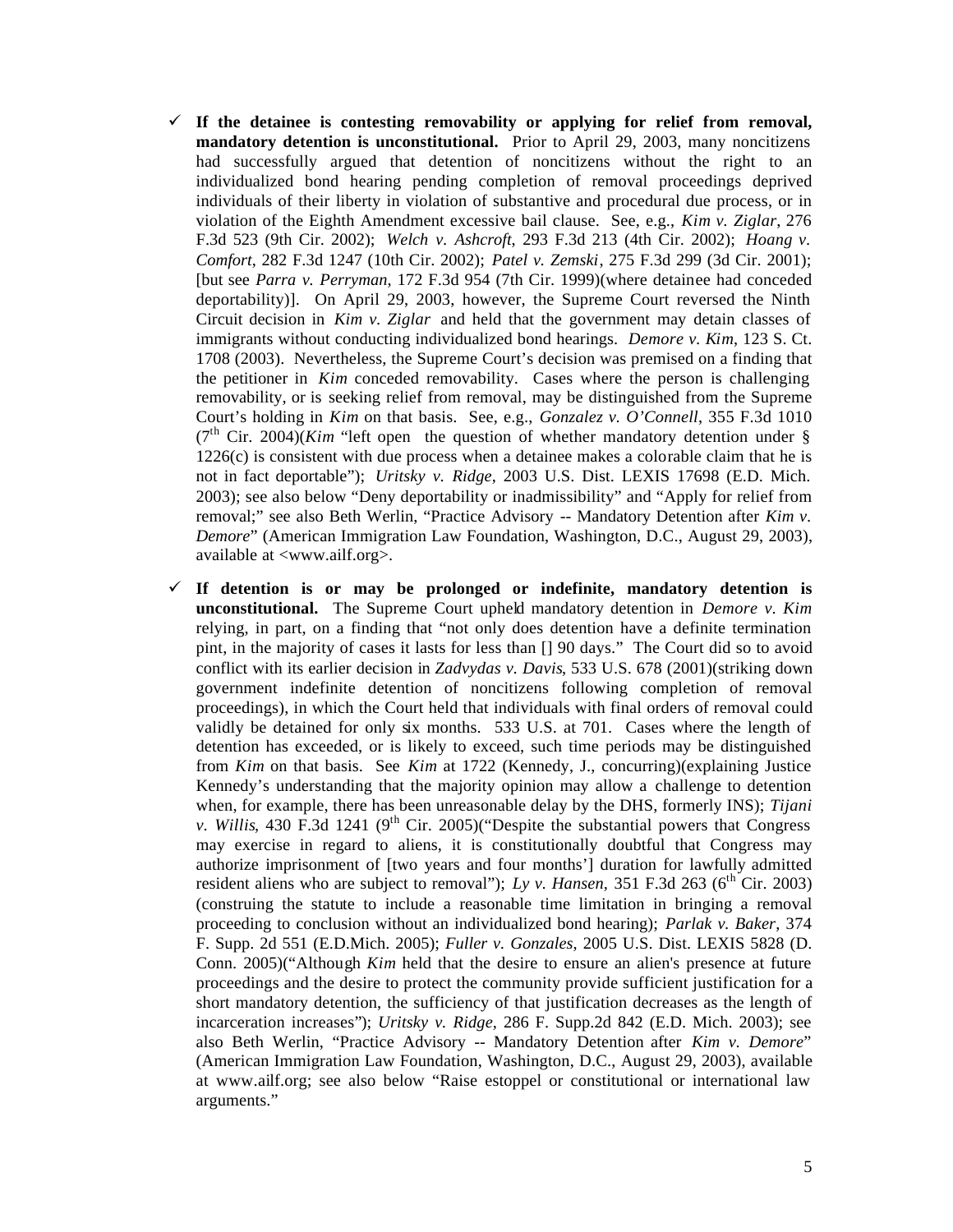#### $\Box$  Persuade the DHS (formerly INS) to exercise favorable prosecutorial discretion

 In a particularly sympathetic case, one should always consider whether it might be possible to persuade the DHS (formerly INS) to exercise favorable prosecutorial discretion, i.e., to decline to file charges or to move to dismiss charges already brought. In the past, persuading the INS (now DHS) to exercise such prosecutorial discretion has been difficult, if not impossible. Since the enactment of the Antiterrorism and Effective Death Penalty Act of 1996 (AEDPA) and IIRIRA, however, the INS had been under some pressure to exercise such discretion in particularly compelling cases. In a January 2000 letter responding to twenty-eight members of Congress who had inquired about INS use of prosecutorial discretion to ameliorate certain harsh consequences, the Justice Department acknowledged that the INS has discretion with respect to both the initiation and the termination of removal proceedings and that it was working on developing additional guidance for its officers "in cases with the potential for extreme hardship." Letter of Assistant Attorney General Robert Raben to twenty-eight U.S. Congresspersons, dated January 19, 2000; see also Memorandum entitled "Prosecutorial Discretion" for All OPLA Chief Counsel, dated October 24, 2005, available via via the internet at <http://www.aila.org/content/fileviewer.aspx?docid=19310&linkid=145122>; Memorandum of INS Commissioner Doris Meissner, dated November 17, 2000, available via the internet at <http://uscis.gov/graphics/lawsregs/handbook/discretion.pdf>; *Reno v. American-Arab Anti-Discrimination Committee*, 525 U.S. 471, 119 S.Ct. 936, n.8 (1999) ("At each stage [of the deportation process] the Executive has discretion to abandon the endeavor"). When a DHS (formerly INS) official needs to be persuaded that the DHS has authority to exercise such favorable discretion, the following regulatory or administrative provisions may be cited:

- $\checkmark$  DHS (formerly INS) authority to cancel a Notice to Appear (NTA) for a removal **hearing when the NTA has not yet been filed with the Office of the Immigration Judge**. See 8 C.F.R. 239.2(a). According to regulations, this authority may be exercised where the NTA was "improvidently issued," or where "[c]ircumstances of the case have changed after the notice to appear was issued to such an extent that continuation is no longer in the best interest of the government." 8 C.F.R. 239.2(a)(6)&(7). These two grounds appear to give the agency wide latitude to exercise prosecutorial discretion if it is so inclined. See also *Matter of Bahta*, 22 I&N Dec. 1381 (BIA 2000)(finding that the INS (now DHS) retains prosecutorial discretion to decide whether or not to commence removal proceedings against a respondent subsequent to the enactment of IIRIRA).
- $\checkmark$  DHS (formerly INS) authority to move to dismiss removal proceedings when the **NTA has already been filed with the Office of the Immigration Judge.** See 8 C.F.R. 239.2(c). This authority may also be exercised in the circumstances described in 8 C.F.R.  $239.2(a)(6) \& (7)$ (see authority to cancel a Notice to Appear above).
- ¸ **DHS (formerly INS) authority to defer action or otherwise decline to pursue proceedings against a particular individual.** See former INS Operating Instruction  $242.1(a)(22)$ (describing authority to defer action). According to the INS internal administrative directive which provided for deferred action, the INS could consider "sympathetic factors which, while not legally precluding deportation, could lead to unduly protracted deportation proceedings," or "because of a desire on the part of the administrative authorities or the courts to reach a favorable result, could result in a distortion of the law with unfavorable implications for future cases," or "because of the sympathetic factors in the case, a large amount of adverse publicity will be generated which will result in a disproportionate amount of Service time being spent on responding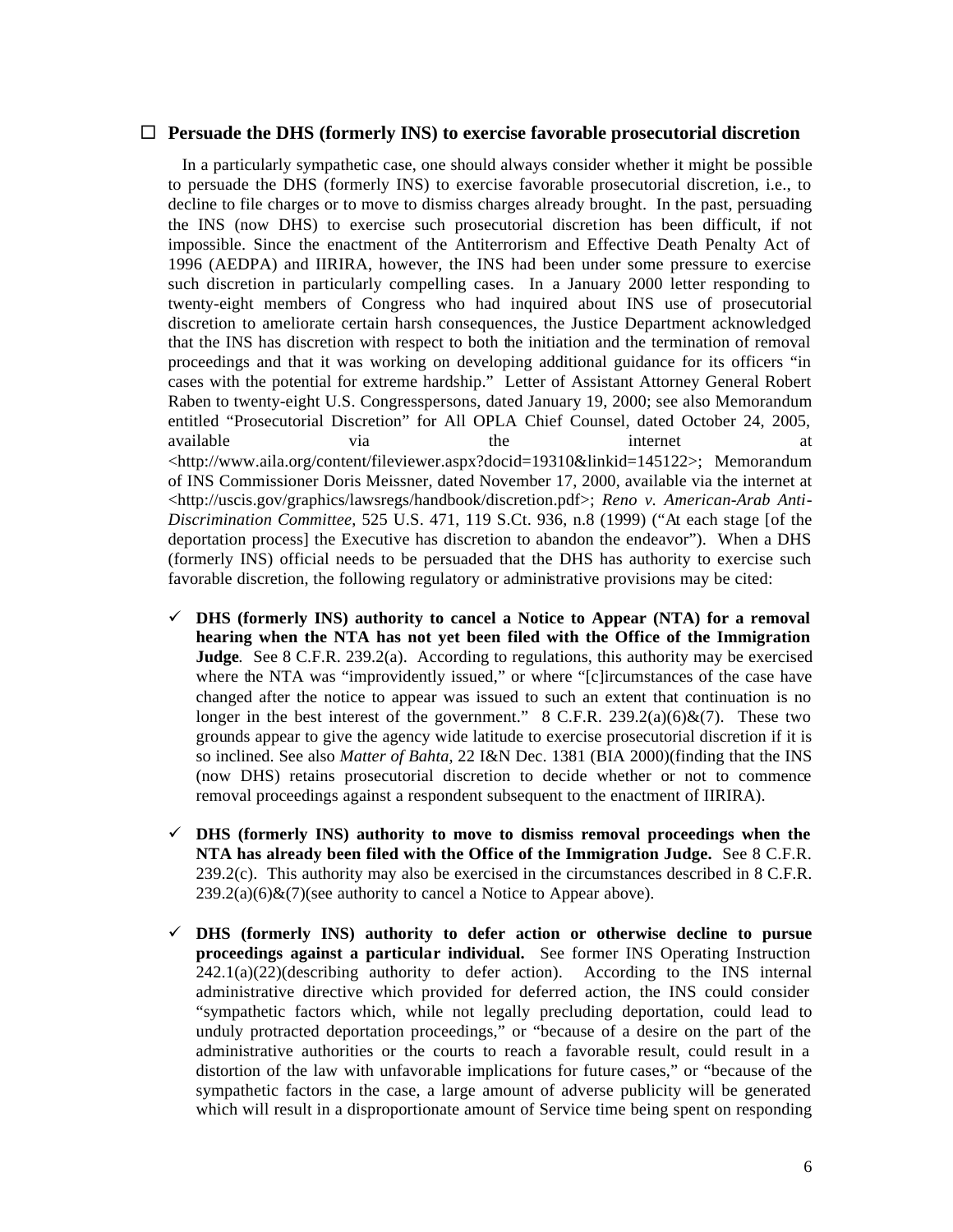to such publicity or justifying actions." Id. While this Operating Instruction was rescinded in 1997, the INS apparently continued to exercise such discretion. See Letter of Assistant Attorney General Robert Raben to twenty-eight U.S. Congresspersons, dated January 19, 2000; see also *Reno v. American-Arab Anti-Discrimination Committee*, 525 U.S. 471, 119 S.Ct. 936, n.8 (1999). The DHS (formerly INS) may also exercise such discretion.

## $\Box$  Move to terminate removal proceedings if the respondent was "in proceedings" **before April 1, 1997**

 IIRIRA's transition rules provide that the general rule is that the new IIRIRA removal rules shall not apply in the case of an alien who is "in exclusion or deportation proceedings before the Title III-A effective date [April 1, 1997]." See IIRIRA §  $309(c)(1)$ . Thus, if a noncitizen currently in removal proceedings has any argument that he or she was in deportation or exclusion proceedings before April 1, 1997, and the individual would be better off in such pre-IIRIRA proceedings (e.g., eligible to apply for INA 212 $(c)$  relief if the person was in proceedings before April 24, 1996—see below "Apply for relief from removal—Apply for 212(c) waiver"; see also 8 C.F.R. 212.3(g)), IIRIRA § 309(c)(1) provides support for a motion to terminate removal proceedings.

 Examples of cases where a noncitizen has an argument that he or she was in proceedings "before" April 1, 1997 are the following:

- $\checkmark$  **Filing of Charging Document Prior to April 1, 1997.** According to regulations, proceedings "commence" when the INS (now DHS) files a charging document with the Immigration Court. 8 C.F.R. 1003.14(a). Thus, a noncitizen was clearly in proceedings before April 1, 1997 if the INS filed with an Immigration Court a Form I-221 Order to Show Cause (relating to deportation proceedings) or a Form I-122 Notice to Alien Detained for Hearing by an Immigration Judge (relating to exclusion proceedings) prior to that date. Even if the prior proceedings were suspended (e.g., administratively closed) or terminated without entry of an order of deportation or exclusion (e.g., Fleuti termination) before April 1, 1997, the noncitizen should be considered to have been "in proceedings before" that date. If the prior proceedings were administratively closed, they were never formally terminated and are technically still pending. And if the prior proceedings were terminated before April 1, 1997, one can point out that the original language of the IIRIRA general transitional rule applied to aliens in proceedings "as of" April 1, 1997, but that the words "as of" were replaced by Congress with the word "before" in a technical correction passed a few days after enactment of IIRIRA. See P.L. 104-302, 110 Stat. 3656. The plain meaning of the new language covers noncitizens in proceedings anytime "before" April 1, 1997, and not only those in proceedings "as of" that date. Cf. *Matter of Saelee*, 22 I&N Dec. 1258 (BIA 2000)(concurring opinion of Board Member Filppu).
- $\checkmark$  Service or Issuance of Charging Document Prior to April 1, 1997. Even if the INS (now DHS) did not file the pre-IIRIRA charging document with the Immigration Court prior to April 1, 1997, and instead filed a Notice to Appear for IIRIRA removal proceedings on or after April 1, 1997, federal courts have found that INS (now DHS) service or issuance of a charging document is sufficient to consider a case to be pending as of the date of service or issuance. See *Lyn Quee de Cunningham v. U.S. Atty. Gen*., 335 F.3d 1262 (11th Cir. 2003); *Alanis-Bustamante v. Reno*, 201 F.3d 1303 (11th Cir. 2000) (held that proceedings had begun prior to IIRIRA and AEDPA when the INS had previously served an Order to Show Cause and lodged a detainer against the noncitizen);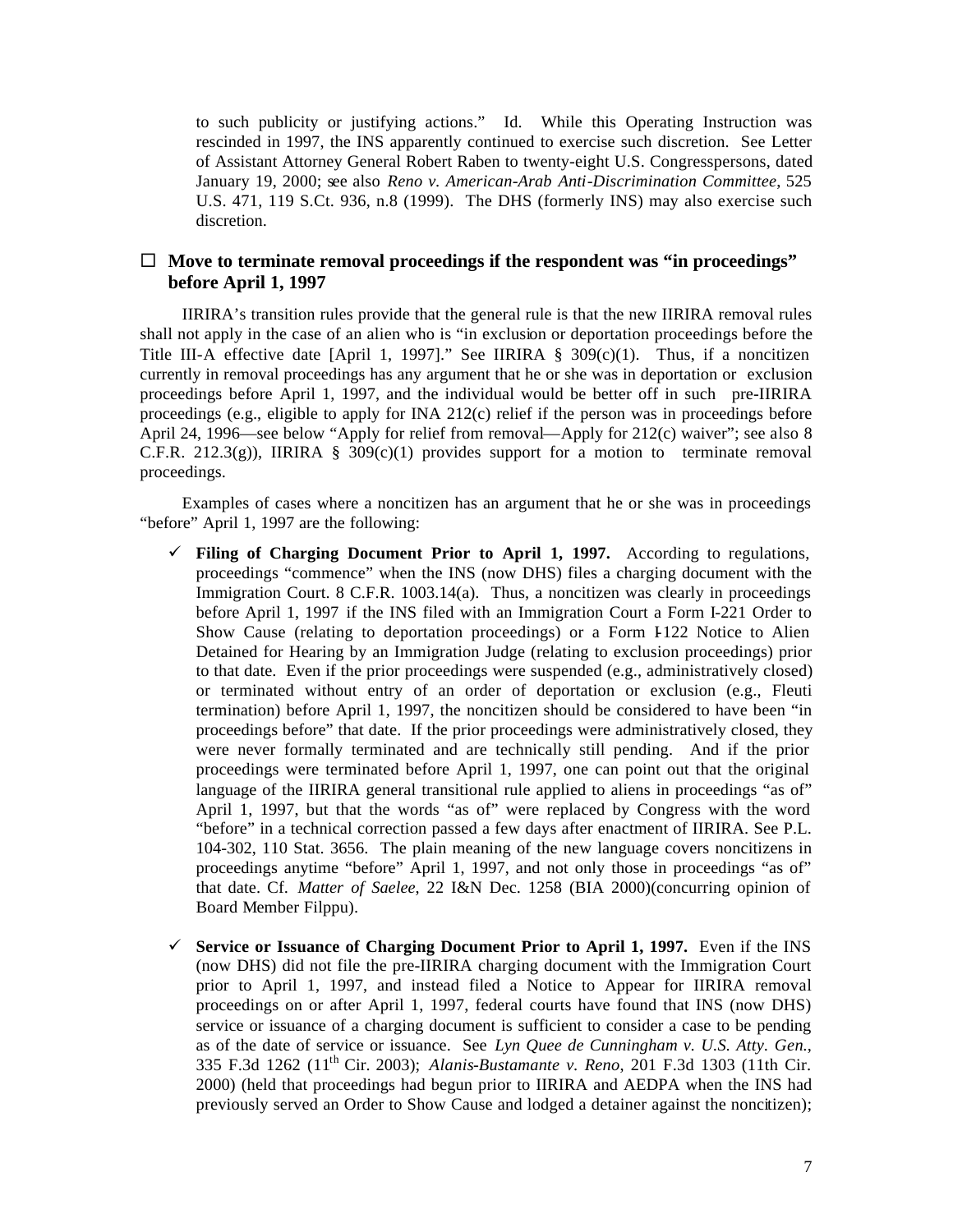accord *Wallace v. Reno*, 194 F.3d 279 (1st Cir. 1999) (service of order to show cause sufficient to demonstrate pendency of deportation proceeding when AEDPA enacted); *Woo v. Reno*, 200 F.R.D. 516 (D.Ct. Md. 2000) (issuance and service of order to show cause prior to April 1, 1997); *Pena-Rosario v. Reno*, 83 F. Supp.2d 349, 363 (E.D.N.Y. 2000) ("Since Pena-Rosario was served with an order to show cause before enactment of the 1996 amendments, his case was pending then"); *Dunbar v. INS*, 64 F. Supp.2d 47, 52 (D.Conn. 1999). These courts have chosen not to apply the 8 C.F.R. 1003.14(a) regulatory definition of when proceedings "commence," i.e., when the INS (now DHS) files a charging document with the Immigration Court. As the First Circuit stated in *Wallace*: "In this case we are not concerned with the INS' internal time tables, starting points, due dates, and the like but with the judicial question of retroactivity. This questions turns on considerations unrelated to the purpose of INS regulations. . . . From *this* standpoint, we think that when an order to show cause is served on the alien, the deportation process has effectively begun." 194 F.3d at 287. [But see *Arenas-Yepez v. Gonzalez*, 421 F.3d 111 (2d Cir. 2005)(in footnote 5, distinguishing *Wallace* and other cases as cases involving criminal aliens, suggesting that the Second Circuit Court might follow *Wallace* in a case involving a criminal alien); *Dipeppe v. Quarantillo*, 337 F.3d 326 (3d Cir. 2003); *Armendariz-Montoya v. Sonchik*, 291 F.3d 1116 (9th Cir. 2002); *Deleon-Holguin v. Ashcroft*, 253 F.3d 811 (5th Cir. 2001); *Asad v. Reno*, 242 F.3d 702 (6th Cir. 2001); and *Morales-Ramirez v. Reno*, 209 F.3d 977 (7th Cir. 2000)(all requiring filing of charging document with the Immigration Court to find proceedings commenced)].

- $\checkmark$  Detention at Port of Entry and Parole Prior to April 1, 1997. In addition to citing the analogous case law in section 2 above, a noncitizen in this situation can point to the analysis of the U.S. Court of Appeals for the Second Circuit in *Henderson v. INS* in which the court took a broad view of when sufficient INS (now DHS) activity has occurred such that a noncitizen could be considered to be "in proceedings" on the effective date of a Congressional enactment. See *Henderson v. INS*, 157 F.3d 106 (2nd Cir. 1998). In that decision, the Second Circuit determined that one of the petitioners (Guillermo Mojica) in that case was "in exclusion proceedings" on the date of enactment of the Antiterrorism and Effective Death Penalty Act of 1996 (AEDPA) even though the INS had not yet filed a charging document with the Immigration Court. Id. at 130 n.30. The Second Circuit found it sufficient that the INS had detained Mr. Mojica at an airport port of entry and then paroled him into the country pending deferred inspection. Id. at 11[; but see *Morales-Ramirez v. Reno*, 209 F.3d 977 (7th Cir. 2000)].
- $\checkmark$  Other Initiation of Process of Deportation Prior to April 1, 1997. A noncitizen may make an argument that he or she was "in proceedings" before April 1, 1997 whenever the INS (now DHS) has in some way initiated the process of subjecting the individual to exclusion or deportation proceedings prior to that date. [But see *Thom v. Ashcroft*, 369 F.3d 158 (2d Cir. 2004) (deportation proceedings may not be deemed to have begun with the issuance of a detainer notice alone)]. In the alternative, a noncitizen against whom the INS (now DHS) had initiated the process of subjecting the noncitizen to exclusion or deportation proceedings prior to April 1, 1997 can argue that the agency should be estopped from now pursuing removal proceedings, or may argue that DHS/INS initiation of removal proceedings after delaying formally commencing proceedings prior to April 1, 1997 led to a denial of the noncitizen's due process rights. Cf. *Singh v. Reno*, 182 F.3d 504 (7th Cir. 1999)(INS foot-dragging in completing deportation proceedings until petitioner no longer statutorily eligible for relief stated the basis of a substantial constitutional due process claim); see also below "Raise estoppel or constitutional or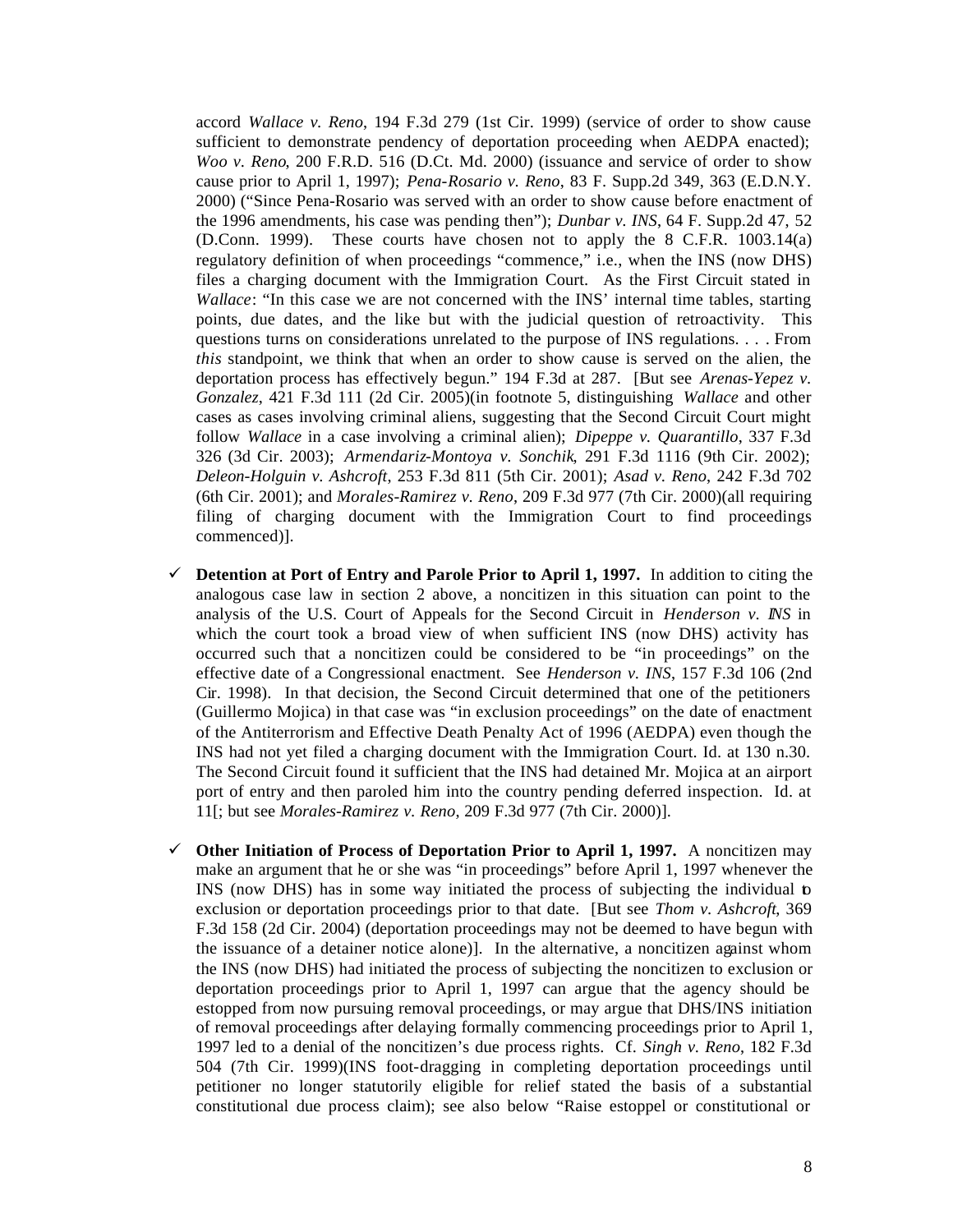international law arguments." Yet another way of raising this cla im is to argue that there is no rational basis for subjecting the noncitizen to removal proceedings when similarly situated individuals were placed in pre-IIRIRA proceedings, thus violating his or her constitutional right to equal protection of the laws. See below "Raise Estoppel or Constitutional Arguments."

## $\Box$  Move to terminate proceedings of a lawful permanent resident charged with **inadmissibility after a brief trip abroad**

 The Immigration and Nationality Act provides that the grounds of inadmissibility apply only to those applying for a visa outside the United States or seeking admission to the United States. See INA § 212(a). As amended by IIRIRA, the Act further provides that a lawful permanent resident "shall not" be regarded as seeking an admission into the United States unless, inter alia, the noncitizen has committed an offense identified in section 212(a)(2)(criminal inadmissibility grounds). The mandatory "shall not" language of this provision precludes application of the grounds of inadmissibility unless one of the exceptions applies. The provision, however, does not contain any such mandatory language requiring that, if one of the exceptions applies, the noncitizen "shall" be subject to admissibility review. This is significant because prior Supreme Court precedent held that a returning lawful permanent resident is not subject to admissibility review upon return from an "innocent, casual, and brief" trip abroad that was not meant to be "meaningfully interruptive" of his or her lawful admission status. See *Rosenberg v. Fleuti*, 374 U.S. 449 (1963). Therefore, although the Board of Immigration Appeals has rejected the argument that the *Fleuti* doctrine still applies after IIRIRA, see *Matter of Collado-Munoz*, 21 I&N Dec. 1061 (BIA 1997), it may be possible to persuade a federal court to find that a lawful permanent resident immigrant is not subject to the grounds of inadmissibility if the individual's departure was brief, casual, and innocent. See *Made v. Ashcroft*, Civil No. 01-1039 (D. N.J. 2001); *Richardson v. Reno*, 994 F. Supp. 1466, 1471 (S.D. Fla. 1998), reversed and vacated on other grounds, 162 F.2d 1338 (11th Cir. 1998); see also dissenting opinion of Board member Rosenberg in *Matter of Collado;* [but see *Tineo v. Ashcroft*, 350 F.3d 382, 2003 U.S. App. LEXIS 24430 (3d Cir. 2003)]. In addition, if the returning lawful permanent resident immigrant is charged with inadmissibility based on a criminal conviction prior to April 1, 1997 (IIRIRA general effective date), the person may argue that, even if it is true that IIRIRA eliminated the *Fleuti* doctrine, this IIRIRA amendment may not be applied retroactively at least to a conviction involving a pre-4/1/97 agreement to plead guilty because there is no clear statement of such Congressional intent. See *Olatunji v. Ashcroft*, 387 F.3d 383 (4<sup>th</sup> Cir. 2004). Finally, a returning permanent resident may argue that it violates the Fifth Amendment's due process clause to subject a returning resident to admissibility review if his or her departure was not a meaningful interruption of previously conferred lawful admission status in the United States. See below "Raise estoppel or constitutional arguments— Substantive Due Process."

## $\Box$  Deny deportability or inadmissibility

 In the post-IIRIRA era, when relief from removal is statutorily unavailable in many cases, it becomes more important than ever to contest DHS (formerly INS) charges of deportability or inadmissibility. Keep in mind that, if the respondent has been lawfully admitted to the United States, the burden of proof is on the DHS (formerly INS) to establish deportability by "clear and convincing evidence." See INA  $240(c)(3)(A)$ ; see also *Woodby v. INS*, 385 U.S. 276 (1966) (enunciating "clear, unequivocal and convincing" evidence standard). Also keep in mind that, while the burden of proof is generally on the applicant to establish admissibility, see INA 240(c)(2)(A),  $\&$  291, the burden has been held to shift to the INS (now DHS) to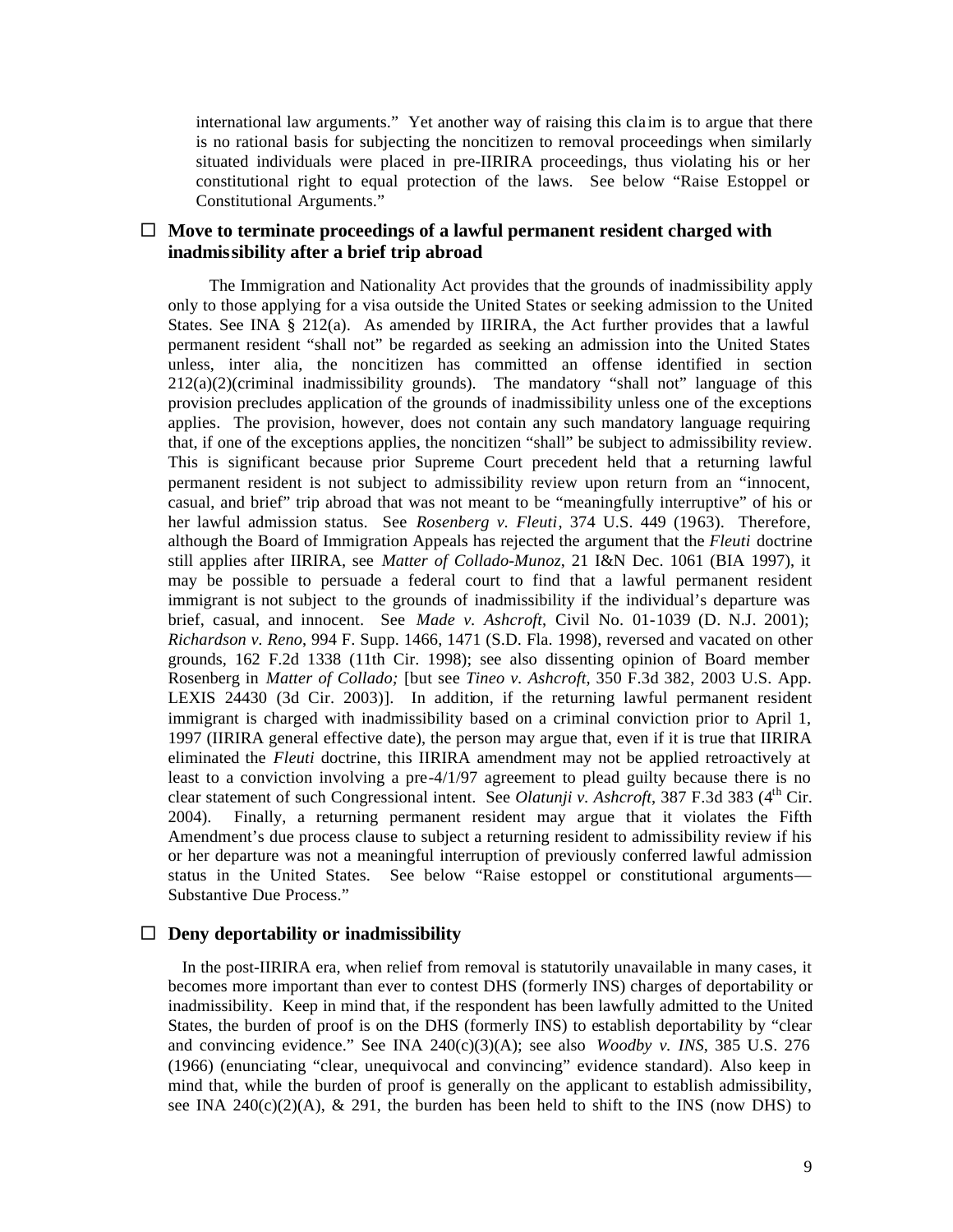prove inadmissibility in the case of a lawful permanent resident returning from a trip abroad. See, e.g., *Matter of Huang*, 19 I&N 749 (BIA 1988); see also 8 C.F.R. 240.8(c).

- **Deny "alienage"** 
	- $\checkmark$  Where individual is a U.S. citizen by birth in United States, including Puerto Rico, the U.S. Virgin Islands, and Guam. See INA  $301(a)\&(b)$ , 302, 304-307 (in addition, note that prior citizenship laws no longer in the statute may apply to certain individuals).
	- ¸ **Where individual acquired citizenship by birth outside United States to citizen parent(s).** See INA  $301(c)(d)(e) & g(g)$ ,  $301a$ ,  $303$  (in addition, note that prior citizenship laws no longer in the statute may apply to certain individuals).
	- $\checkmark$  Where individual derived citizenship by naturalization of parent(s) while **individual was a minor.** See INA 320 (effective February 27, 2001) (note that prior citizenship laws—including former INA 320 and 321—no longer in the statute may apply to certain individuals).
	- $\checkmark$  Where individual naturalized as a citizen by applying for and being sworn in as **a U.S. citizen**. See INA 310 et al.
	- ¸ **Where individual is a U.S. national, even if not a U.S. citizen.** See INA 101(a)(3)(defining an "alien" as "any person not a citizen or a national of the United States") and  $101(a)(22)$ (defining a "national" as "(A) a citizen of the United States, or (B) a person who, though not a citizen of the United States, owes permanent allegiance to the United States"). It may be possible to argue that an individual is a national if the individual has previously taken formal steps to declare allegiance to the United States. See *United States v. Morin*, 80 F.3d 124 (4th Cir. 1996)(finding that an individual who was a permanent resident alien of the United States and who had previously applied for U.S. citizenship was a U.S. national); see also *Hughes v. Ashcroft*, 255 F.3d 752 (9th Cir. 2001) and *Oliver v. INS*, 517 F.2d 426 (2d Cir. 1975) (cases rejecting nationality claims but leaving open the possibility that the result might have been different had the petitioner in each case previously begun the process of applying for U.S. citizenship); [but see *Matter of Navas-Acosta*, 23 I&N Dec. 586 (BIA 2003); *Marquez-Almanzar v. INS*, 418 F.3d 210 (2d Cir. 2005)(rejecting claim that one becomes national by pledging allegiance to the U.S. prior to service in the U.S. military); *Sebastian-Soler v. U.S.A.G.*, 409 F.3d 1280 (11<sup>th</sup>) Cir. 2005); *U.S. v. Jimenez-Alcala*, 353 F.3d 858 (10th Cir. 2003)(correcting jury instruction stating that a person becomes a national merely by submitting an application for U.S. citizenship); *Salim v. Ashcroft*, 350 F.3d 307 (3d Cir. 2003)(rejecting claim that one becomes national merely by submitting an application for U.S. citizenship and registering for selective service); *Perdomo-Padilla v. Ashcroft*, 333 F.3d 964 (9<sup>th</sup> Cir. 2003)(rejecting claim that one becomes a national merely by submitting an application for U.S. citizenship)].
	- $\checkmark$  Where the DHS (formerly INS) is unable to prove alienage. See 8 C.F.R. 240.8 ("In the case of a respondent charged as being in the United States without being admitted or paroled, the Service [now DHS] must first establish the alienage of the respondent").
- **Deny "conviction"**

Most of the criminal grounds of deportability require a "conviction." In addition, while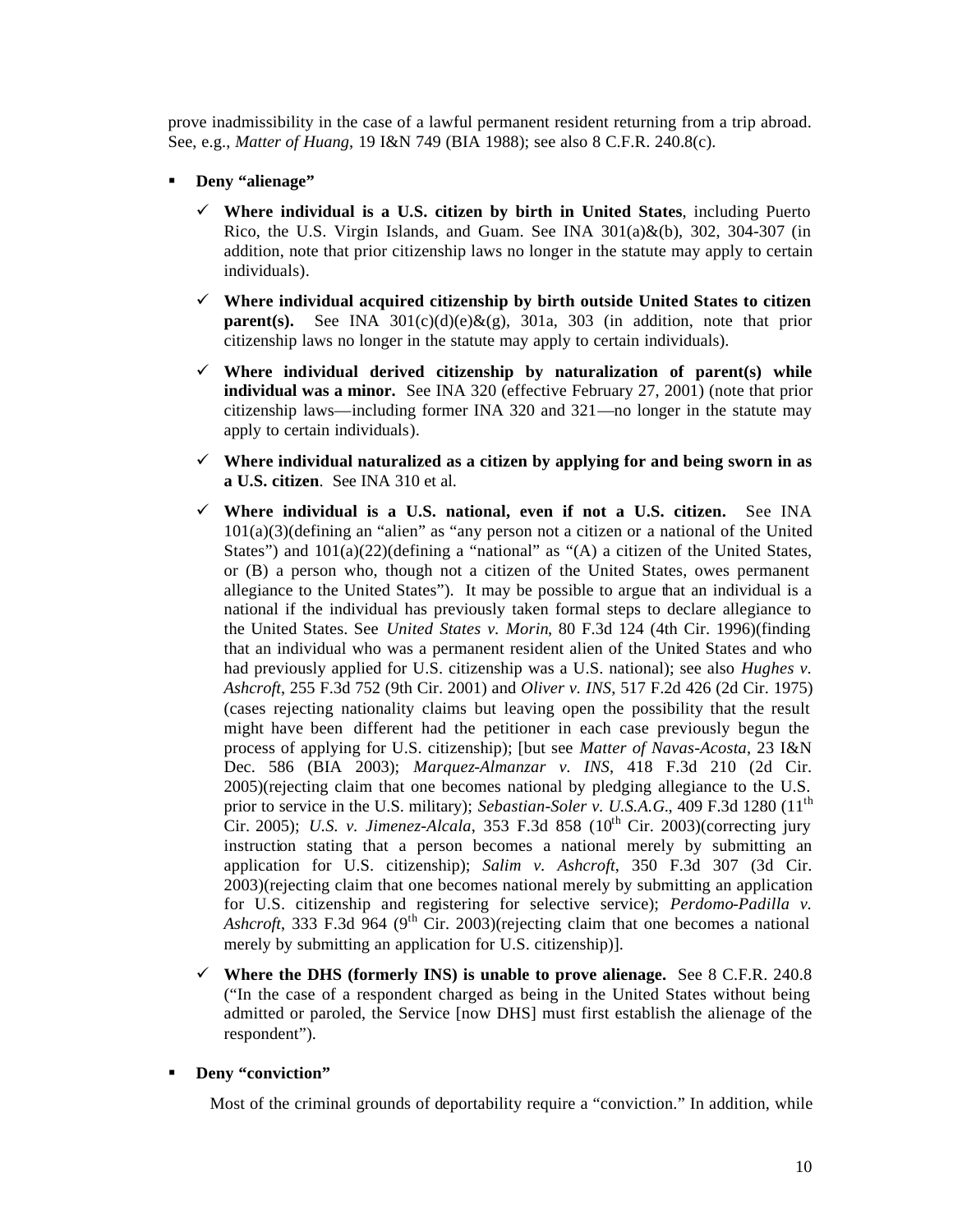most of the criminal grounds of inadmissibility do not require a conviction, the DHS (formerly INS) in practice usually also has relied on a criminal court "conviction" when charging inadmissibility. As a result of IIRIRA, the Immigration and Nationality Act now provides that a criminal disposition may be considered a conviction for immigration purposes in the following two circumstances: (1) a *formal judgment of guilt* of the alien has been *entered* by a court, or (2) *adjudication of guilt has been withheld*, but a judge or jury has found the alien guilty or the alien has entered a plea of guilty or nolo contendere or has admitted sufficient facts to warrant a finding of guilt, and the judge has ordered some form of punishment, penalty, or restraint on the alien's liberty to be imposed. See INA § 101(a)(48)(A), added by IIRIRA § 322. The Board of Immigration Appeals has broadly interpreted this new definition to find that no effect is to be given in immigration proceedings to a state action that purports to expunge, dismiss, cancel, vacate, discharge, or otherwise remove a guilty plea or other record of guilt or conviction by operation of a state rehabilitative statute. *Matter of Roldan-Santoyo*, 22 I&N Dec. 512 (BIA 1999) (giving no effect to vacatur of drug guilty plea under Idaho withholding of adjudication statute). Immigrants and their advocates should be aware that the removal order in *Roldan-Santoyo* was later vacated by the U.S. Court of Appeals for the Ninth Circuit in *Lujan-Armendariz v. INS*, 222 F.3d 728 (9th Cir. 2000) (holding that first-time drug possession offense expunged under state law is not a conviction by analogy to the Federal First Offender Act—see discussion below), but *Lujan-Armendariz* is a binding precedent only within the Ninth Circuit. In fact, as a result of the new definition and *Roldan-Santoyo*, the DHS (formerly INS) seems to be taking the position that *any* criminal case disposition where there is some finding or admission of guilt is automatically and irrevocably transformed into a conviction for immigration purposes.

- $\checkmark$  The disposition of the criminal case is not an entry of a formal judgment of guilt, **nor a withholding of adjudication of guilt.** Despite its seemingly broad *Roldan-Santoyo* interpretation of the new IIRIRA definition of conviction for immigration purposes, the Board of Immigration Appeals has found that some dispositions involving a finding or admission of "guilt" may not be convictions for immigration purposes. For example, after *Roldan-Santoyo*, the Board held that a New York State youthful offender adjudication, which involves the immediate vacatur of a guilty plea conviction in certain cases involving young defendants and its substitution by a youthful offender finding, is not a conviction for immigration purposes. See *Matter of Devison-Charles*, 22 I&N Dec. 1362 (BIA 2000, INS motion for reconsideration denied 2001) ("The adjudication of a person determined to be a . . . youthful offender is not a conviction *ab initio*, nor can it ripen into a conviction at a later date"). Thus, certain "guilty plea" dispositions that cannot be classified as neither a formal judgment of guilty, nor a withholding of adjudication of guilt, may be distinguished from the deferred adjudications at issue in *Roldan-Santoyo* (Idaho withholding of adjudication statute), and *Matter of Punu*, 22 I&N Dec. 224 (BIA 1998) (Texas deferred adjudication statute).
- $\checkmark$  The disposition of the criminal case is analogous to a federal disposition that is **not considered a conviction of a crime under federal law.** Certain federal dispositions are specifically precluded from being deemed criminal convictions. Examples are adjudications under the Federal First Offender Act, 18 U.S.C. 3607 (relating to expungements of first-time simple possession drug offenses), and the Federal Juvenile Delinquency Act, 18 U.S.C. 5031 (relating generally to violations of law committed by a person prior to his 18th birthday). Thus, based on constitutional equal protection requirements, one may argue that a noncitizen whose first-time drug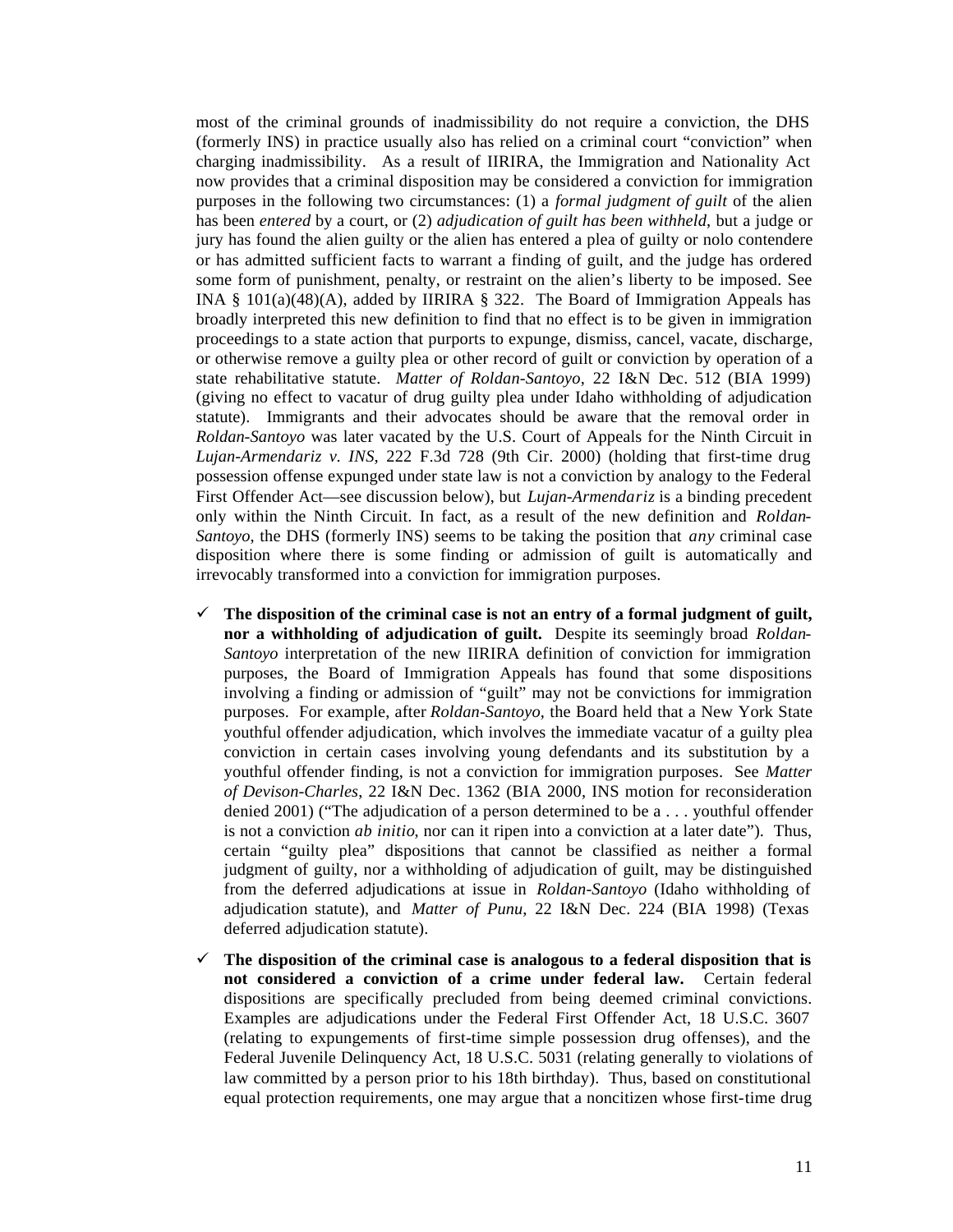possession offense is expunged under state or foreign law should similarly not be deemed convicted for immigration purposes. See *Lujan-Armendariz v. INS*, 222 F.3d 728 (9th Cir. 2000) (holding that first-time drug possession offense expunged under state law is not a conviction by analogy to the Federal First Offender Act); *Dillingham v. INS*, 267 F.3d 996 (9th Cir. 2001)(applying same principle to a foreign conviction), see also below "Raise estoppel or constitutional or international law arguments—Equal Protection;" [but see *Matter of Salazar-Regino*, 23 I&N Dec. 223 (BIA 2002)(declining to follow *Lujan-Armendariz* in cases arising outside of the Ninth Circuit); *Acosta v. Ashcroft*, 341 F.3d 218 (3d Cir. 2003); *Gill v. Ashcroft*, 335 F.3d 574 (7th Cir. 2003); *Vazquez-Velezmoro v. United States INS*, 281 F.3d 693 (8th Cir. 2002); *Fernandez-Bernal v. AG*, 257 F.3d 1304 (11th Cir. 2001)]. Likewise, it may be possible to argue that a noncitizen who committed a state or foreign offense under the age of 18 would have been adjudicated as a juvenile delinquent under federal law and therefore should not be considered to have been convicted of a crime. See *Matter of Devison-Charles*, 22 I&N Dec. 1362 (BIA 2000, INS motion for reconsideration denied 2001) (holding that a New York State youthful offender adjudication is not a conviction as it corresponds to a determination of juvenile delinquency under the Federal Juvenile Delinquency Act); *Matter of Ramirez-Rivero*, 18 I&N Dec. 135 (BIA 1981) ("It is well-settled that an act of juvenile delinquency is not a conviction for a crime within the meaning of our immigration laws"); [but see *Uritsky v. Gonzales*, 399 F.3d 728 (6<sup>th</sup> Cir. 2005)(Michigan "youthful trainee" disposition counts as conviction for immigration purposes); *Garcia v. INS*, 239 F.3d 409 (1st Cir. 2001)].

- $\checkmark$  The disposition of the criminal case is not final. If a conviction relied upon by the DHS (formerly INS) is on direct appeal, the individual should present evidence of such to defeat the DHS (formerly INS) charge and, if the person is in DHS custody, he or she should be released because the conviction is not yet final. See *Pino v. Landon*, 349 U.S. 901 (1955); *Marino v. INS*, 537 F.2d 686 (2d Cir. 1976); *Will v. INS*, 447 F.2d 529 (7<sup>th</sup> Cir. 1971). Although there are indications that some members of the Board of Immigration Appeals believe the IIRIRA definition of "conviction" means that finality is no longer required at least with respect to a criminal deferred adjudication procedure, see *Matter of Punu*, 22 I&N Dec. 224 (BIA 1998) (concurring opinion of Board member Edward R. Grant), a requirement of finality is still Board precedent. See *Matter of Ozkok*, 19 I&N Dec. 546 at n.7 (BIA 1988)("It is well established that a conviction does not attain a sufficient degree of finality for immigration purposes until direct appellate review of the conviction has been exhausted or waived."); *Matter of Punu*, 22 I&N Dec. 224 (BIA 1998) (concurring and dissenting opinion of Board member Rosenberg) (finality a separate requirement from "conviction" for immigration purposes); [but see *Montenegro v.Ashcroft* , 355 F.3d 1035 (7th Cir. 2003); *Griffiths v. INS*, 243 F.3d 45 (1st Cir. 2001); *Moosa v. INS*, 171 F.3d 994 (5th Cir. 1999)("There is no indication that the finality requirement imposed by *Pino*, and this court, prior to 1996, survives the new definition of "conviction" found in IIRIRA § 322(a)")].
- $\checkmark$  The criminal conviction has been vacated. If a conviction has been vacated on legal or constitutional grounds, that vacatur should be respected by the immigration authorities. See *Matter of Adamiak*, 23 I&N Dec. 878 (BIA 2006)(conviction vacated for failure of the trial court to advise the alien defendant of the possible immigration consequences of a guilty plea is no longer a valid conviction for immigration purposes); *Matter of Rodriguez-Ruiz*, 22 I&N Dec. 1378 (BIA 2000)("We will . . . accord full faith and credit to this state court judgment [vacating a conviction under New York state law]"); *Matter of Sirhan*, 13 I&N Dec. 592, 600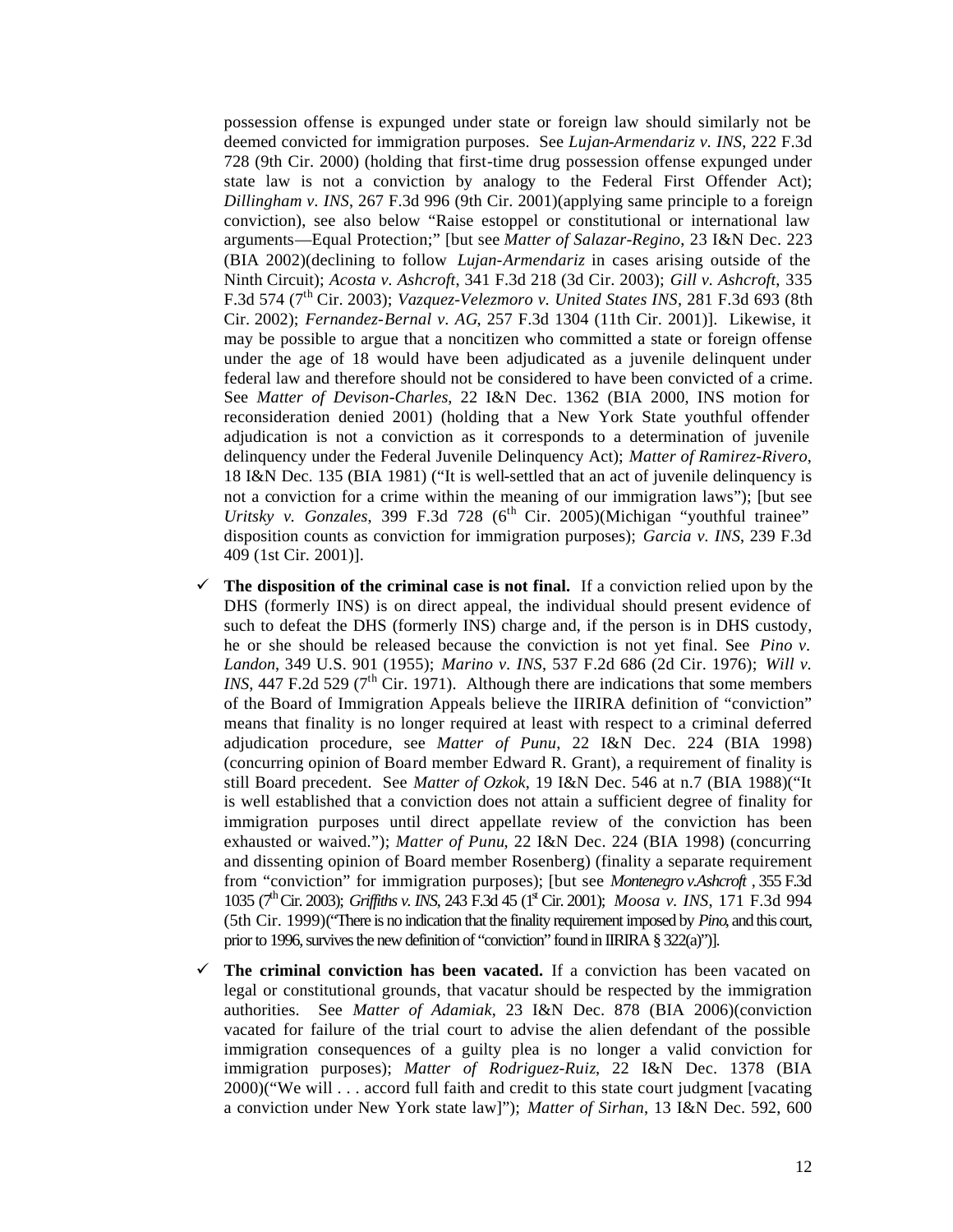(BIA 1970) ("[W]hen a court . . . vacates an original judgment of guilt, its action must be respected); *Matter of O'Sullivan*, 10 I&N Dec. 320 (BIA 1963). In *Rodriguez-Ruiz*, the Board distinguished the New York State statute under which Mr. Rodriguez-Ruiz' conviction was vacated from an expungement statute or other rehabilitative statute. Thus, it may be important for an individual whose conviction has been vacated to show that the vacatur is based on legal error in the underlying criminal proceedings as opposed to an expungement or other rehabilitative statute. See *Matter of Pickering*, 23 I&N Dec. 621 (BIA 2003)(held that a conviction vacatur was ineffective to eliminate its immigration consequences since the "quashing of the conviction was not based on a defect in the conviction or in the proceedings underlying the conviction, but instead appears to have been entered solely for immigration purposes."). However, some federal courts, including the Sixth Circuit in reversing *Matter of Pickering*, have put the burden on the government to show that the vacatur was solely to avoid adverse immigration consequences or other rehabilitative reasons, as opposed to legal defect. See *Pickering v. Gonzales*, \_\_ F.3d  $\_\_$ , 2006 U.S. App. LEXIS 17923 (6<sup>th</sup> Cir. 2006); see also *Cruz-Garza v. Ashcroft*, 396 F.3d 1125  $(10^{th}$  Cir. 2005)(government failed to show that Utah conviction reduced to lesser non-AF offense continued to be conviction of higher level AF offense for immigration purposes as reduction could have been based upon consideration of matters leading up to the conviction, not based upon post-conviction, rehabilitative events); *Sandoval v. INS*, 240 F.3d 577 (7th Cir. 2001)(Illinois state court re-sentencing constituted a vacatur relating to violation of a fundamental statutory or constitutional right in the underlying criminal proceedings rather than involving a state rehabilitative scheme); but compare with *Murillo-Espinoza v. INS*, 261 F.3d 771 (9th Cir. 2001)(Arizona setting aside of conviction upon successful completion of probation constituted an expungement for rehabilitative purposes and therefore the underlying criminal disposition remains a conviction for immigration purposes); *Mugalli v. Ashcroft*, 258 F.3d 52 (2d Cir. 2001) (New York State granting of a certificate of relief from civil disabilities involves a state rehabilitation statute and therefore the underlying criminal disposition remains a conviction for immigration purposes); *Herrera-Inirio v. INS*, 208 F.3d 299 (1st Cir. 2000) (a Puerto Rico dismissal of charges, based solely on rehabilitative goals and not on the merits of the charge or on a defect in the underlying criminal proceedings, does not vitiate the original admission of guilt); and *United States v. Campbell*, 167 F.3d 94 (2d Cir. 1999) (dealing with a Texas vacatur of a conviction in the context of illegal reentry sentencing). The Fifth Circuit has, in dicta, indicated that any vacated conviction remains a conviction for immigration purposes. See *Renteria-Gonzalez v. Ashcroft*, 322 F.3d 804 ( $5<sup>th</sup>$  Cir. 2002), as amended on denial of rehearing en banc (2003); but see *Discipio v. Ashcroft*, 417 F.3d 448 (5<sup>th</sup> Cir. 2005)(vacating prior decision published at 369 F.3d 472, which had found that a conviction vacated because of procedural and substantive errors remained a conviction for immigration purposes under *Renteria-Gonzalez*, after the government filed a motion seeking vacatur of the prior Fifth Circuit decision and a remand for agency to decide the case under *Matter of Pickering*).

¸ **Documentary evidence is insufficient to establish conviction of the charged offense.** When the DHS (formerly INS) offers its documentary proof of a criminal conviction, the practitioner should make sure it satisfies legal requirements. See 8 C.F.R. 1003.41 (listing documents that "shall be admissible as evidence in proving a criminal conviction"); see also INA  $240(c)(3)(B)$  (listing documents that "shall constitute proof of a criminal conviction" in proceedings under IIRIRA). And, even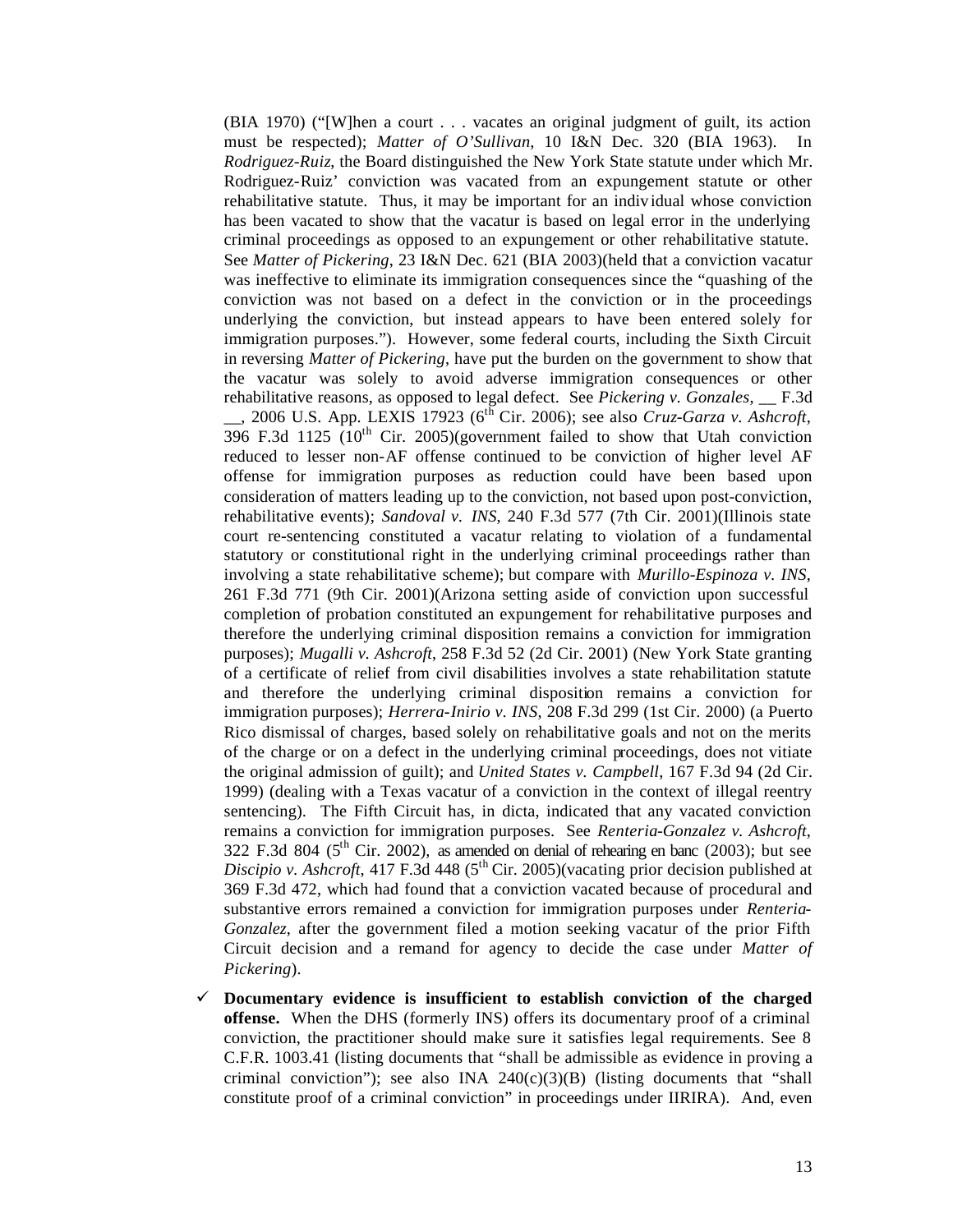where the legal requirements are met, one can still argue that the evidence does not meet the DHS' (formerly INS') burden of proof. See, e.g., *Francis v. Gonzales*, 442 F.3d 131 (2d Cir. 2006)(Jamaican police report insufficient to prove conviction for purposes of establishing deportability); United *States v. Navidad-Marcos*, 367 F.3d 903 ( $9<sup>th</sup>$  Cir. 2004) (holding that district court improperly relied solely on an abstract of a California judgment as proof that defendant had entered a guilty plea in state court to the specific charge of sale and transportation of methamphetamine); *Dashto v. INS*, 59 F.3d 697, 701 (7th Cir. 1995) (holding that clerk's certified "statement of conviction" that crime was a firearm offense, without more, did not satisfy INS' burden of proof)[; but see *Rosales-Pineda v. Gonzales*, \_\_ F.3d \_\_, 2006 U.S. App. LEXIS 14912 ( $7<sup>th</sup>$  cir. 2006)(holding that rap sheet was sufficient proof to establish ineligibility for relief since government does not have burden of proving ineligibility for relief by clear and convincing evidence as it does when it must establish deportability)].

#### **Beny "admission" of offense**

 Certain inadmissibility grounds are triggered not only by convictions, but also by admissions of having committed certain offenses, or having committed the essential elements of such offenses. See INA  $212(a)(2)(A)(i)$  (covering admissions of a crime involving moral turpitude or a violation of law relating to a controlled substance). If the DHS (formerly INS) charges an individual with having admitted such an offense, one may, depending on the circumstances, raise the following arguments:

- $\checkmark$  Conduct admitted does not constitute a crime under the laws of the jurisdiction **where it occurred.** See *Matter of M*, 1 I&N Dec. 229 (BIA 1942).
- $\checkmark$  Individual did not admit all factual elements of the crime. See *Matter of E.N.*, 7 I&N Dec. 153 (BIA 1956).
- $\checkmark$  Individual was not provided with a definition of the crime before making the **alleged admission.** See *Matter of K*, 9 I&N Dec. 715 (BIA 1962).
- ¸ **Admission was not voluntarily given.** See *Matter of G*, 1 I&N Dec. 225 (BIA 1942).
- $\checkmark$  Guilty plea alone, without conviction, is ordinarily not an admission of a crime **for immigration purposes**. See *Matter of Winter*, 12 I&N Dec. 638 (BIA 1967, 1968) (guilty plea, which resulted in something less than a conviction, insufficient to sustain a finding of inadmissibility based on admission of offense); *Matter of Seda*, 17 I&N 550 (BIA 1980); *Matter of Thomas*, 21 I&N Dec. 20 (BIA 1995) (limiting use of conviction on appeal to discretionary considerations); but see *Matter of I*, 4 I&N Dec. 159 (BIA 1950, AG 1950) (where dismissal or acquittal results from purely technical infirmities or from perjured testimony, BIA will not abide by its usual practice of deference to judicial decisions); *Matter of Ozkok*,19 I&N Dec. 546 (BIA 1988) (overruling *Matter of Seda* and other BIA precedent decisions "to the extent they are inconsistent with the standard enunciated by the Board today").
- ¸ **Independent admission of crime after dismissal of criminal case is ordinarily not an admission of crime for immigration purposes**. See *Matter of G*, 1 I&N Dec. 96 (BIA 1942); *Matter of C.Y.C.*, 3 I&N Dec. 623 (BIA 1950); [but see *Matter of I*, 4 I&N Dec. 159 (BIA 1950, AG 1950) (immigration authorities may make independent determinations concerning inadmissibility; however, the Board noted that it has been customary to consider the criminal court's adjudication binding as to the cause)].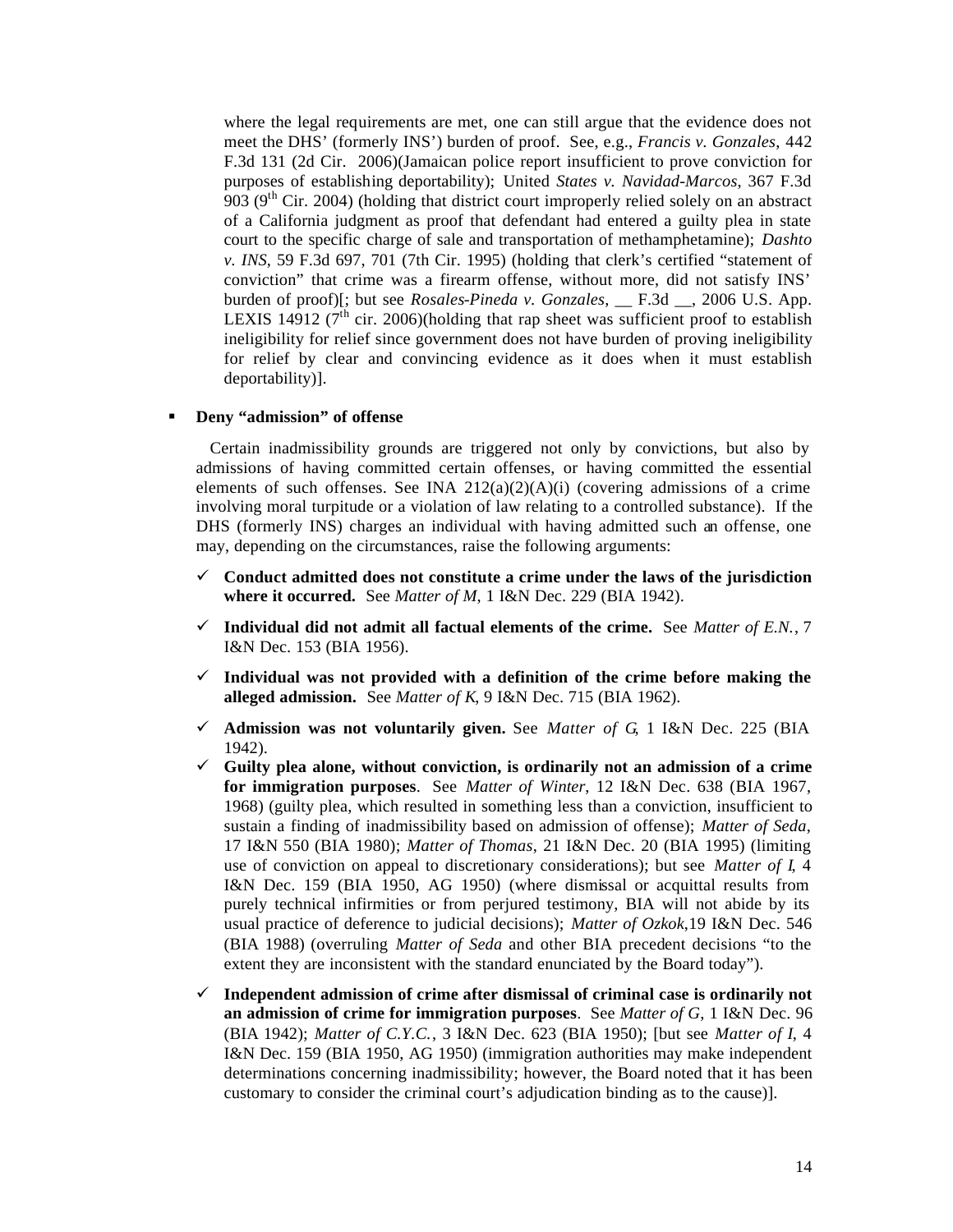#### **EXECUTE:** Deny "reason to believe" that the individual is a drug trafficker

 One often-charged inadmissibility ground is based DHS (formerly INS) "reason to believe" that the individual has been an illicit trafficker in a controlled substance. See INA  $212(a)(2)(C)$ . If the DHS (formerly INS) charges an individual with this ground of inadmissibility, one may, depending on the circumstances, raise the following arguments:

- ¸ **Individual was not a knowing and conscious participant in the drug trafficking.** See *Matter of R.H*, 7 I&N Dec. 675 (BIA 1958).
- ¸ **DHS (formerly INS) evidence of drug trafficking is not reasonable, substantial, and probative**. See *Matter of Rico*, 16 I&N Dec. 181 (BIA 1977) (enunciating standard).
- ¸ **Guilty plea alone, without conviction and without independent evidence of drug trafficking, is insufficient evidence to sustain DHS (formerly INS) charge of "reason to believe."** Cf. *Matter of Winter*, 12 I&N Dec. 638 (BIA 1967, 1968) (guilty plea, which resulted in something less than a conviction, insufficient to sustain a finding of inadmissibility based on admission of offense); *Matter of Seda*, 17 I&N Dec. 550 (BIA 1980); *Matter of Thomas*, 21 I&N Dec. 20 (BIA 1995) (limiting use of conviction on appeal to discretionary considerations); [but see *Matter of I*, 4 I&N Dec. 159 (BIA 1950, AG 1950) (where dismissal or acquittal results from purely technical infirmities or from perjured testimony, BIA will not abide by its usual practice of deference to judicial decisions)].

#### **Beny "aggravated felony" (AF)**

 There are many possible challenges to DHS (formerly INS) charges that an individual is deportable, or otherwise disadvantaged under the immigration laws, based on conviction of an aggravated felony. Examples of some of the possible arguments are:

 $\checkmark$  Offense is not an AF if it is not a felony. Unless perhaps the definition of a particular AF category specifically provides otherwise, see, e.g., INA 101(a)(43)(F) (AF "crime of violence" category referencing federal law definition of "crime of violence," which might include offense classified by a state as a misdemeanor so long as it comes within the first prong of the 18 U.S.C. § 16 definition), legislative history and common sense dictates that Congress' use of the term "aggravated felony" evidences Congressional intent that only offenses classified as felonies would be covered. See dissenting opinions in *U.S. v. Gonzalez-Tamariz*, 310 F.3d 1168 (9<sup>th</sup>) Cir. 2003), *cert. denied*, 538 U.S. 1008 (2003) and *U.S. v. Pacheco*, 225 F.3d 148 (2d Cir. 2000), *cert. denied*, 533 U.S. 904 (2001); *amicus curiae* brief of the New York State Defenders Association in support of petition for rehearing in *U.S. v. Pacheco*, No. 00-1015 (2d Cir. 2000), available at http://www.nysda.org/PachecoBrief.pdf; see also *Matter of Davis*, 20 I&N Dec. 536 (BIA 1992)(stating that, outside those nonfelonies that might fall within the definition of "drug trafficking crime," the offense must be a felony in order to be a drug AF);[but see *Matter of Small*, 23 I&N Dec. 448 (BIA 2002)(misdemeanor offense of sexual abuse of a minor may constitute "sexual abuse of a minor" AF); *U.S. v. Cardoza-Estrada*, 385 F.3d 56 (1<sup>st</sup> Cir. 2004); *U.S. v. Pacheco*, 225 F.3d 148 (2d Cir. 2000), *cert. denied*, 533 U.S. 904 (2001); *U.S. v. Graham*, 169 F.3d 787 (3d Cir.), *cert. denied*, 528 U.S. 845 (1999) (holding that the New York misdemeanor of petty larceny may be deemed a theft offense AF if the offense otherwise meets the sentence of imprisonment threshold for such an AF); *Wireko v. Reno*, 211 F.3d 833 (4th Cir. 2000); *U.S. v. Urias-Escobar*, 281 F.3d 165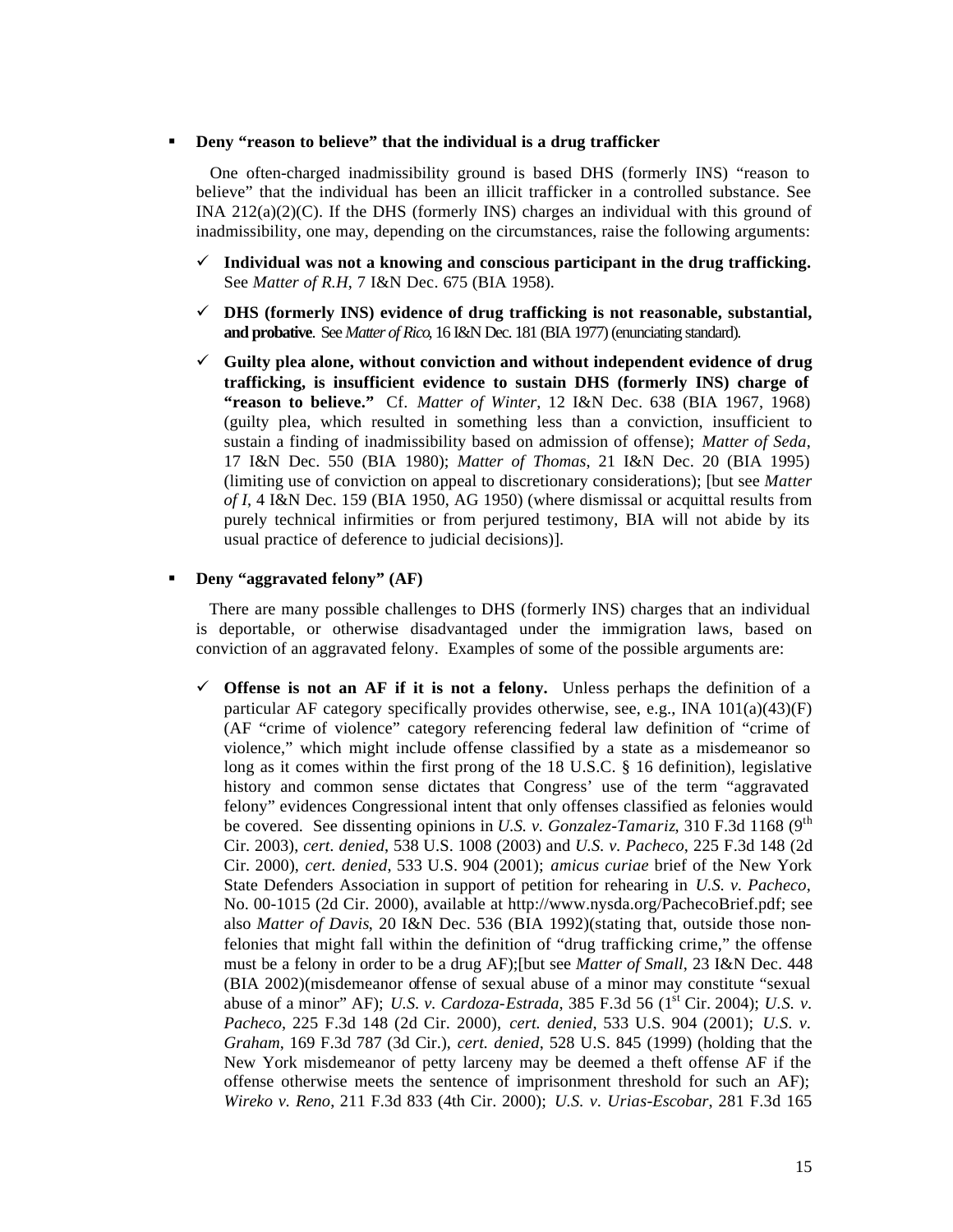(5th Cir.), *cert. denied*, 122 S. Ct. 2377 (2002); *U.S. v. Gonzales-Vela*, 276 F.3d 763 (6th Cir. 2001); *Guerrero-Perez v. INS*, 242 F.3d 727 (7th Cir. 2001); *U.S. v. Gonzalez-Tamariz*, 310 F.3d 1168 (9th Cir. 2003), *cert. denied*, 538 U.S. 1008 (2003);; *U.S. v. Saenz-Mendoza*, 287 F.3d 1011 (10th Cir.), *cert. denied*, 123 S. Ct. 315 (2002); *U.S. v. Christopher*, 239 F.3d 1191 (11th Cir.), *cert. denied*, 534 U.S. 877 (2001)]. Support for considering the ordinary meaning of the "aggravated *felony*" term is provided by the Supreme Court decision in *Leocal v. Ashcroft*, 543 U.S. 1 (2004)(considering the "ordinary meaning of the term "crime of violence" when analyzing an INA reference to a federal definition of the term).

¸ **State offense involving a minor victim is not a "***sexual abuse of a minor***" AF if it covers conduct other than "sexual abuse" or does not necessarily involve a minor victim under state law, and/or the state offense does not contain the same elements as the federal offense of sexual abuse of a minor, and/or the state offense does not require the prosecution to prove knowledge of the offensive nature of the conduct in question.** See INA 101(a)(43)(A). An offense involving a minor victim is not necessarily "sexual abuse of a minor" if the offense covers conduct other than "sexual abuse." See *Stubbs v. Atty. Gen. of the United States*, \_\_ F.3d \_\_, 2006 U.S. App. LEXIS 16311 (3d Cir. 2006)(New Jersey endangering welfare of children is not necessarily "sexual abuse of a minor" since record of conviction failed to establish that the petitioner engaged in sexual conduct *with* the child, or that the abusive conduct actually occurred); *U.S. v. Pallares-Galan*, 359 F.3d 1088 ( $9<sup>th</sup>$  Cir. 2004)(California annoying or molesting a child under 18 is not necessarily "sexual abuse of a minor"). Likewise, an offense involving a minor victim is not necessarily "sexual abuse of a minor" if a finding of the age of the victim is not required for conviction under state law. See *Singh v. Ashcroft*, 383 F.3d 144 (3d Cir. 2004); see also *Larroulet v. Ashcroft*, 2004 U.S. App. LEXIS 18518 (9th Cir. 2004)(unpublished opinion). Also, one could argue that an offense involving mere solicitation of a sexual act without knowledge that the person solicited is a minor is not "sexual abuse of a minor". See dissenting opinion of Judge Posner in *Gattem v. Gonzales*, 412 F.3d 758 (7<sup>th</sup> Cir. 2005). In addition, the federal offense of "sexual abuse of a minor" requires the victim to be (a) between the ages of 12 and 16, and (b) at least four years younger than the defendant. See 18 U.S.C. 2243(a). And the federal offense does not cover "touching" through clothing. Thus, if the state offense is broader (that is, it may have involved a victim age 16 or over, or the victim may have been less than four years younger than the defendant was, or the offense may have involved touching through clothing), the offense would not necessarily be covered under the federal offense of sexual abuse of a minor. See dissenting opinion of Board member Guendelsberger in *Matter of Rodriguez-Rodriguez,* 22 I&N Dec. 991 (BIA 1999); [but see *Matter of V-F-D-*, \_\_ I&N Dec. \_\_ (BIA 2006)(conviction of offense involving 16 or 17 year old victim may still be considered a "sexual abust of a minor" AF); *Matter of Rodriguez-Rodriguez*, 22 I&N Dec. 991 (BIA 1999)(majority of the Board of Immigration Appeals found that conviction under a broader state offense may still be considered a "sexual abuse of a minor" AF); see also *Cedano-Viera v. Ashcroft*, 324 F.3d 1062 (9th Cir. 2003); *Mugalli v. Ashcroft*, 258 F.3d 52 (2d Cir. 2001) (statutory rape involving minor over age 16), *Bahar v. Ashcroft*, 264 F.3d 1309 (11th Cir. 2001)(offense need not require physical contact)]. Finally, an offense should not be deemed a "sexual abuse of a minor" AF if the state offense does not require the prosecution to prove knowledge of the offensive nature of the conduct in question. See *Gonzalez v. Ashcroft*, 369 F. Supp.2d 442 (SDNY 2005)(state offense of use of a child in a sexual performance is not an AF if the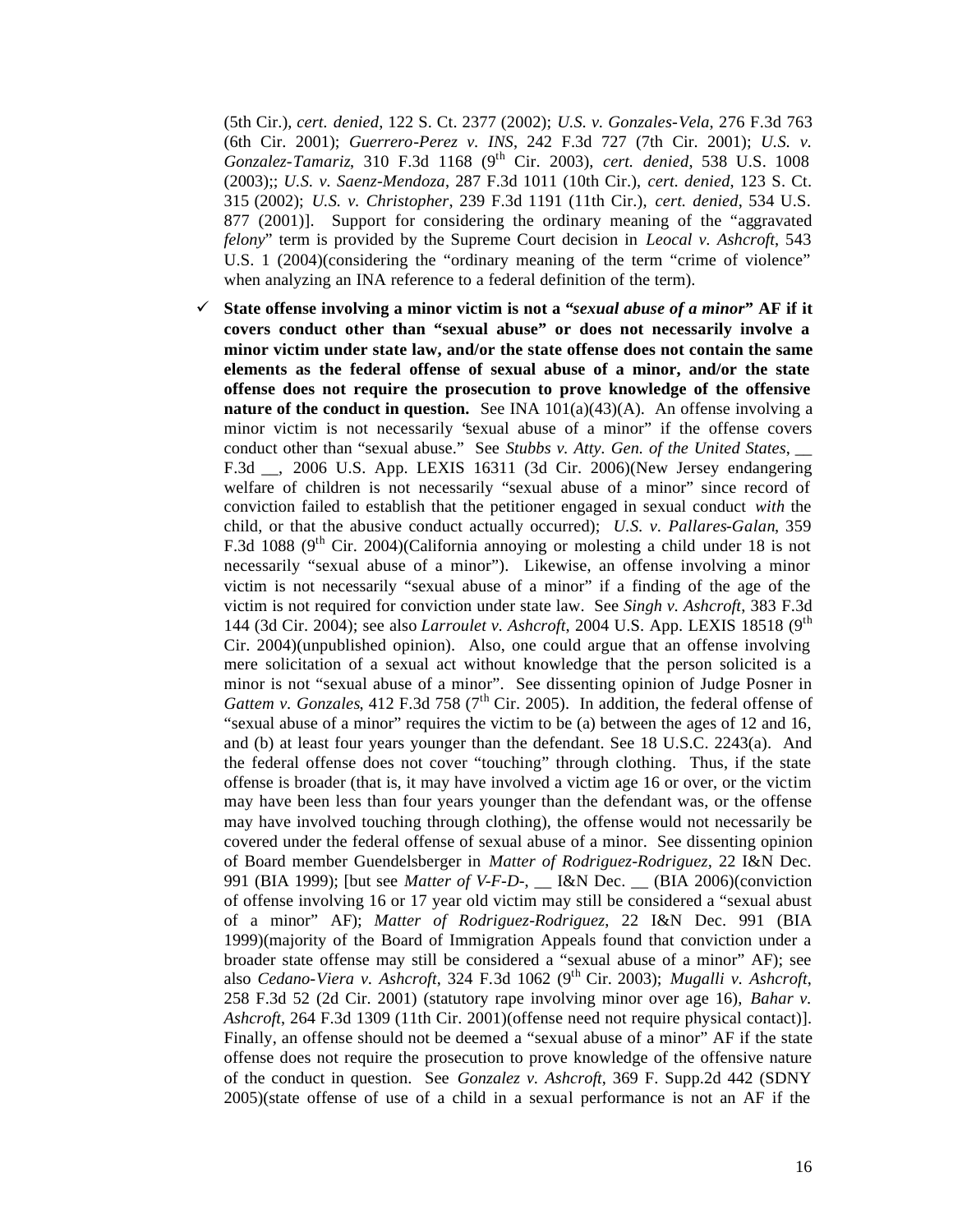offense does not require knowledge of the sexual nature of the performance).

¸ **State drug offense is not an "***illicit trafficking in a controlled substance***" AF.** See INA 101(a)(43)(B), including a "drug trafficking crime," as defined in 18 U.S.C. 924(c). The BIA has interpreted  $101(a)(43)(B)$  to hold that a state drug offense qualifies as an AF only if either (1) it is a felony under state law and has a sufficient nexus to unlawful trading or dealing in a controlled substance to be considered "illicit trafficking" as commonly defined, or (2) regardless of state classification as a felony or misdemeanor, it fits within the "drug trafficking crime" definition as analogous to a felony under the federal Controlled Substances Act. *Matter of L-G-*, 21 I&N Dec. 89 (BIA 1995), reaffirmed by *Matter of K-V-D-*, 22 I&N Dec. 1163 (BIA 1999). In general, the federal Controlled Substances Act punishes, as felonies, drug manufacture or distribution offenses (including offenses involving possession with intent to distribute), but simple possession drug offenses are punishable as felonies only when the defendant has a prior drug conviction (and the prosecution has charged and proven the existence, validity, and finality of the prior conviction) or is convicted of possession of more than five grams of cocaine base, meaning crack cocaine, or possession of flunitrazepam. See 21 U.S.C. 801 et seq., and especially 21 U.S.C. 844 (Penalties for simple possession).

In 2002, however, the BIA modified its position. In *Matter of Yanez-Garcia*, 23 I&N Dec. 390 (BIA 2002), the BIA indicated that a state simple possession drug offense would now be deemed a "drug trafficking crime" AF if it is classified as a *felony* under state law, even if it would not be classified as a felony under federal law, unless the case arises in a federal court circuit with a contrary rule. Note, however, that the U.S. Courts of Appeals for the Second Circuit (covering cases arising in New York, Connecticut, and Vermont), Third Circuit (covering cases arising in New Jersey, Pennsylvania, and Delaware), Sixth Circuit (covering cases in Kentucky, Michigan, Ohio, and Tennessee), Seventh Circuit (covering cases arising in Illinois, Indiana, and Wisconsin),and Ninth Circuit (covering cases arising in California, Arizona, Nevada, Oregon, Washington, Idaho, Hawaii, Alaska, and Guam) currently have a contrary rule as they have precedent decisions following or deferring to the former BIA interpretation in *Matter of L-G-*. See *Aguirre v. INS*, 79 F.3d 315 (2d Cir. 1996); *Gerbier v. Holmes*, 280 F.3d 297 (3d Cir. 2002); *Gonzales-Gomez v. Achim*, 441 F.3d 532 (7<sup>th</sup> Cir. 2006); *Cazarez-Gutierrez v. Ashcroft*, 382 F.3d 905 (9<sup>th</sup> Cir. 2004); see also *U.S. v. Palacios-Suarez*, 418 F.3d 692 ( $6^{th}$  Cir. 2005)(finding state simple possession felony not to be AF in federal sentencing context because the offense would not be a felony under federal law and indicating that rule is the same in immigration context).

At the same time, the BIA held that state *misdemeanor* simple possession drug offenses would not be deemed an AF even if they might have been classified as a felony under federal law. See *Matter of Santos-Lopez*, 23 I&N Dec. 419 (BIA 2002) (applying new BIA approach in the Fifth Circuit); *Matter of Elgendi*, 23 I&N Dec. 515 (BIA 2002)(applying new BIA approach even in the Second Circuit).

These issues relating to what state drug possession offenses may be deemed "illicit trafficking" aggravated felonies are in litigation and may be resolved, at least in part, by decision in a case currently pending before the U.S. Supreme Court, *Lopez v. Gonzales*, Docket No. 05-547, scheduled to be argued in October 2006). However, under the varying and conflicting current case law standards, the following arguments may be made with respect to certain state drug offenses (note that the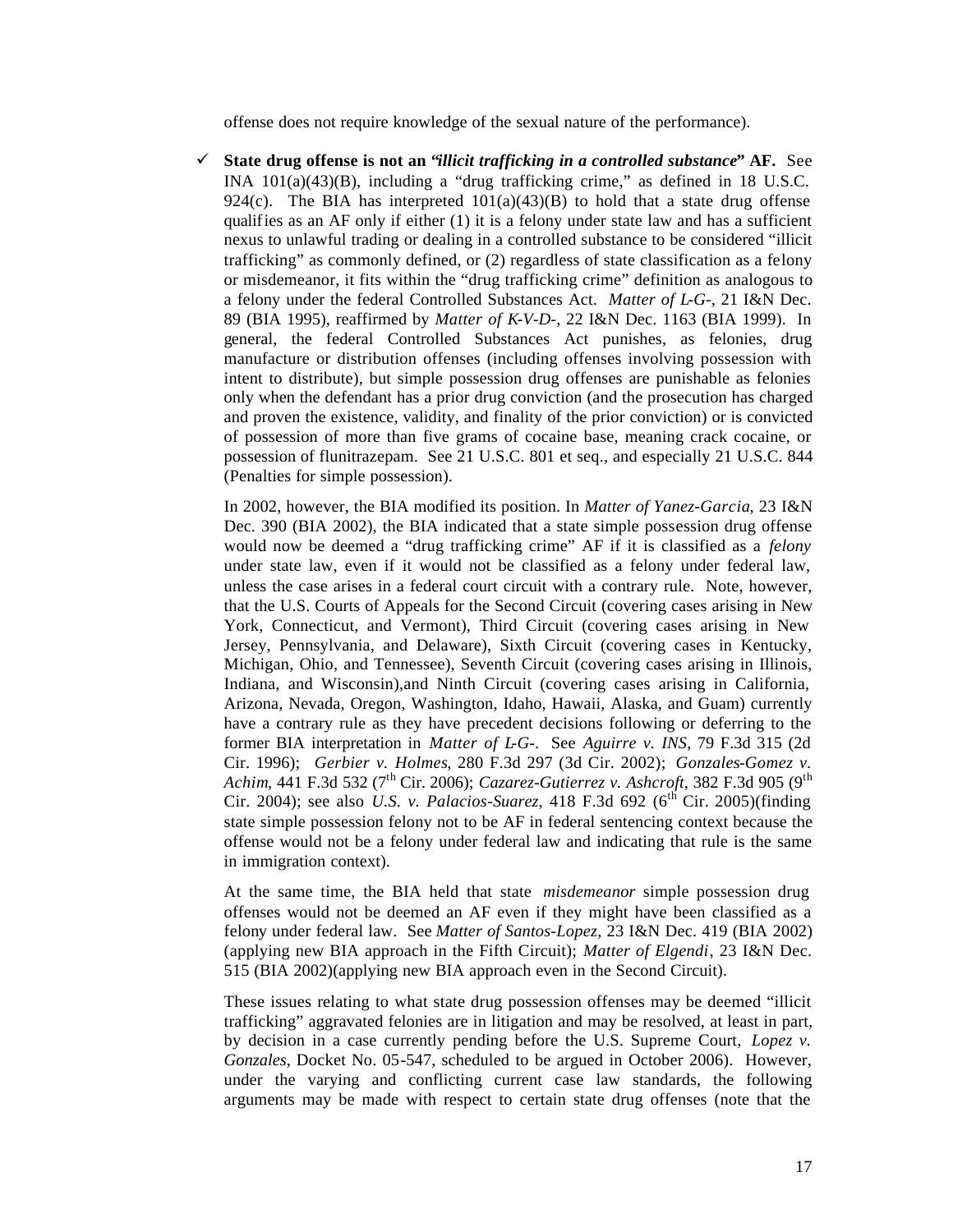strength or viability of the claim may depend on the law of the circuit in which the case arises):

- Drug offense should not be considered an "illicit trafficking" AF if the offense does not require the prosecution to allege and prove that the controlled substance at issue is one that is included in the definition of "controlled substance" in section 102 of the Controlled Substances Act. See INA 101(a)(43)(B). See *Gousse v. Ashcroft*, 339 F.3d 91 (2d Cir. 2003)(finding offense to be AF only after conducting analysis to determine that record of conviction proved that offense involved controlled substance listed on federal schedules referenced in section 102 of the Controlled Substances Act).
- State drug offense should not considered an "illicit trafficking" AF unless it is a felony and covers only trafficking conduct. See *Matter of Davis*, 20 I&N Dec. 536 (BIA 1992)(stating that, outside those non-felonies that might fall within the definition of "drug trafficking crime," the offense must be a felony in order to be a drug AF); see also Brief for Amici Curiae NYSDA Immigrant Defense Project et al., in *Lopez v. Gonzales*, No. 05-547 (U.S. Sup. Ct. 2006), available at http://www.immigrantdefenseproject.org. Support for considering the ordinary meaning of the "aggravated *felony*" and "illicit *trafficking*" terms is provided by the Supreme Court decision in *Leocal v. Ashcroft*, 543 U.S. 1 (2004)(considering the "ordinary meaning of the term "crime of violence" when analyzing an INA reference to a federal definition of the term).
- The federal "drug trafficking crime" definition, referenced as being included in the definition of an "illicit trafficking" drug AF, should not extend to state convictions. See dissenting opinion of Judge Vacca in Matter of Barrett, 20 I&N Dec. 171 (BIA 1990); see also Point III in Brief for Amici Curiae NYSDA Immigrant Defense Project et al., in *Lopez v. Gonzales*, No. 05-547 (U.S. Sup. Ct. 2006), available at http://www.immigrantdefenseproject.org.
- Even if the federal "drug trafficking crime" definition may cover state convictions, drug possession offense that is classified by the state as a misdemeanor, or is not punishable by a maximum sentence of more than one year in prison (and therefore would not come within the definition of felony in the federal Controlled Substances Act), should not be considered an "illicit trafficking" AF. See *Matter of Elgendi*, 23 I&N Dec. 515 (BIA 2002) (holding that multiple state misdemeanor drug possession offenses may not be deemed aggravated felonies in immigration cases arising in the Second Circuit); *Matter of Santos-Lopez*, 23 I&N Dec. 419 (BIA 2002)(holding same in immigration cases arising in the Fifth Circuit); *U.S. v. Robles-Rodriguez*, 281 F.3d 900 (9th Cir. 2002)(holding that multiple state drug possession offenses for which the maximum possible prison sentence did not exceed one year may not be deemed aggravated felonies even if they might be labeled as felonies under federal law); see also *Liao v. Rabbett*, 398 F.3d 389 ( $6<sup>th</sup>$  Cir. 2005)(holding that, for purposes of determining if it was an AF under immigration law, a state drug possession conviction was not a felony, even if it was labeled as such under state law, if it was not punishable under state law by a term of imprisonment of more than one year); see generally also "Offense is not an AF if it not a felony" above.
- Even if a state drug possession offense is a felony punishable by a maximum sentence of more than one year in prison, it should not be considered an "illicit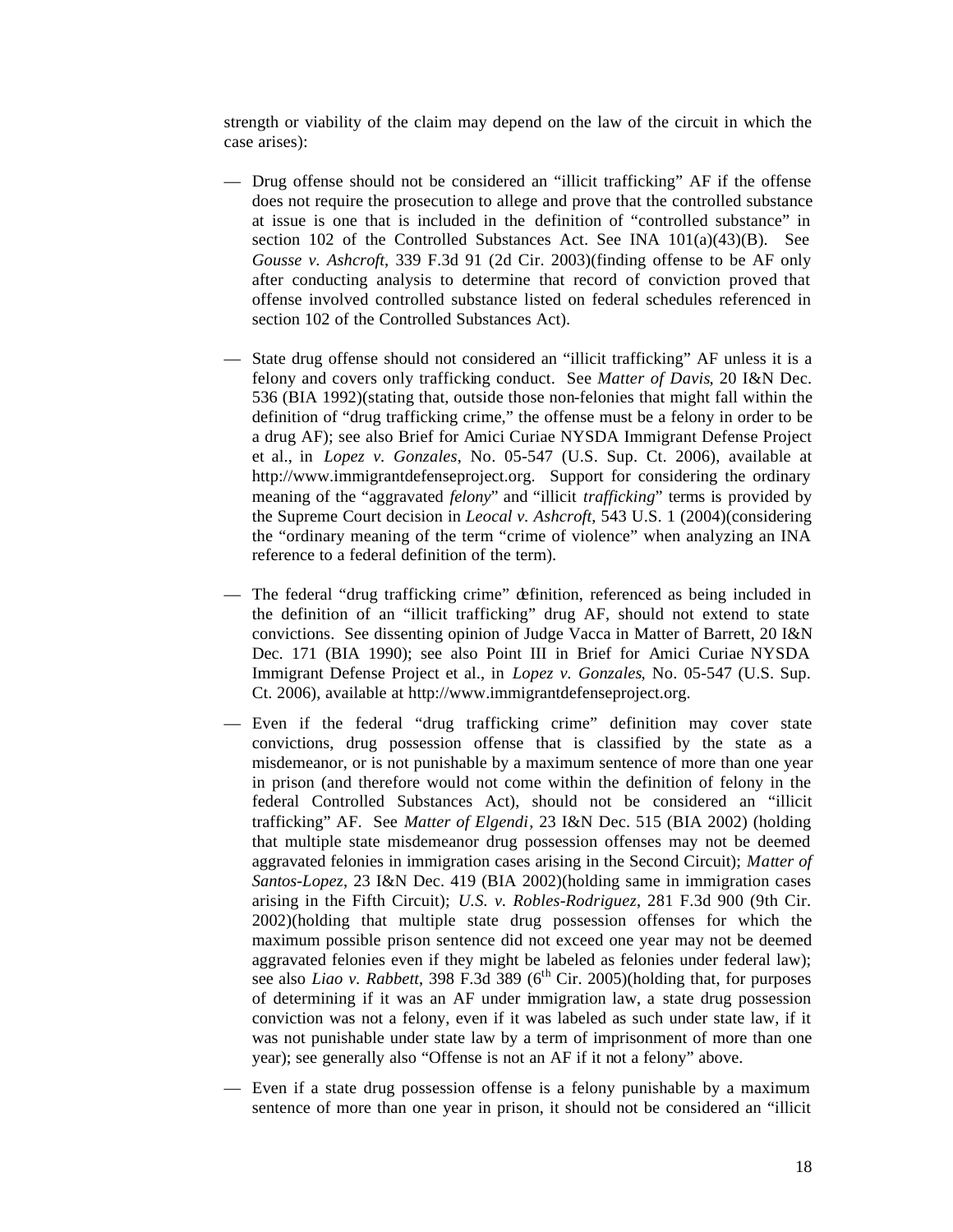trafficking" AF in the Second, Third, Sixth, Seventh, and Ninth Circuits when the offense would not be a felony under federal law, i.e., does not require a showing of intent to sell, does not involve possession of more than five grams of crack, or does not follow a prior final drug conviction. See *Gonzales-Gomez v. Achim*, 441 F.3d 532 (7<sup>th</sup> Cir. 2006); *U.S. v. Palacios-Suarez*, 418 F.3d 692 (6<sup>th</sup> Cir. 2005); *Cazarez-Gutierrez v. Ashcroft*, 382 F.3d 905 (9<sup>th</sup> Cir. 2004); *Gerbier v. Holmes*, 280 F.3d 297 (3d Cir. 2002); *Aguirre v. INS*, 79 F.3d 315 (2d Cir. 1996). One should raise this point even in a case arising in a circuit other than the Second, Third, Sixth, Seventh, or Ninth Circuits if the plea occurred prior to May 13, 2002 based on an argument that the new BIA rule announced in *Matter of Yanez-Garcia* should not apply retroactively to pre-*Yanez-Garcia* plea convictions. See *Von Pradith v. Ashcroft*, CV 03-1304-BR (D. Or. 2003)(finding retroactive application of *Yanez-Garcia* to be contrary to due process); *Gonzalez-Gonzalez v. Weber,* Docket No. 03-RB-0678 (D. Colo. 2003)(finding retroactive application of *Yanez-Garcia* in conflict with Supreme Court decision in *INS v. St. Cyr*, 533 U.S. 289 (2001)); see also concurring and dissenting opinions of Board members Rosenberg and Espinoza in *Matter of Yanez-Garcia*, 23 I&N Dec. 390 (BIA 2002)[; but see *Salazar-Regino v. Trominski*, 415 F. 3d 436 ( $5<sup>th</sup>$  Cir. 2005)(finding retroactive application of *Yanez-Garcia* did not violate due process or equal protection)].

- Even if an individual has a prior final drug conviction, a state felony or misdemeanor possession offense should not be considered an "illicit trafficking" AF in the Second, Third, Sixth, Seventh, and Ninth Circuits if the conviction did not require the prosecution to allege and prove the prior conviction, as is required under federal law—see 21 U.S.C. 851(a)(1) ("No person who stands convicted of an offense under this part shall be sentenced to increased punishment by reason of one or more prior convictions, unless before trial, or before entry of a plea of guilty, the United States attorney files an information with the court . . . stating in writing the previous convictions to be relied upon")—for the second possession offense to be treated as a felony. See *Steele v. Blackman,* 236 F.3d 130 (3d Cir. 2001); see also *Oliveira-Ferreira v. Ashcroft*, 382 F.3d 1045 (9<sup>th</sup> Cir. 2004)(second possession conviction should not be treated as punishable by more than one year's imprisonment and therefore a felony by virtue of a recidivist sentence enhancement); [but see *U.S. v. Sanchez-Villalobos*, 412 F.3d 572 (5<sup>th</sup>) Cir. 2005)(finding second misdemeanor possession offense constituted AF for both criminal illegal reentry sentencing and immigration purposes); *Vacchio v. Ashcroft*, 404 F.3d 663 (2d Cir. 2005)(finding that government position that second misdemeanor drug offense constituted AF is not unreasonable to justify award of attorneys' fees to immigrant petitioner, citing *U.S. v. Simpson*, 319 F.3d 81 (2d Cir. 2002), which found second misdemeanor possession offense to be AF in criminal illegal reentry sentencing context but which, in footnote 9, specifically declined to comment on whether such offense would be AF in immigration context); *Amaral v. INS*, 977 F.2d 33 (1<sup>st</sup> Cir. 1992)]. Federal courts strictly construe the notice requirement of 21 U.S.C. 851(a)(1). E.g., *U.S. v. Steen,* 55 F.3d 1022 (5th Cir. 1995).
- Even if the federal "drug trafficking crime" definition may cover state offenses, a state drug "sale" offense that covers non-trafficking conduct does not necessarily fall within the referenced *éderal definition* of "drug trafficking crime" as a felony offense punishable under the federal Controlled Substances Act. For example, a marijuana "sale" offense that might cover transfer of a small amount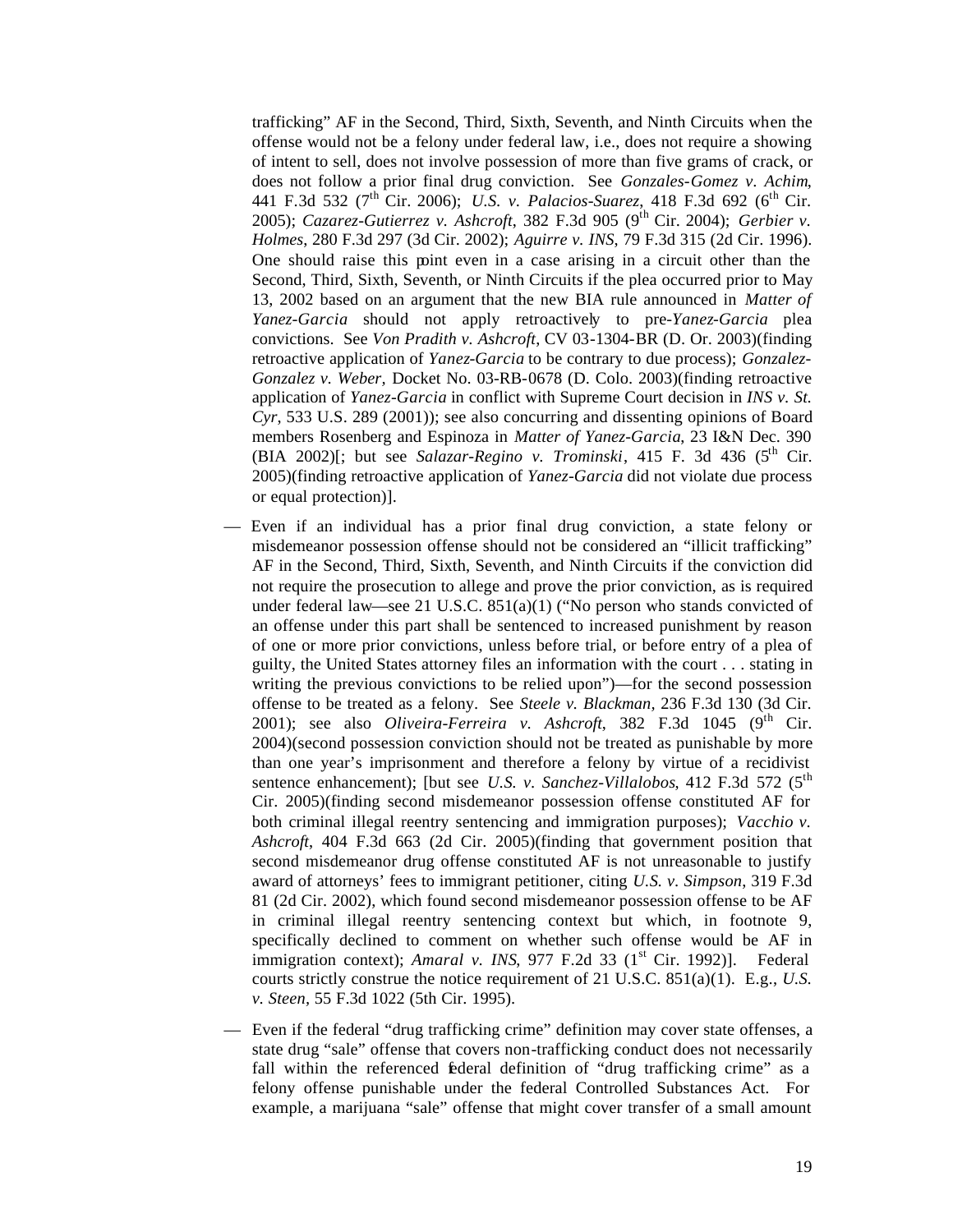of marijuana for no compensation should not be considered an "illicit trafficking" AF if the offense might cover transfer of a small amount of marijuana for no compensation, by analogy to 21 U.S.C. 841(b)(4) ("distributing a small amount of marijuana for no remuneration" is treated as simple possession misdemeanor under 21 U.S.C. 844). See *Wilson v. Ashcroft*, 350 F.3d 377 (3d Cir. 2004); *Steele v. Blackman*, 236 F.3d 130 (3d Cir. 2001); see also Point II in *amicus curiae* brief of the New York State Defenders Association in *Matter of Grant*, A40 093 259 (BIA. 2005), available at http://www.immigrantdefenseproject.org.

- Drug paraphernalia offense should not be considered an "illicit trafficking" AF if the state offense is broader or covers different conduct as compared to felony paraphernalia offenses under the federal Controlled Substances Act (see 21 U.S.C. 863).
- Drug-related solicitation or facilitation offense, or even a drug offense that might cover solicitation or facilitation, should not be considered an "illicit trafficking" AF as solicitation and facilitation offenses are not listed among the drug trafficking crimes covered in the federal Controlled Substances Act. See *U.S. v. Rivera-Sanchez*, 247 F.3d 905 (9th Cir. 2001)(en banc); *Leyva-Licea v. INS*, 187 F.3d 147 (9th Cir. 1999).
- Accessory-after-the-fact offense, even if connected to a drug offense, should not be considered an "illicit trafficking" AF. See *Matter of Espinoza-Gonzalez*, 22 I&N Dec. 889 (BIA 1999).
- $\checkmark$  Offense is not a firearm AF under INA 101(a)(43)(E) if it does not include the **same elements as one of the listed federal firearms offenses, or if it covers a broader range of conduct than the listed federal firearms offenses.** See, e.g., *U.S. v. Sandoval-Barajas*, 206 F.3d 853 (9th Cir. 2000)(state firearm offense is not an AF when it applies to all noncitizens, whereas federal statute applies only to those illegally in the United States); [but see *U.S. v. Castillo-Rivera*, 244 F.3d 1020 (9th Cir.), *cert. denied*, 534 U.S. 931 (2001) and *Matter of Vazquez-Muniz*, 23 I&N Dec. 207 (BIA 2002)(both decisions rejecting claims that a state firearm offense was not a firearm AF because the state offense did not include an "affecting commerce" element as did the analogous listed federal offense)].
- ¸ **Offense is not a "***crime of violence***" AF if it does not necessarily fall within the referenced federal definition of "crime of violence", or if the sentence did not include a term of imprisonment of at least one year.** See INA  $101(a)(43)(F)$ , referencing federal definition of "crime of violence" located at 18 U.S.C. 16. The referenced federal definition includes: (a) an offense that has as an element the use, attempted use, or threatened use of physical force against the person or property of another, or (b) any other offense that is a felony and that, by its nature, involves a substantial risk that physical force against the person or property of another may be used in the course of committing the offense. See 18 U.S.C. 16. Under the case law, the following arguments may be made with respect to certain offenses that the government charges are crimes of violence:
	- Under the categorical approach to determining whether an offense falls within the AF definition, an offense is not necessarily a "crime of violence" if the elements of the particular offense do not establish that the offense falls within this "crime of violence" definition. See *Matter of Sweetser*, 22 I&N Dec. 709 (BIA 1999) (Colorado child abuse is not a crime of violence where the statute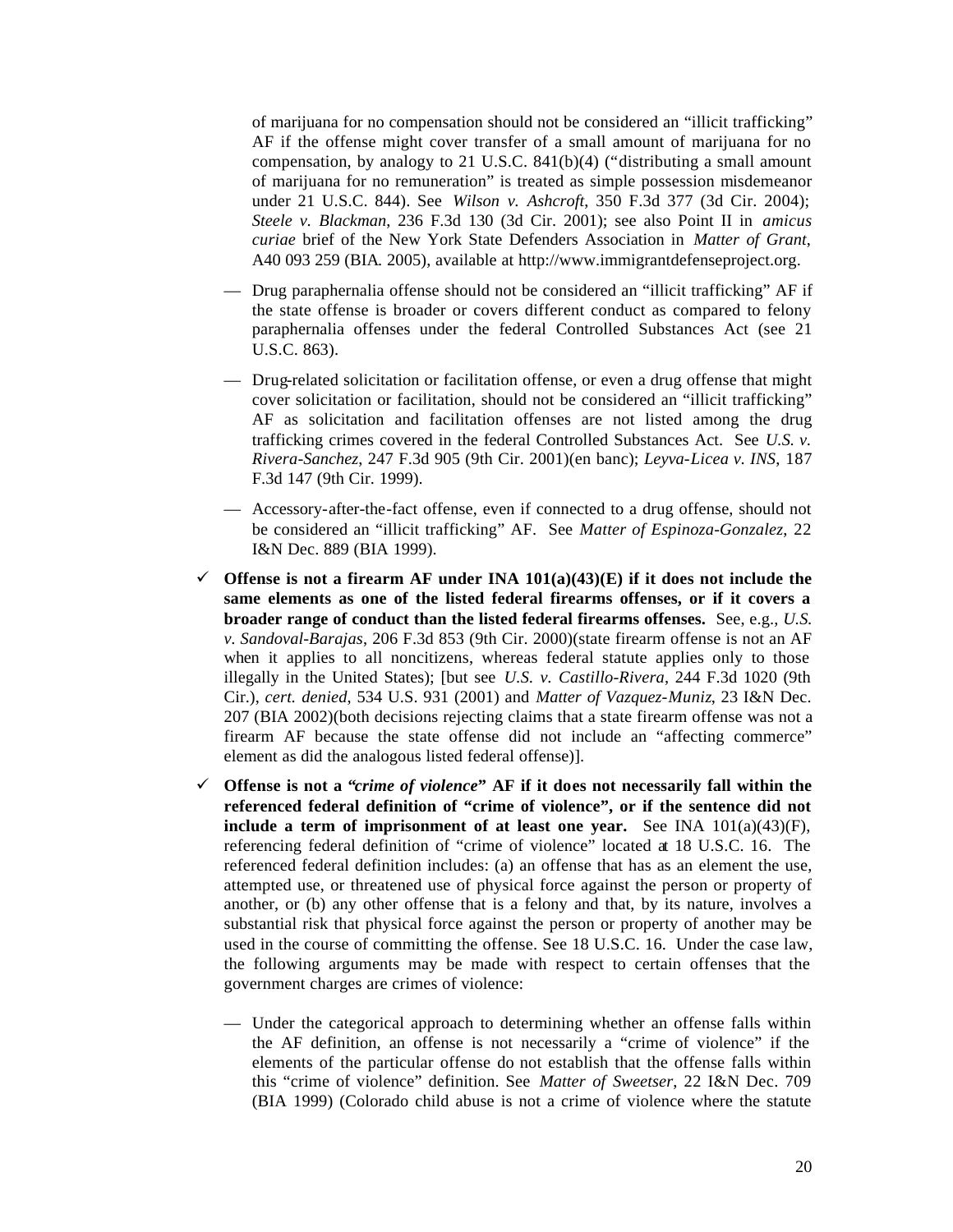proscribing such conduct is divisible and the record of conviction does not establish that either of the prongs of the federal definition are met); *Ortega-Mendez v. Gonzales*, \_\_ F.3d \_\_, 2006 U.S. App. LEXIS 14689 (9<sup>th</sup> Cir. 2006)(California simple battery offense that covers mere touching is not a crime of violence under 16(a) first prong of federal definition); *Valencia v. Gonzales*, \_\_ F.3d \_\_, 2006 U.S. App. LEXIS 5581 (9th Cir. 2006)(statutory rape involving age 17 victim not a crime of violence); *Gonzalez-Garcia v. Gonzales*, 166 Fed. Appx. 740, 2006 U.S. App. LEXIS 3512 ( $5<sup>th</sup>$  Cir. 2005)(unpublished)(Texas simple assault conviction not a crime of violence in that the "offensive or provocative contact" element did not require physical force); *Szucz-Toldy v. Gonzales,* 400 F.3d 978 (7<sup>th</sup> Cir. 2005)(Illinois harassment by telephone is not "crime of violence" under 16(a) first prong of federal definition because elements of offense do not require use, attempted use, or threatened use of physical force); *U.S. v. Johnson*, 399 F.3d 1297 ( $11<sup>th</sup>$  Cir. 2005)(federal conviction for possession of firearm by felon did not categorically present a substantial risk of violence under federal "crime of violence" definition similar to 18 USC 16 because it did not naturally involve a person acting in disregard of the risk that physical force may have been used against another in committing an offense); *U.S. v. Martinez-Mata*, 393 F.3d 625 (5<sup>th</sup> Cir. 2004), cert denied, 2005 U.S. LEXIS 3182 (2005)(Texas retaliation conviction is not a "crime of violence" under the criminal illegal reentry Sentencing Guideline that is similar to the 16(a) prong of the 18 U.S.C. 16 definition because it does not have as an element the use, attempted use, or threatened use of physical force against the person of another); *Singh v. Ashcroft*, 386 F.3d 1228 ( $9<sup>th</sup>$  Cir. 2004)(Oregon harassment conviction is not "crime of violence" under 16(a) prong as referenced by the crime of domestic violence deportation category because its elements reached acts that involved offensiveness by invasion of personal integrity, but that did not amount to the use, attempted use, or threatened use of physical force); *U.S. v. Calderon-Pena*, 383 F.3d 254 (5th Cir. 2004), cert denied, 125 S.Ct. 932 (2005)(Texas child endangerment conviction is not a "crime of violence" under the criminal illegal reentry Sentencing Guideline similar to the 16(a) prong because it does not have as an element the use, attempted use, or threatened use of physical force against the person of another); *Flores v. Ashcroft*, 350 F.3d 666 ( $7<sup>th</sup>$  Cir. 2003)(Indiana battery is not "crime of violence" under 16(a) for the crime of domestic violence deportation category because the elements of the offense do not require use of physical force); *Chrzanoski v. Ashcroft*, 327 F.3d 188 (2d Cir. 2003)(although Connecticut assault provision requires proof that defendant intentionally caused physical injury to another, it is not a crime of violence AF under first prong of federal definition because it does not require proof that defendant used *physical force* to cause the injury); *Jobson v. Ashcroft*, 326 F.3d 367 (2d Cir. 2003)(minimum conduct required to violate New York manslaughter provision is categorically not a crime of violence AF under second prong of federal definition because statute covered passive conduct or omissions that do not involve risk of use of physical force); *Dalton v. Ashcroft*, 257 F.3d 200 (2d Cir. 2001)(violation of the New York DWI statute in question is categorically not a crime of violence AF under second prong of federal definition because risk of use of physical force is not a requisite element); *U.S. v. Gracia-Cantu*, 302 F.3d 308 (5th Cir. 2002)(Texas offense of injury to a child is not a crime of violence AF under first prong of federal definition because state statute does not require use, attempted use, or threatened use of force); *Xiong v. INS*, 173 F.3d 601 (7th Cir. 1999) (Wisconsin 2nd degree sexual assault is not a crime of violence because offense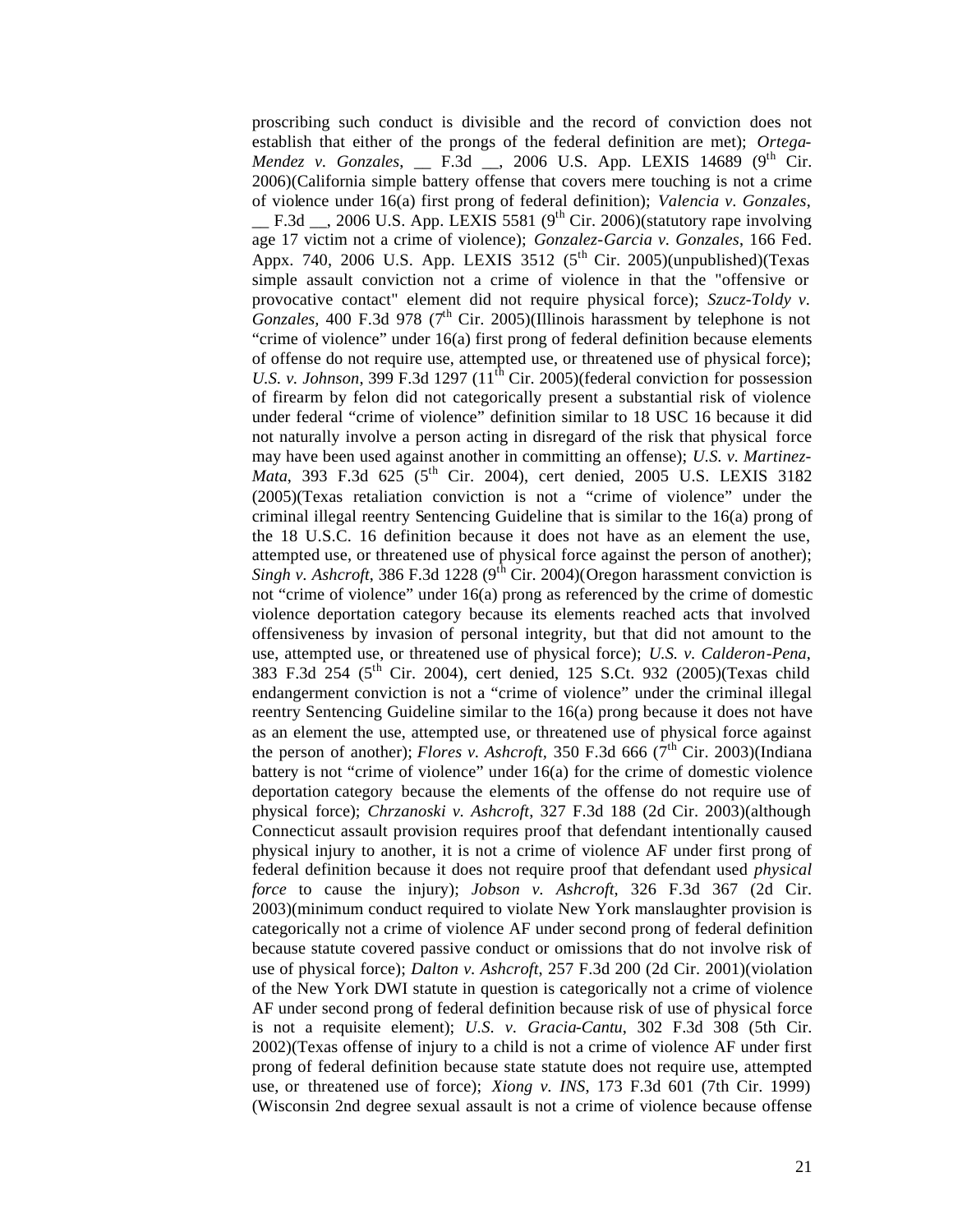encompasses conduct that does not fall within the federal definition); *Solorzano-Patlan v. INS*, 207 F.3d 869 (7th Cir. 2000)(Illinois burglary of a motor vehicle is a divisible statute encompassing conduct that does not constitute a crime of violence under second prong of federal definition as well as conduct that does; therefore, court may not categorically classify offense as an aggravated felony by merely reading statutory language without other evidence from the record of conviction); *Ye v. INS*, 214 F.3d 1128 (9th Cir. 2000)(California auto burglary conviction is not a crime of violence because entry into a locked vehicle is not essentially "violent in nature," the risk of violence against a person or property is low, and the legislative history does not indicate that Congress intended to include vehicle burglaries); *U.S. v. Hernandez-Castellanos*, 287 F.3d 876 (9th Cir. 2002)(Arizona felony endangerment is not categorically a crime of violence AF under second prong of federal definition where not all conduct punishable under state statute involve substantial risk that physical force may be used); [but see *Matter of Brieva*, 23 I&N Dec. 766 (BIA 2005)(Texas unauthorized use of a vehicle is a crime of violence); *Canada v. Gonzales*, \_\_ F.3d \_\_, 2006 U.S. App. LEXIS 12258 (2d Cir. 2006)(Connecticut conviction for assaulting peace officer is crime of violence under 16(b) second prong of federal definition); *Vargas-Sarmiento v.United States DOJ,* 448 F.3d 159 (2d Cir. 2006)(New York manslaughter in the first degree is crime of violence under second prong of federal definition); *Omar v. INS*, 298 F.3d 710 (8th Cir. 2002)(Minnesota offense of criminal vehicular homicide is a crime of violence under second prong of federal definition); *Park v. INS*, 252 F.3d 1018 (9th Cir. 2001)(California involuntary manslaughter is a crime of violence under second prong of federal definition); *Lopez-Elias v. Reno*, 209 F.3d 788 (5th Cir. 2000)(Texas burglary of a vehicle is a crime of violence under second prong of federal definition)].

— Furthermore, even if an offense may involve a substantial risk of physical force, it should not be considered a crime of violence if it does not require specific intent to use force, or at least recklessness. See *Leocal v. Ashcroft*, 543 U.S. 1 (2004)(Florida conviction for driving under the influence and causing serious bodily injury was not a crime of violence for purposes of the deportation statute as the phrase "use of physical force against the person or property of another" required a higher *mens rea* than negligent or accidental conduct); *Oyebanji v. Atty. Gen. USA*, 418 F.3d 260 (3rd Cir. 2005)(reckless vehicular manslaughter is not crime of violence AF); *Singh v. Gonzales*, 432 F. 3d 533 (3d Cir. 2006)(Pennsylania recklessly endangering another person is not a crime of violence AF because it requires no more than a *mens rea* of recklessness); *Popal v. Gonzales*, 416 F.3d 249 (3d Cir. 2005)(Pennsylvania simple assault crime not a crime of violence AF under 16(a) prong since it may involve only recklessness)[but note *Singh v. Gonzales*, 432 F. 3d 533 (3d Cir. 2006)(separate Pennsylania simple assault offense involving attempt by physical menace to put another in fear of imminent serious bodily injury is a crime of violence AF because it necessarily involves specific intent);]; *Tran v. Gonzales,* 414 F.3d 464 (3d Cir. 2006)(Pennsylvania reckless burning offense is not a crime of violence because it does not involve intentional use of force or risk of intentional use of force); *Bejarano-Urrutia v. Gonzales*, 413 F.3d 444 (4<sup>th</sup> Cir. 2005)(involuntary manslaughter is not crime of violence AF); *Lara-Cazares v. Gonzales*, 408 F.3d 1217 ( $9<sup>th</sup>$  Cir. 2005)(California conviction for gross vehicular manslaughter while intoxicated was not "crime of violence" AF as it required only gross negligence); *Penuliar v. Ashcroft*, 395 F.3d 1037 (9<sup>th</sup> Cir. 2005)(California conviction for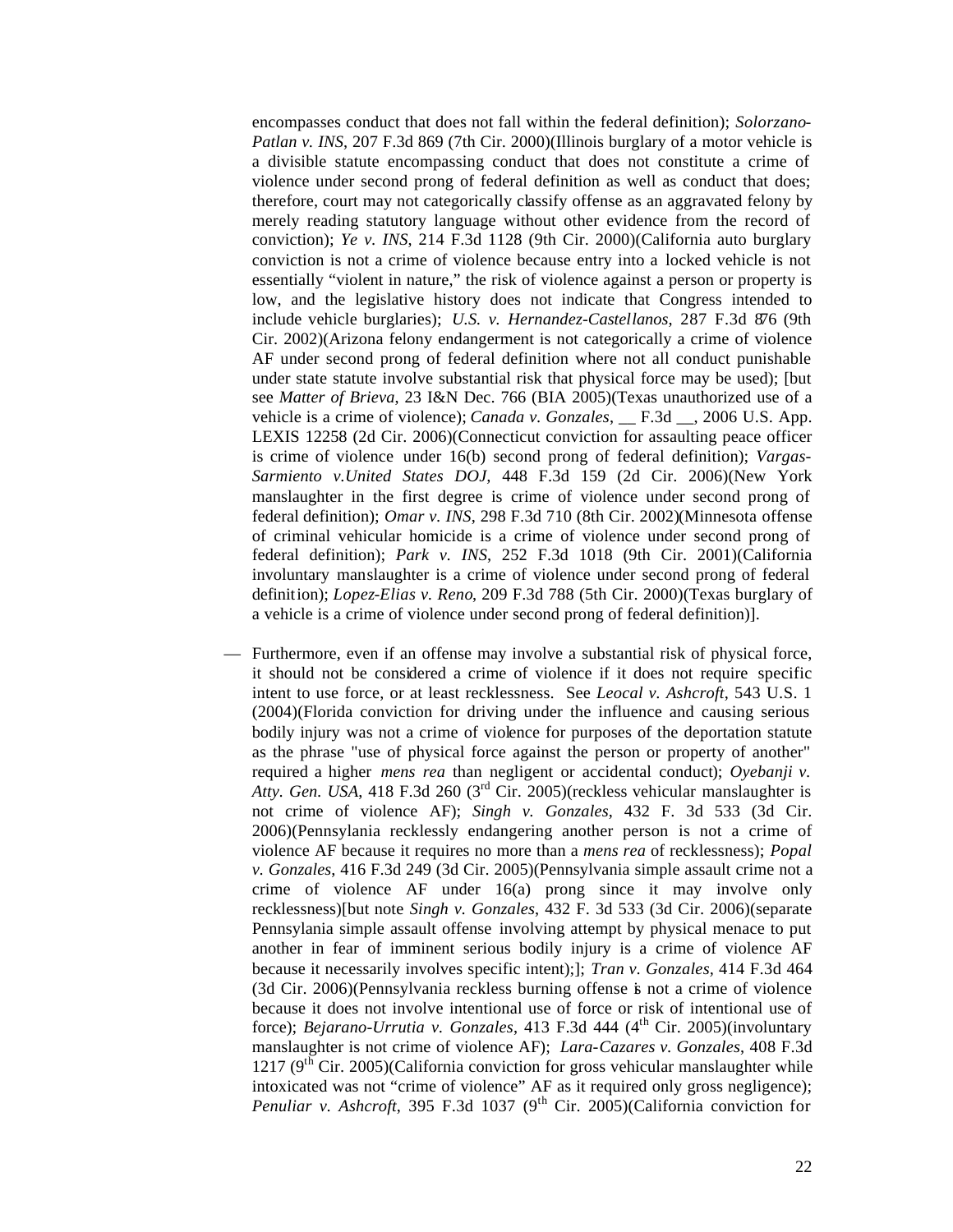evading officer was not categorically "crime of violence" AF as it included offenses involving mere negligence); *Francis v. Reno*, 269 F.3d 162 (3d Cir. 2001)(state conviction for vehicular homicide is not a crime of violence in part because offense required only criminal negligence); *U.S. v. Trinidad-Aquino*, 259 F.3d 1140 (9th Cir. 2001)(although § 16(b) encompasses both intentional and reckless conduct, California DWI can be committed by mere negligence and therefore is not a crime of violence within § 16(b)); see also *Matter of Ramos*, 23 I&N Dec. 336 (BIA 2002)(stating, prior to Supreme Court decision in *Leocal*, that, in circuits where the federal court of appeals has not decided whether DWI is a crime of violence, an offense will be considered so only if the offense must involve at least reckless conduct). Some cases indicate that even a reckless *mens rea* may not be sufficient; the government may be required to show that the offense involves specific intent to use physical force. See *United States v. Vargas-Duran,* 356 F.3d 598 (5<sup>th</sup> Cir. 2004)(Texas intoxication assault is not a crime of violence under Sentencing Guideline similar to first prong of federal definition because intentional use of force is not a necessary component of the offense); *United States v. Lucio-Lucio*, 347 F.3d 1202 (10<sup>th</sup> Cir. 2003)(Texas driving while intoxicated offense is not a crime of violence under second prong of federal definition because it does not require intentional or close to intentional conduct); *Jobson v. Ashcroft*, 326 F.3d 367 (2d Cir. 2003)(New York involuntary manslaughter provision is not a crime of violence AF under second prong of federal definition because statute covered unintentional accidents caused by recklessness); *U.S. v. Chapa-Garza*, 243 F.3d 921, as revised and amended, 262 F.3d 479 (5th Cir. 2001)(DWI is not a crime of violence under second prong of federal definition because intentional force against the person or property of another is seldom, if ever, employed to commit the offense); *U.S. v. Gracia-Cantu*, 302 F.3d 308 (5th Cir. 2002)(Texas offense of injury to a child is not a crime of violence AF under second prong of federal definition because conviction under state statute may stem from omission rather than intentional use of force); *Bazan-Reyes v. INS*, 256 F.3d 600 (7th Cir. 2001)(DWI is not a crime of violence under either prong of the federal definition because it does not involve the intentional use of force); see also Katherine Brady and Erica Tomlinson, "Intent Requirement of the Aggravated Felony "Crime of Violence," Bender's Immigration Bulletin (Vol. 4, No. 10, May 15, 1999); [but see *Omar v. INS*, 298 F.3d 710 (8th Cir. 2002)(holding that gross negligence or equivalent sufficient for criminal vehicular homicide to be deemed a "crime of violence" under second prong of federal definition); *Park v. INS*, 252 F.3d 1018 (9th Cir. 2001) (holding that reckless *mens rea* sufficient for state involuntary manslaughter offense to be deemed a "crime of violence" under second prong of federal definition)].

The offense may not be deemed a "crime of violence" under 18 U.S.C. 16(b) unless the offense is classified as a felony by the convicting jurisdiction. See *Francis v. Reno*, 269 F.3d 162 (3d Cir. 2001)(finding that a Pennsylvania misdemeanor offense could not be considered a crime of violence under 18 U.S.C. 16(b) even though the offense was punishable by more than one year in prison and therefore would have been deemed a felony under federal law); see also discussion in *Ortega-Mendez v. Gonzales*, \_\_ F.3d \_\_, 2006 U.S. App. LEXIS 14689 ( $9^{th}$  Cir. 2006).

— Finally, even if the offense is found to fall within the "crime of violence"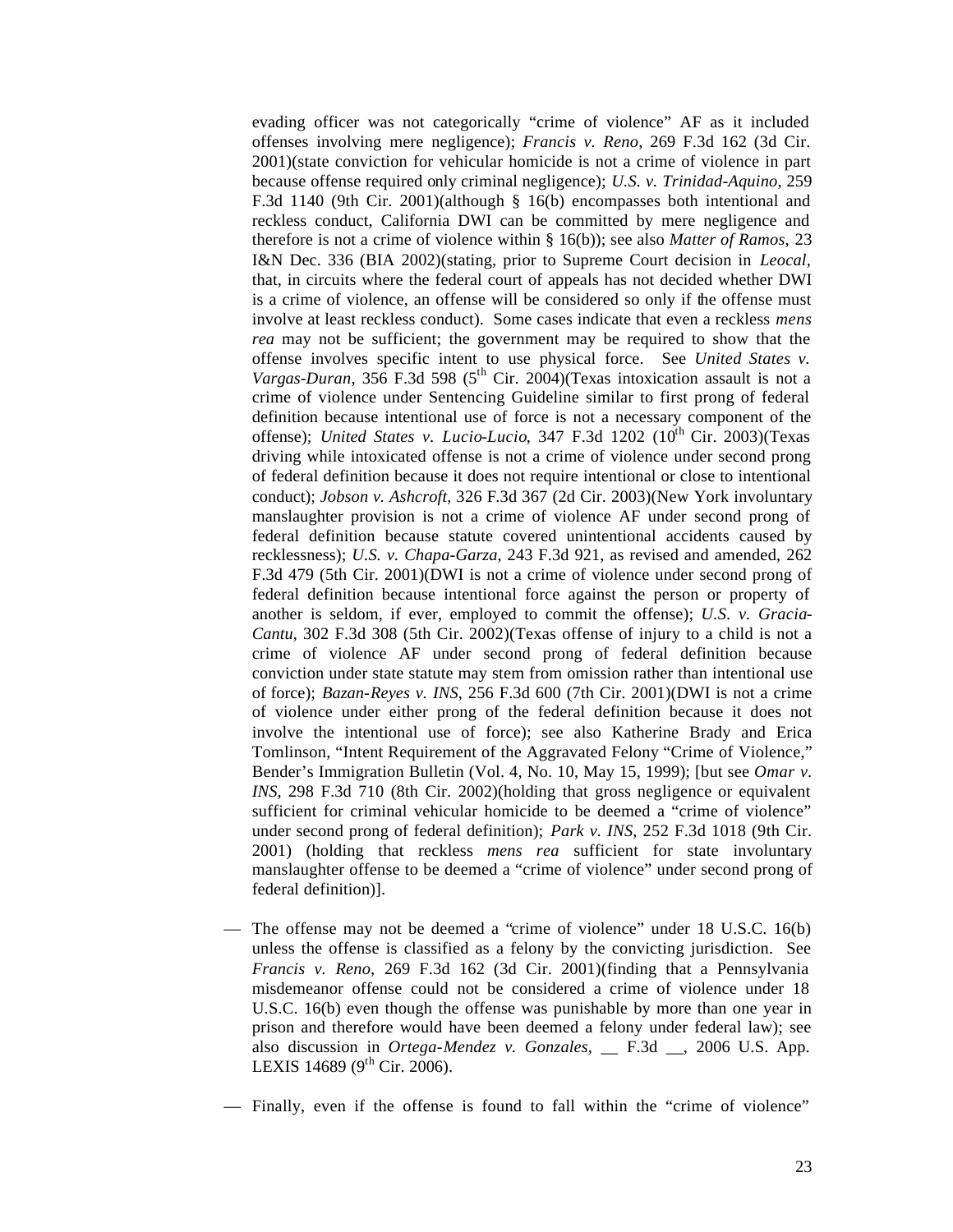definition, it does not constitute an AF if the sentence imposed did not include a term of imprisonment of at least one year. See INA 101(a)(43)(F).

¸ **Offense is not a "***theft***" offense AF if the offense does not fall within a generic definition of theft, or if the offense only involved intent to commit theft, or if the sentence did not include a term of imprisonment of at least one year (and, in the case of an offense also involving fraud or deceit, a finding of loss to the victim exceeding \$10,000).** See INA  $101(a)(43)(G)$ . Several federal circuit courts of appeals have adopted a generic definition of "theft" to include offenses involving a taking of property or an exercise of control over property without consent with the criminal intent to deprive the owner of rights and benefits of ownership, even if such deprivation is less than total or permanent. See also *Matter of V-Z-S-*, 22 I&N Dec. 1338 (BIA 2000)(taking of property constitutes a theft offense within the AF definition whenever there is criminal intent to deprive the owner of the rights and benefits of ownership, even is such deprivation is less than total or permanent). If the offense does not fall within this definition, then the offense is not a theft AF. See, e.g., *Jaggernauth v. U.S. A.G.*, 432 F.3d 1346  $(11<sup>th</sup> Cir. 2005)$ (conviction that might have been under Florida offense subpart that requires only an intent to "appropriate use" of the property would not necessarily constitute a "theft" under the BIA's definition, because this subpart lacks the requisite intent to deprive the owner of the rights and benefits of ownership); *Soliman v. Gonzales*, 419 F.3d 276 ( $4<sup>th</sup>$  Cir. 2005)(found that Virginia credit card fraud offense did not substantially correspond to a theft offense under the INA because the indictment did not establish, among other things, that the individual was charged with taking goods without the consent of the merchant); *Penuliar v. Ashcroft*, 395 F.3d  $1037$  (9<sup>th</sup> Cir. 2005)(California unlawful driving or taking of vehicle is not a theft AF as it might cover aiding and abetting conduct outside the generic definition of theft); *Martinez-Perez v. Ashcroft*, 393 F.3d 1018 ( $9<sup>th</sup>$  Cir. 2004)(California grand theft offense is not a theft AF as it might cover aiding and abetting conduct outside the generic definition of theft); *Nevarez-Martinez v. INS*, 326 F.3d 1053 ( $9<sup>th</sup>$  Cir. 2003)(holding that certain sections of the Arizona statute for "theft of a means of transportation" did not contain the "criminal intent to deprive the owner" and were therefore not properly considered theft AFs); *U.S. v. Corona-Sanchez*, 291 F.3d 1201 (9th Cir. 2002)(California petty theft offense is not a theft AF as it might cover conduct outside the generic definition of theft, such as aiding and abetting theft, theft of labor, and solicitation of false credit reporting); [but see *Abimbola v. Ashcroft*, 378 F.3d 173 (2d Cir. 2004)(Connecticut theft offense is a theft AF even though the offense might cover theft of services)]. In addition, if an offense only involved intent to commit theft, one can argue that it is not a theft offense. See *Lopez-Elias v. Reno*, 209 F.3d 758 (5th Cir. 2000)(Texas burglary of a vehic le with intent to commit theft is not a theft offense), *cert. denied*, 531 U.S. 10691 (2001); [but see *U.S. v. Martinez-Garcia*, 268 F.3d 460 (7th Cir. 2001)(Illinois burglary of vehicle is an AF as an attempted theft offense where record of conviction established intent to commit theft and substantial step toward its commission), *cert. denied*, 534 U.S. 1149 (2002)]. Finally, even if an offense is a theft offense, it does not constitute a theft AF if the sentence imposed did not include a term of imprisonment of at least one year. See INA  $101(a)(43)(G)$ . Even where a prison sentence of at least one year is imposed, one court has found that a theft offense that is also an offense involving "fraud or deceit" is not an aggravated felony if it does not also meet the \$10,000 threshold for a "fraud or deceit" offense to be deemed an aggravated felony. See *Nugent v. Ashcroft*, 367 F.3d 162 (3d Cir. 2004)(involving Pennsylvania theft by deception conviction).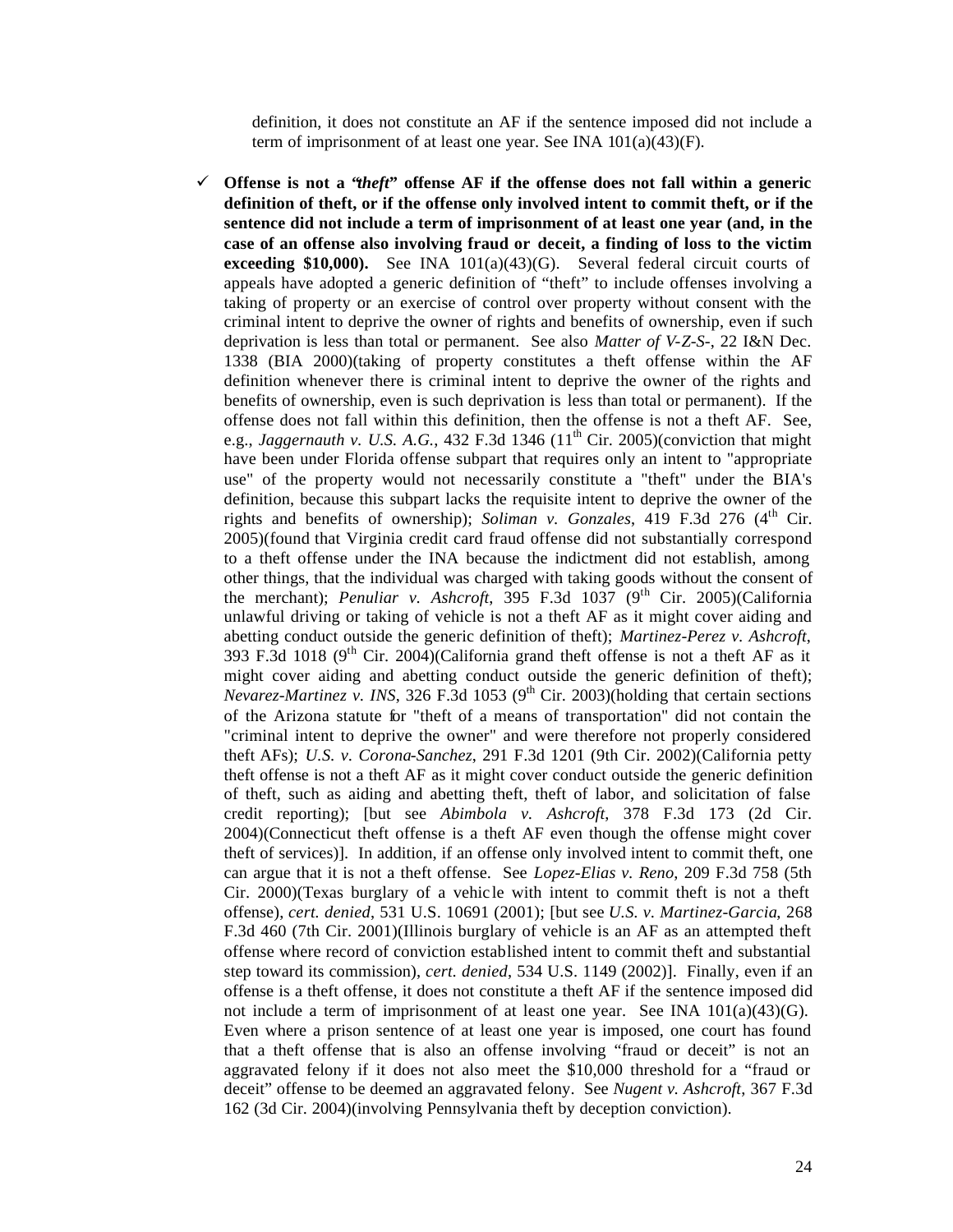- ¸ **Offense is not a "***burglary***" offense AF if the offense does not fall within the generic definition of burglary set forth in** *Taylor v. United States***, 495 U.S. 575 (1990), or if the sentence did not include a term of imprisonment of at least one year.** See INA  $101(a)(43)(G)$ . In *Taylor*, for purposes of a sentence enhancement statute where Congress similarly did not define what it meant by its use of the burglary term, the Supreme Court applied a generic definition encompassing only offenses involving unlawful entry into a building with the intent to commit a crime. Thus, for example, New York burglary in the third degree does not necessarily constitute burglary under this generic definition because it may include entering or remaining unlawfully in structures beyond the ordinary meaning of the term "building," such as vehicles, watercraft, motor trucks, or motor truck trailers. See New York Penal L. §§ 140.20 and 140.00(2). See *Matter of Perez*, 22 I&N Dec. 1325 (BIA 2000)(Texas burglary of a vehicle is not a burglary offense for AF purposes); *Solorzano-Patlan v. INS*, 207 F.3d 869 (7th Cir. 2000)(Illinois burglary of a motor vehicle conviction is not a burglary offense for AF purposes); *Lopez-Elias v. Reno*, 209 F.3d 788 (5th Cir. 2000)(Texas burglary of a vehicle conviction is not a burglary offense for AF purposes), *cert. denied*, 531 U.S. 10691 (2001); *Ye v. INS*, 214 F.3d 1128 (9th Cir. 2000)(California auto burglary is not a burglary offense for AF purposes). Even if the offense does fall within the generic definition of burglary, it does not constitute a burglary AF if the sentence imposed did not include a term of imprisonment of at least one year. See INA  $101(a)(43)(G)$ .
- ¸ **Offense is not a "***fraud or deceit***" offense AF unless fraud or deceit is a necessary or proven element of the crime and the offense is not a tax offense, or if there was no finding of loss to the victim exceeding \$10,000 (and, in the case of an offense also involving theft, a sentence to a term of imprisonment of at least one year**). See INA 101(a)(43)(M)(i). An offense is not a "fraud or deceit" AF unless fraud or deceit is a necessary or proven element of the crime. See *Omari v.* Gonzales, 419 F.3d 303 (5<sup>th</sup> Cir. 2005)(scheme laid out in indictment referred to stolen airline tickets, not fraudulently obtained ones); *Valansi v. Ashcroft*, 278 F.3d 203 (3d Cir. 2002); see also case law on fraud or deceit offenses as crimes involving moral turpitude, e.g., *Matter of Balao*, 20 I&N Dec. 440 (BIA 1992) (Pennsylvania passing a bad check not a CIMT because fraud is not an essential element). Even if fraud or deceit is a necessary or proven element of the crime, it should not constitute an AF unless the record of conviction establishes that the loss to the victim or victims exceeded \$10,000. See INA 101(a)(43)(M)(i); see also *Chang v. INS*, 307 F.3d 1185 (9th Cir. 2002)(reliance for the amount of the loss on information in a pre-sentence report is improper at least where this information contradicted by explicit language in the plea agreement). Where the actual loss did not exceed \$10,000, the DHS (formerly INS) may not evade this monetary loss requirement by charging the offense under INA  $101(a)(43)(U)$  as an "attempt" to commit a fraud or deceit AF involving a loss exceeding \$10,000, unless the record of conviction establishes the completion of a substantial step toward committing such an offense. See *Sui v. INS*, 250 F.3d 105 (2d Cir. 2001). [Note, however, that an offense might fall under INA  $101(a)(43)(U)$  as an "attempt" to commit a fraud or deceit AF even without any actual loss, if the *attempted* loss to the victim or victims exceeded \$10,000 and if the record of conviction does establish the completion of a substantial step toward committing such an offense. See *Matter of Onyido*, 22 I&N Dec. 552 (BIA 1999).] A tax offense should not be deemed a "fraud or deceit" AF as INA 101(a)(43)(M)(ii) defines the one tax offense (tax evasion under 26 USC 7201) that may be deemed an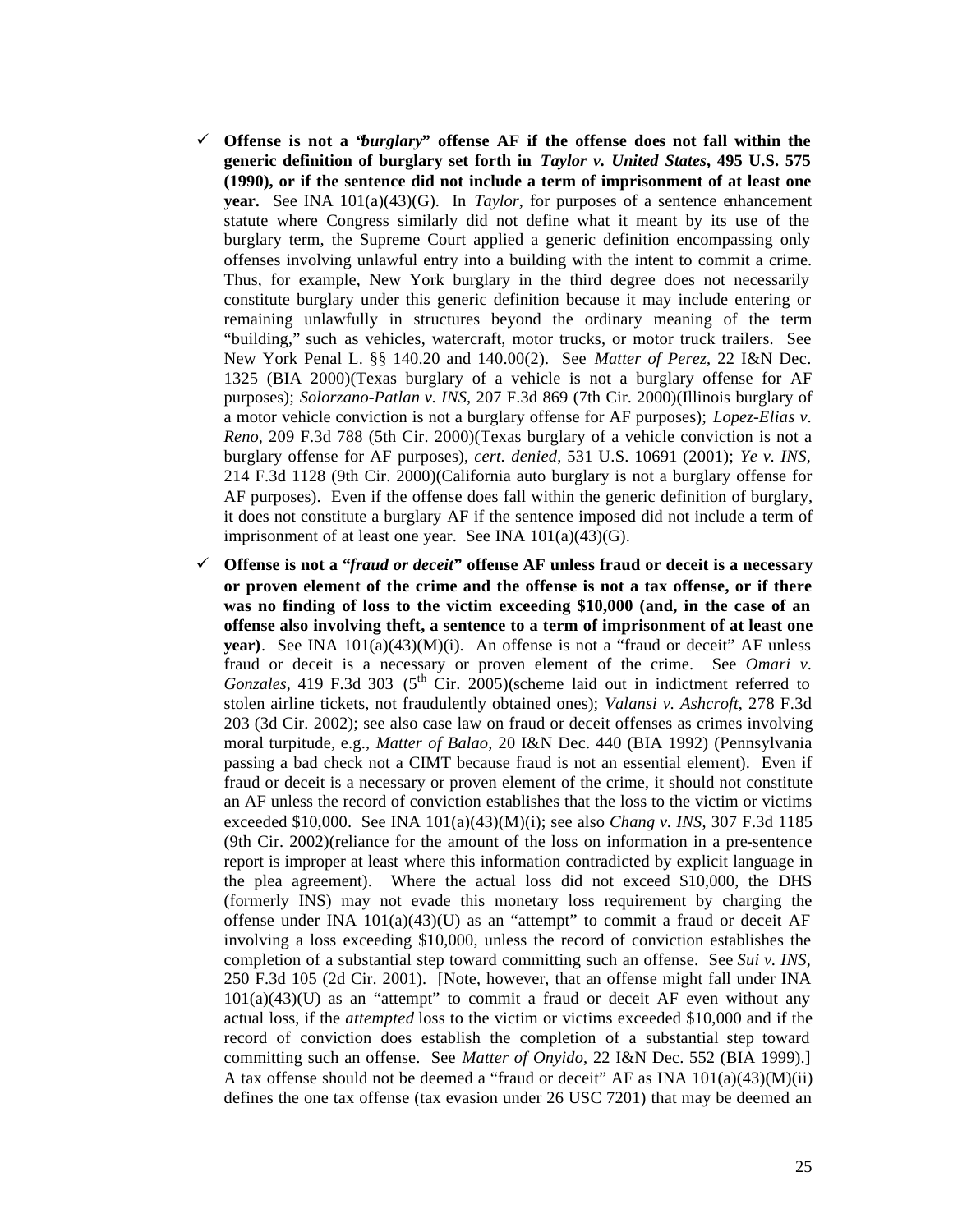AF. See *Lee v. Ashcroft*, 368 F.3d 218 (3d Cir. 2004); [but see *Evangelista v. Ashcroft*, 359 F.3d 145 (2d Cir. 2004)(defeating a tax and evading a tax were interchangeable terms and thus conviction for defeat of a tax was a conviction for an aggravated felony within 8 U.S.C.S. § 1101(a)(43)(M)(ii).)]. Even where there is a finding of loss to the victim exceeding \$10,000, one court has indicated that a fraud or deceit offense that is also a theft offense is not an aggravated felony if it does not also meet the one year or more prison sentence threshold for a theft offense to be deemed an aggravated felony. See *Nugent v. Ashcroft*, 367 F.3d 162 (3d Cir. 2004).

- $\checkmark$  The government may not establish that a conviction falls within an AF category **based on information outside the record of conviction.** When the statutory elements of a particular conviction cover conduct broader than that covered by a generic definition in the AF statute, a police report, pre-sentence report or other information outside the record of conviction reciting the alleged facts of the crime (at least without identifying whether the facts came from an acceptable source, such as a signed plea agreement, a transcript of a plea of hearing, or a judgment of conviction) is insufficient evidence to establish that an individual pled guilty to the elements of the generic definition in the AF statute. See *Shepard v. U.S.*, 544 U.S. 13 (2005)(rejecting reliance on a police report to determine whether an offense was a burglary offense for criminal sentencing purposes); and *Dickson v. Ashcroft*, 346 F.3d 44 (2d Cir. 2003); *Hernandez-Martinez v. Ashcroft*, 343 F.2d 1075 (9<sup>th</sup> Cir. 2003); and *U.S. v. Corona-Sanchez*, 291 F.3d 1201 (9th Cir. 2002)(cases rejecting reliance on pre-sentence reports); and *Tokatly v. Ashcroft*, 371 F.3d 613 ( $9<sup>th</sup>$  Cir. 2004)(rejecting reliance on testimonial evidence outside the record of conviction to find that offense involved violence and that violence was domestic).
- $\checkmark$  The government may not establish a term of imprisonment threshold for a **conviction to fall within an AF category by means of a sentence enhancement.** See *United States v. Corona-Sanchez*, 291 F.3d 1201 (9<sup>th</sup> Cir. 2002)(determining that petty theft offense for which the maximum prison sentence is less than one year may not be deemed an aggravated felony theft conviction because the individual received a sentence of one year or more based on statutory recidivist sentence enhancements); cf. *Matter of Rodriguez-Cortez*, 20 I&N Dec. 668 (BIA 1993)(holding that noncitizen who received an enhanced sentence for use of a firearm was not deportable under firearm ground of deportability).
- $\checkmark$  The respondent is not deportable under AF ground where the conviction **occurred prior to November 18, 1988.** See § 7344(b) of the Anti-Drug Abuse Act of 1988, Pub. L. 100-690; [but see § 602 of the Immigration Act of 1990 (IMMACT), Pub. L. 101-649; *Gelman v. Ashcroft*, 372 F.3d 495 (2d Cir. 2004); *Bell v. Reno*, 218 F.3d 86 (2d Cir. 2000); *Lettman v. Reno*, 207 F.3d 1368 (11th Cir. 2000); *Lewis v. INS*, 194 F.3d 539 (4th Cir. 1999); *Matter of Lettman*, 22 I&N Dec. 3365 (BIA 1998)].
- $\checkmark$  The respondent is not deportable under AF ground where the conviction was **not an AF at the time of conviction.** See *United States v. Ubaldo-Figueroa*, 347 F.3d 718 ( $9<sup>th</sup>$  Cir. 2003)(reversing noncitizen defendant's conviction for illegal reentry after removal after finding that prior removal order was invalid as defendant had "plausible" claim that Congress' retroactive application of IIRIRA § 321[expanding categories of offenses falling within AF ground] violated due process); *United States v. Salvidar-Vargas*, 290 F. Supp. 2d 1210 (S.D.Cal. 2003)(followed *Ubaldo-Figueroa*).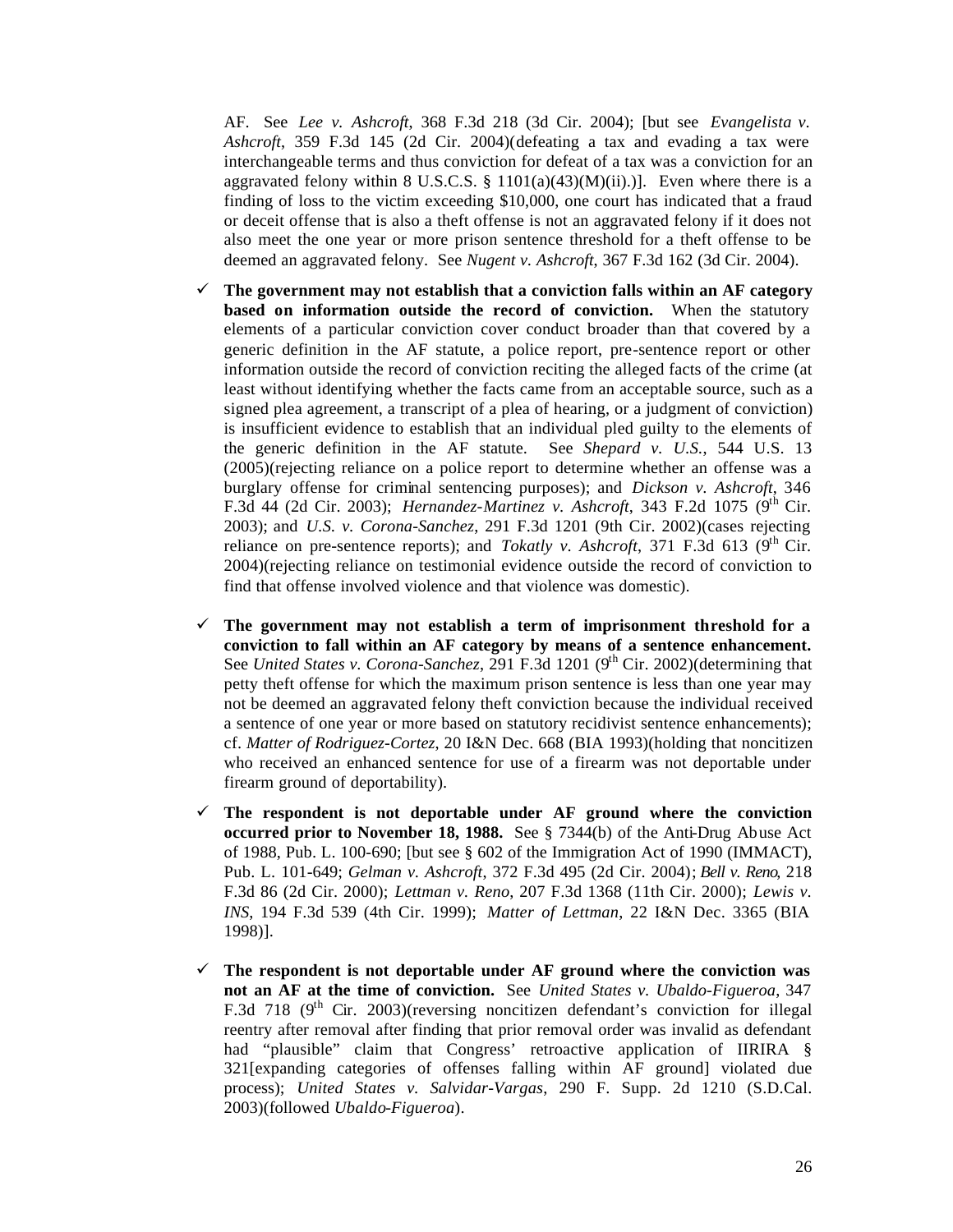## **Beny "crime involving moral turpitude" (CIMT)**

- $\checkmark$  **Offense is not a CIMT.** See Dan Kesselbrenner and Lory D. Rosenberg, *Immigration Law and Crimes* (West Group) for BIA and federal court case law relating to particular offense.
- $\checkmark$  The CIMT was not committed within five years after the date of admission for **purposes of INA 237(a)(2)(A)(i) deportability.** The date of "admission", for purposes of this ground of deportability, is the date of lawful entry to the U.S. upon inspection and authorization by an immigration officer, NOT the subsequent date of one's adjustment of status to lawful permanent residence. See *Shanu v. Department of Homeland Security*, \_\_ F.3d \_\_, 2006 U.S. App. LEXIS 14989 (4<sup>th</sup> Cir. 2006)(BIA impermissibly interpreted "the date of admission" in  $\S 237 (a)(2)(A)(i)$  to include the date on which Shanu's status was adjusted; however, in so ruling, the Court expressed no opinion on whether adjustment of status may properly be considered "the date of admission" where the alien sought to be removed has never been "admitted" within the meaning of  $\S$  101(a)(13)(A)); *Abdelgadar v. Gonzales*, 413 F.3d 668 (7th Cir. 2005); *Shivaram v. Ashcroft*, 360 F.3d 1142 (9th Cir. 2004); [but see *Matter of Shanu*, 23 I&N Dec. 754 (BIA 2005)(holding that (1) the date of adjustment of status qualifies as "the date of admission" under §  $1227(a)(2)(A)(i)$ , and that (2) where there is more than one potential date of admission, *any* such date qualifies as "*the* date of admission" under that provision); and, on issue of what constitutes the "date of admission" when the individual has never been "admitted," see Ocampo-Duran v. Ashcroft, 254 F.3d 1133, 1135 ( $9<sup>th</sup>$  Cir. 2001)(concluding that in such circumstance date of adjustment qualifies as "date of admission"); *Matter of Rosas-Ramirez,* 22 I&N Dec. 616 (BIA 1999)(same)].
- $\checkmark$  The CIMT was not one for which a sentence of one year or longer may be **imposed for purposes of INA 237(a)(2)(A)(i) deportability.** The maximum possible sentence of an offense should be determined without regard to any recidivist sentence enhancement. See *Rusz v. Ashcroft*, 2004 U.S. App. LEXIS 16091 (9th Cir. 2004)(unpublished opinion).
- $\checkmark$  Two or more CIMTs arose out of a single scheme of criminal misconduct and **thus do not trigger INA 237(a)(2)(A)(ii) deportability.**
- $\checkmark$  Offense is subject to single juvenile offense exception for inadmissibility pur **poses.** See See INA  $212(a)(2)(A)(ii)(I)$ .
- $\checkmark$  Offense is subject to single petty offense exception for inadmissibility purposes. See INA  $212(a)(2)(A)(ii)(II)$ .
- Deny "controlled substance offense" (CSO)
	- $\checkmark$  Offense is not a CSO. See INA 237(a)(2)(B)(i), 212(a)(2)(A)(i)(II), and Dan Kesselbrenner and Lory D. Rosenberg, *Immigration Law and Crimes* (West Group) for BIA and federal court case law.
- **Beny "firearm offense" (FO)** 
	- $\checkmark$  Offense is not a FO. See INA 237(a)(2)(C) and Dan Kesselbrenner and Lory D. Rosenberg, *Immigration Law and Crimes* (West Group) for BIA and federal court case law.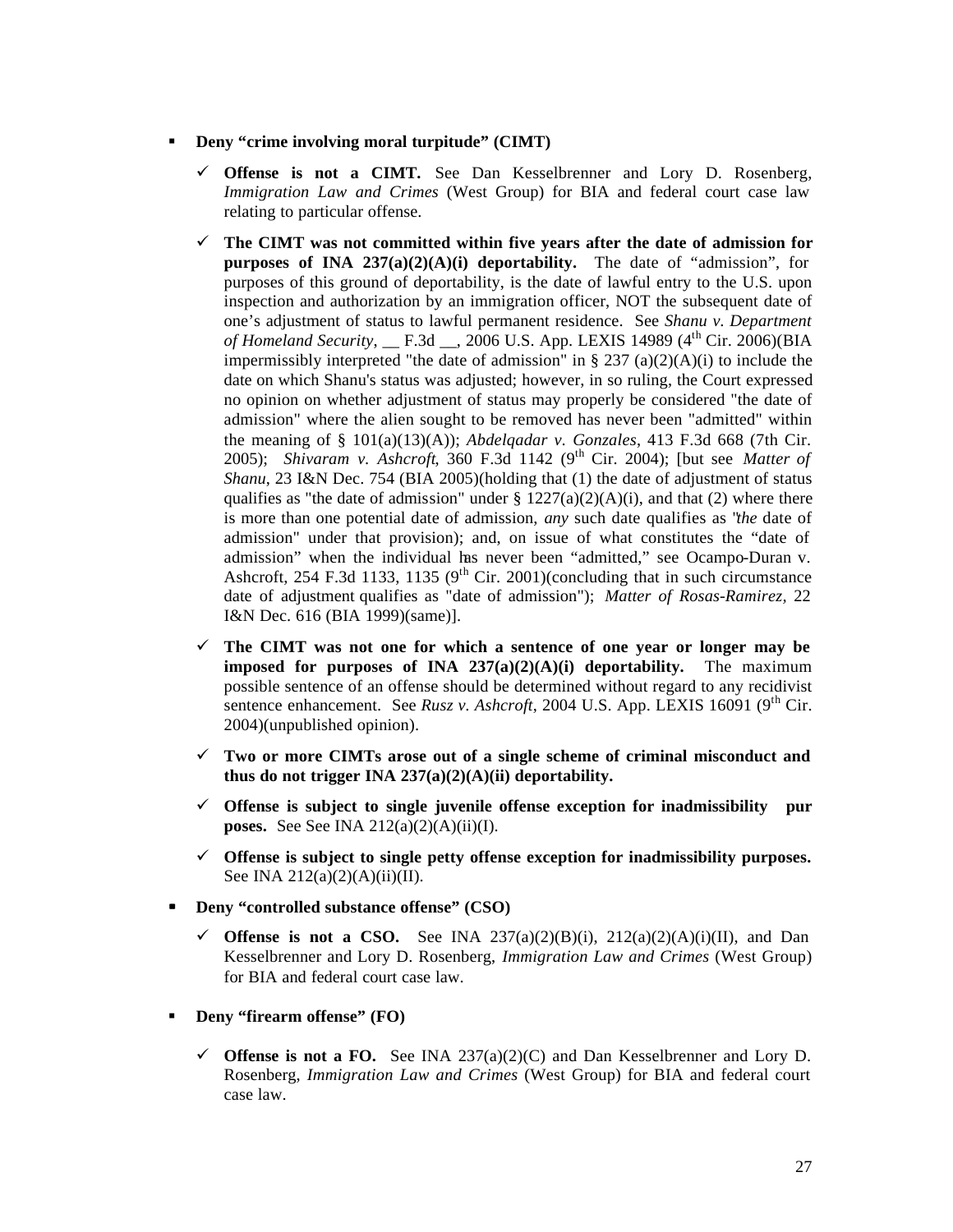**EXECUTE:** Deny "crime of domestic violence," (CODV), "crime of stalking," "crime of child  **abuse, child neglect, or child abandonment," or a "violation of a protection order"**

- $\checkmark$  Offense is not a CODV, etc. See INA 237(a)(2)(E).
- $\checkmark$  Conviction or violation pre-dated October 1, 1996, the date of enactment of the **IIRIRA, which added this ground of deportability.** See IIRIRA § 350(b) (new deportation ground applies only to convictions on or after the date of enactment).

#### $\Box$  Apply for relief from removal

## $\blacksquare$  Move to terminate proceedings to permit naturalization hearing

 Where the respondent is a lawful permanent resident who can establish prima facie eligibility for naturalization, see generally INA §§ 311 et seq., and the matter involves "exceptionally appealing or humanitarian factors," an immigration judge has discretion to terminate removal proceedings to permit the respondent to proceed to a final hearing on a pending application or petition for naturalization. See 8 C.F.R. 1239.2(f). However, it may be necessary to obtain some written or oral communication from the DHS (formerly INS), or a finding by a court declaring the noncitizen prima facie eligible for naturalization but for the pendency of the removal proceedings. See *Matter of Cruz*, 15 I&N Dec. 236 (BIA 1975). If the DHS (formerly INS) is unwilling to make such a representation, it may be possible to obtain such a finding from a federal court. See *Gatcliffe v. Reno*, 23 F.Supp.2d 581 (D.V.I. 1998) (finding noncitizen petitioner fully qualified to be naturalized but for the pendency of deportation proceedings); accord *Ngwana v. Attorney General*, 40 F.Supp.2d 319 (D.Md. 1999).

## **ß Apply for 212(c) waiver**

 Under pre-AEDPA and pre-IIRIRA law, most lawful permanent residents in pre-IIRIRA exclusion or deportation proceedings were eligible to apply for a waiver of exclusion or deportation as long as they had been lawfully domiciled in the United States for at least seven years and had not served a term of imprisonment of five years or more for conviction of one or more aggravated felonies. See former INA § 212(c)(repealed 1996). However, AEDPA restricted the availability of INA  $\S$  212(c) relief in deportation proceedings (but not exclusion proceedings), and IRRIRA repealed INA  $\S$  212(c). Nevertheless, the Supreme Court has ruled that  $INA 212(c)$  relief remains available for permanent residents who agreed to plead guilty prior to AEDPA (effective 4/24/96) and IIRIRA (effective 4/1/97) and who would have been eligible for such relief at the time. See *Immigration and Naturalization Service v. St. Cyr*, 533 U.S. 289 (2001)(holding that AEDPA and IIRIRA 212(c) waiver bars could not be applied retroactively to pre-IIRIRA plea agreements absent a clear indication from Congress that it intended such a result). Following *St. Cyr*, a lawful permanent resident (LPR) can argue that 212(c) relief should also be available in the following situations:

- ¸ LPR is in "exclusion" proceedings—see *Matter of Fuentes-Campos*, 21 I&N Dec. 905 (BIA 1997)(AEDPA bar to 212(c) is inapplicable to persons in exclusion proceedings).
- $\checkmark$  LPR is in "deportation" proceedings but would have been eligible for 212(c) relief had the LPR traveled outside the country and been placed in "exclusion" proceedings – see *Servin-Espinosa v. Ashcroft*, 309 F.3d 1193 (9th Cir. 2002)(finding equal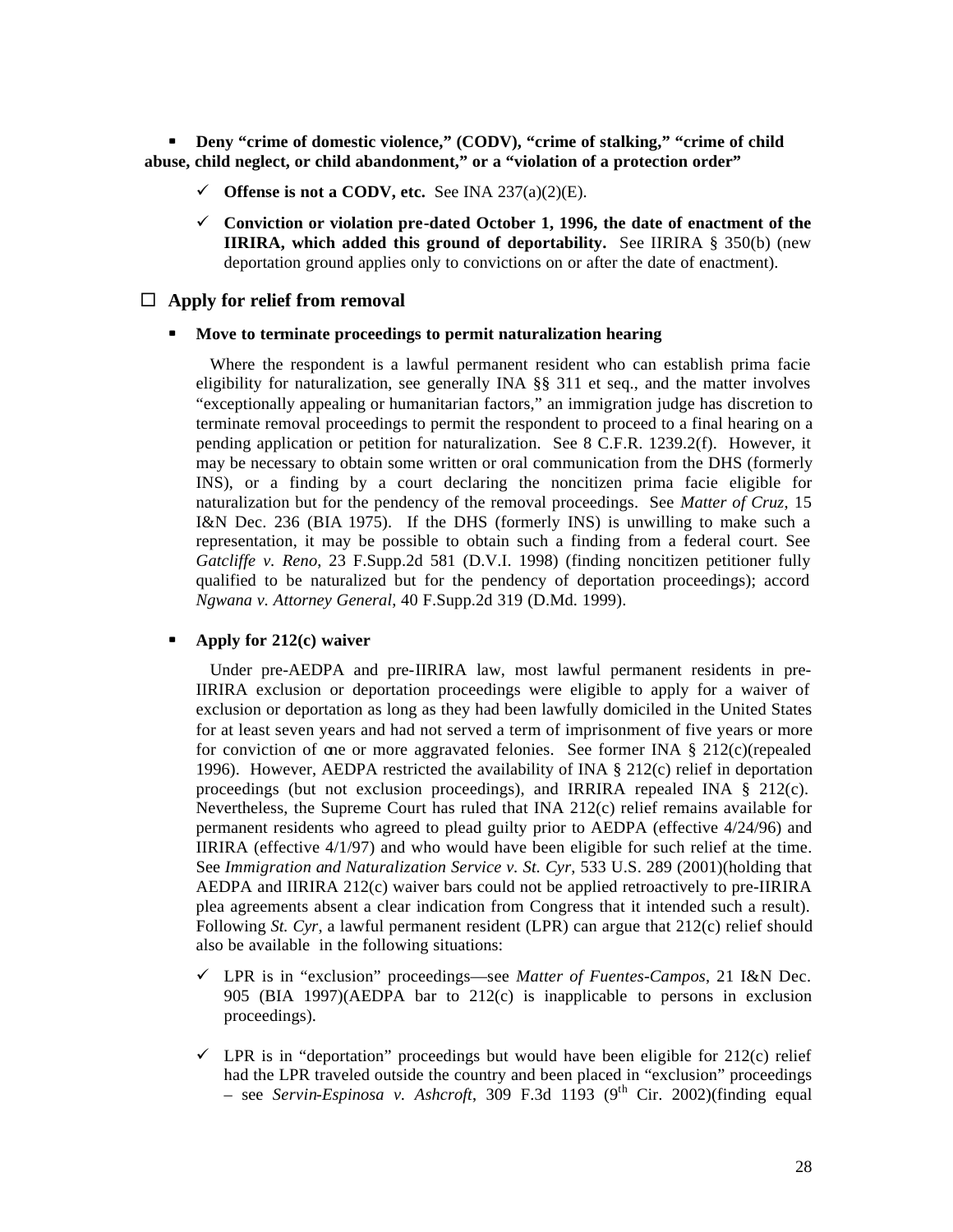protection violation in disparate treatment of individuals in deportation proceedings compared to those in exclusion proceedings after BIA decision in *Fuentes-Campos* and before  $9<sup>h</sup>$  Circuit later ruled in *United States v. Estrada-Torres*, 179 F.3d 776 (9th Cir. 1999) that individuals in exclusion proceedings also were not eligible for 212(c) relief); see also *Francis v. INS*, 532 F.2d 268 (2d Cir. 1976)(striking down such a distinction in  $212(c)$  relief eligibility between similarly situated individuals as a violation of equal protection) [but see *Armendariz-Montoya v. Sonchik*, 291 F.3d 1116 (9th Cir. 2002); *Domond v. INS*, 244 F.3d 81 (2d Cir. 2001); *Almon v. Reno,* 192 F.3d 28 (1<sup>st</sup> Cir. 1999); *Jurado-Gutierrez v. Greene*, 190 F.3d 1135 (10<sup>th</sup> Cir. 1999); *Requena-Rodriguez v. Pasquarell*, 190 F.3d 299 (5th Cir. 1999); *DeSousa v. Reno*, 190 F.3d 175 (3d Cir. 1999); *Turkhan v. Perryman*, 188 F.3d 814 (7th Cir. 1999)].

- $\checkmark$  LPR is in "deportation" proceedings commenced before April 24, 1996 (AEPDA enactment date)—see 8 C.F.R. § 1003.44; see also *Alanis-Bustamante v. Reno* 201 F.3d 1303 (11th Cir. 2000) (held that proceedings had begun prior to AEDPA when the INS had previously served an Order to Show Cause and lodged a detainer against the noncitizen even though the OSC was not filed with the immigration court until after April 24, 1996); accord *Wallace v. Reno*, 194 F.3d 279 (1st Cir. 1999) (service of order to show cause sufficient to demonstrate pendency of deportation proceeding when AEDPA enacted); *Lyn Quee de Cunningham v. U.S. Atty. Gen*., 335 F.3d 1262  $(11<sup>th</sup>$  Cir. 2003) [but see *Thom v. Ashcroft*, 369 F.3d 158 (2d Cir. 2004)(issuance of notice of detainer alone not sufficient to find deportation proceedings commenced) along with *Dipeppe v. Quarantillo*, 337 F.3d 326 (3d Cir. 2003); *Armendariz-Montoya v. Sonchik*, 291 F.3d 1116 (9th Cir. 2002); *Deleon-Holguin v. Ashcroft*, 253 F.3d 811 (5th Cir. 2001); *Asad v. Reno*, 242 F.3d 702 (6th Cir. 2001)(all requiring filing of charging document with the Immigration Court to find proceedings commenced)]].
- $\checkmark$  LPR plead or agreed to plead guilty before 4/24/96 As mentioned above, the Supreme Court has ruled that 212(c) relief remains available for permanent residents who agreed to plead guilty prior to AEDPA (effective 4/24/96) and IIRIRA (effective 4/1/97) and who would have been eligible for such relief at the time. See *Immigration and Naturalization Service v. St. Cyr*, 533 U.S. 289 (2001); see also *Alvarez-Hernandez v. Acosta*, 401 F.3d 327 (5<sup>th</sup> Cir. 2005)(rejected government's argument that the date that the judgment of conviction was entered rather than the date of the plea determined application of the IIRIRA bar to § 212(c) relief).
- $\checkmark$  LPR did not plead or agree to plead guilty before 4/24/96, but the individual did do so before 10/1/96 and was not deportable at the time of the plea—Possible examples include individuals convicted of offenses now deemed "aggravated felonies" as a result of the changes made to the definition of aggravated felony in IIRIRA effective 10/1/96, but which would not have been deemed aggravated felonies under pre-IIRIRA law, such as a theft, burglary, or crime of violence with a prison sentence of less than one year--See *Maria v. McElroy*, 58 F. Supp. 2d 206 (E.D.N.Y. 1999), aff'd, *Pottinger v. Reno*, 2000 U.S. App. LEXIS 33521 (2d Cir. 2000)(unpublished opinion); see also *Cordes v. Velazques*, 421 F.3d 889 (9<sup>th</sup> Cir. 2005)(finding, under Ninth Circuit case law, no violation of the statute under the presumption against retroactivity and no violation of due process, but finding equal protection violation)[; but see *Alvarez-Barajas v. Gonzales*, 418 F.3d 1050 (9<sup>th</sup> Cir. 2005) and *U.S. v. Velasco-Medina*, 305 F.3d 839 (9th Cir. 2002)(), cert. denied, 540 U.S. 1210 (2004)(finding no violation of presumption against retroactivity)].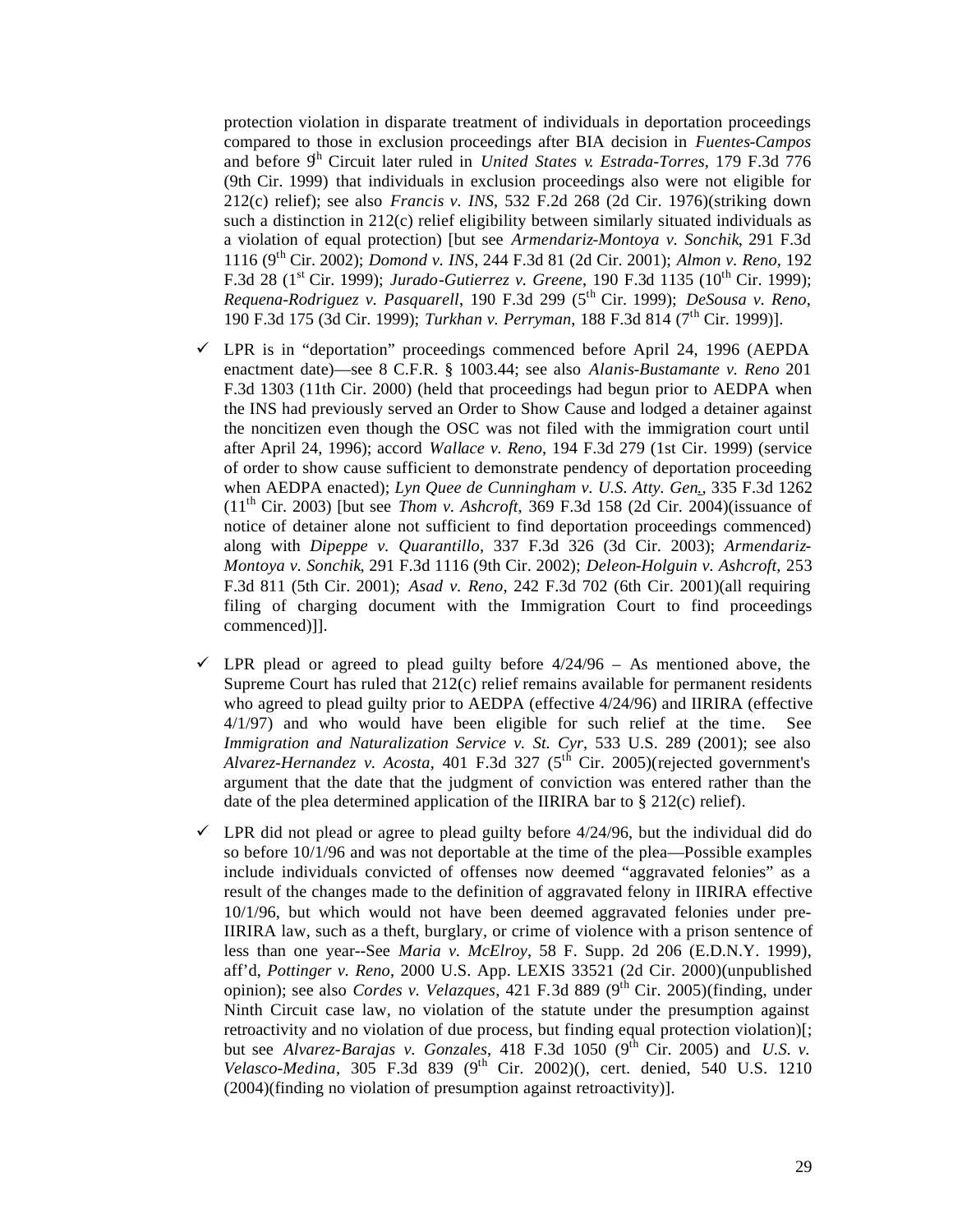- $\checkmark$  LPR did not have seven years of lawful domicile in the United States at the time of his or her pre-AEDPA or pre-IIRIRA agreement to plead guilty, but would otherwise have been eligible for 212(c) relief at the time and accrued seven years before entry of a final order of deportation or removal—See 8 CFR  $1.1(p)$ (LPR status terminates only "upon entry of a final administrative order of exclusion or deportation"); 8 CFR  $3.2(c)(1)$ ("motion to reopen proceedings for consideration or further consideration of an application for relief under section  $212(c)$ ... may be granted if the alien demonstrates that he or she was statutorily eligible for such relief prior to the entry of the administratively final order of deportation"); *Alvarez-Hernandez v. Acosta*, 401 F.3d 327 ( $5<sup>th</sup>$  Cir. 2005)(found that LPR, at the time of his plea, would have been allowed to accrue additional time following his plea toward the total period of continuous domicile; therefore, the district court erred in finding that he had to have accrued seven years' lawful domicile at the time of his plea); see also J. Traci Hong, "Practice Advisory—St. Cyr and Accrual of Lawful Unrelinquished Domicile" (American Immigration Law Foundation, Washington, D.C., October 25, 2001), available at <www.ailf.org>.
- $\checkmark$  LPR did not plead guilty, but was convicted at trial after rejecting a plea before AEDPA or IIRIRA, and was not deportable or would have been eligible for 212(c) relief at the time that the LPR chose not to plead guilty—See *Ponnapula v. Ashcroft*, 373 F.3d 480 (3d Cir. 2004); [but see *Hernandez-Castillo v. Moore,* 436 F.3d 516 (5th Cir. 2006); *Rankine v. Reno*, 319 F.3d 93 (2d Cir. 2003), petition for rehearing denied, 2003 U.S. App. LEXIS 14474; *Dias v. INS*, 311 F.3d 456 (1st Cir. 2002); *Chambers v. Reno*, 307 F.3d 284 (4th Cir. 2002); *Armendariz-Montoya v. Sonchik*, 291 F.3d 1116 (9th Cir. 2002); but see also *Brooks v. Ashcroft*, 283 F.3d 1268 (11th Cir. 2002)(rejecting equal protection challenge to distinction between lawful permanent residents who are convicted after trial and those who plead guilty, but not reaching statutory interpretation issue of applicability of traditional presumption against retroactivity)]. In addition, an individual who was convicted after trial but may have given up the right to apply for  $212(c)$  relief affirmatively before AEDPA/IIRIRA in possible reliance on the later availability of such relief may be able to seek 212(c) relief. *Restrepo v. McElroy*, 369 F.3d 627 (2d Cir. 2004), see also *Thompson v. Ridge,* \_\_ F. Supp. 2d \_\_, 2005 U.S. Dist. LEXIS 2643 (S.D.N.Y. 2005)(magistrate judge recommended that case be remanded to the BIA, under Restrepo for findings as to whether the individual actually relied on the continued availability of § 212(c) relief.); *Wilson v. Ashcroft*, \_\_ F. Supp.2d \_\_, Docket No. 98 cv-6880 (S.D.N.Y. 2004)(following *Restrepo* and not requiring individualized proof of reliance).
- $\checkmark$  LPR was not convicted before AEDPA or IIRIRA either by plea or trial, but the individual's underlying criminal conduct occurred before AEDPA or IIRIRA—See *Garcia-Plascencia v. Ashcroft,* No. CV 04-1067-PA (D. Or. 2004)(holding that the date of offense, rather than the date of plea or conviction is the relevant date for retroactivity analysis); *Mohammed v. Reno*, 205 F. Supp.2d 39 (E.D.N.Y. 2002)(district court decision urging the U.S. Court of Appeals for the Second Circuit to reconsider its decision in *Domond v. INS*, 244 F.3d 81 (2d Cir. 2001), in which the Second Circuit held prior to the Supreme Court decision in *INS v. St. Cyr* that the repeal of  $212(c)$  relief could be applied in a case where only the criminal conduct preceded the new laws); *Pena-Rosario et al. v. Reno*, 83 F. Supp.2d 349 (E.D.N.Y. 2000), motion for reconsideration denied, 2000 WL 620207 (E.D.N.Y. 2000); *Maria v. McElroy*, 68 F. Supp. 2d 206 (E.D.N.Y. 1999), aff'd, 2000 WL 186477 (2d Cir.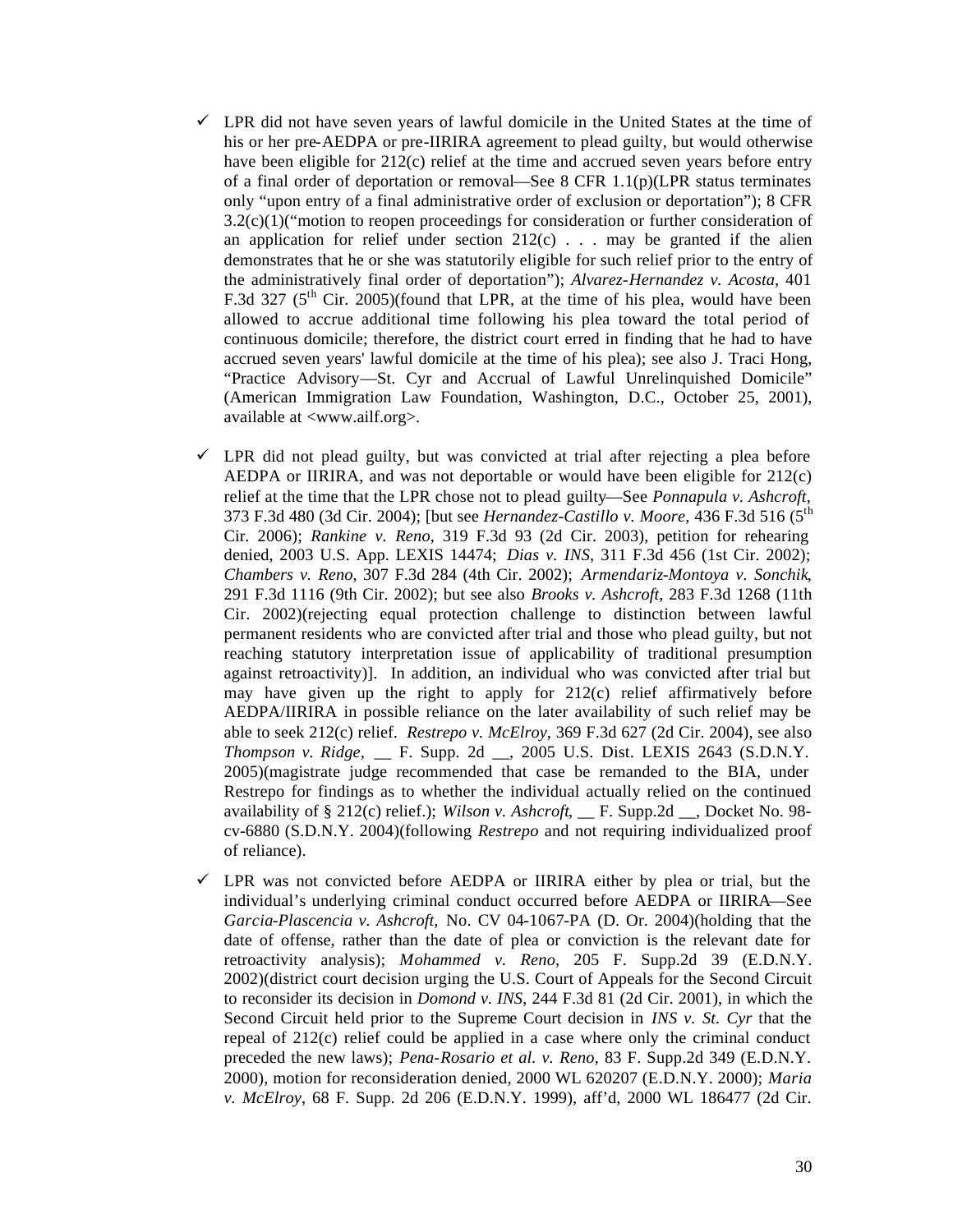2000)(unpublished opinion); see also *amicus curiae* brief of the New York State Defenders Association in *Zgombic v. Farquharson*, No. 00-6165 (2d Cir. 2000) available at <www.immigrantdefenseproject.org>; see also dissenting opinion of Judge Goodwin in *Chambers v. Reno*, 307 F.3d 284 (4th Cir. 2002); cf. *Alvarez-Portillo v. Ashcroft*, 280 F.3d 858 (8th Cir. 2002), rehearing denied, 2002 U.S. App. LEXIS 6662 (holding in a related context that retroactivity analysis turns on the date of the criminal conduct at issue) [but see *Khan v. Ashcroft*, 352 F.3d 521 (2d Cir. 2003)(finding that the Second Circuit's prior decision in *Domond* remained good law despite *St. Cyr*].

- $\checkmark$  LPR has now served more than five years in prison based on his or her pre-AEDPA or pre-IIRIRA aggravated felony conviction(s), but the individual had not yet served five years at the time of his or her deportation or removal proceedings—See *Edwards v. INS*, 393 F.3d 299 (2d Cir. 2004)(found that, where petitioners accrued more than five years' imprisonment subsequent to the legally erroneous denial of their § 212(c) applications, an award of *nunc pro tunc* relief to allow them to apply for such relief was appropriate); *De Cardenas v. Reno,* 278 F.Supp.2d 284 (D. Ct. 2003) (remanding to the BIA for the entry of an order granting 212(c) relief nunc pro tunc based on the immigration judge's finding that she would have granted such relief in the original proceedings but for the BIA's prior erroneous interpretation of the law); *Mancheno Gomez v. Ashcroft,* 2003 U.S. Dist. LEXIS 10160 (EDNY 2003)(petitioner asserted right to seek 212(c) relief after only 15 months in prison and should not be denied review because an erroneous decision of the immigration judge allowed the five year time period to expire); *Hartman v. Elwood,* 255 F.Supp.2d 510 (E.D. Pa. 2003); *Falconi v. INS*, 240 F.Supp.2d 215 (EDNY 2002)(petitioner had not yet served five years at the time of the Immigration Judge decision erroneously finding petitioner ineligible for 212(c) relief); *Archibald v. INS*, 2002 U.S. Dist. LEXIS 11963 (E.D. Pa. 2002); *Bosquet v. INS*, 2001 U.S. Dist. LEXIS 13573 (SDNY 2001); *Webster v. INS*, 2000 U.S. Dist. LEXIS 21522 (D. Conn. 2000); *Lara v. INS*, No. 3:00CV24 (D. Conn. 2000); see also *Fejzoski v. Ashcroft* 2001 U.S. Dist. LEXIS 16889 (N.D. Ill. 2001)(rejected govt. claim of petitioner's ineligibility for 212(c) based on service of five years after issuance of the notice to appear for removal proceedings noting that the petitioner "may have a viable claim that it violated his due process rights for the INS to lie in the weeds waiting for the five year period to run before seeking removal"); *Snajder v. INS*, 29 F.3d 1203 (7th Cir. 1994); see also below "Raise estoppel or constitutional arguments;" [but see *Fernandes-Pereira v. Gonzales*, 417 F.3d 38 (1<sup>st</sup> Cir. 2005)(declining to follow Second Circuit decision in *Edwards* granting *nunc pro tunc* relief); *Velez-Lotero v. Achim*, 414 F.3d 776 (7<sup>th</sup> Cir. 2005)(although petitioner had not served five years at the time of his guilty plea or at the time of his first immigration judge hearing when he did not seek 212(c) relief, he had served five years by the time of his later motion to reopen to apply for 212(c) relief); *Brown v. Ashcroft,* 360 F.3d 346 (2d Cir. 2004)(petitioner had served five years before BIA issuance of final removal order, but had also served five years even prior to the Immigration Judge's decision)].
- $\checkmark$  LPR has now served more than five years in prison based on his or her pre-AEDPA or pre-IIRIRA aggravated felony conviction(s), but the individual had not served five years in a single term of imprisonment—See *Paulino-Jimenez v. INS,* 279 F.Supp.2d 313 (SDNY 2003); *Toledo-Hernandez v. Ashcroft,* 280 F.Supp.2d 112 (SDNY 2003) (BIA decisions vacated and remanded to the BIA for a determination on whether separate sentences of imprisonment could be aggregated for purposes of the five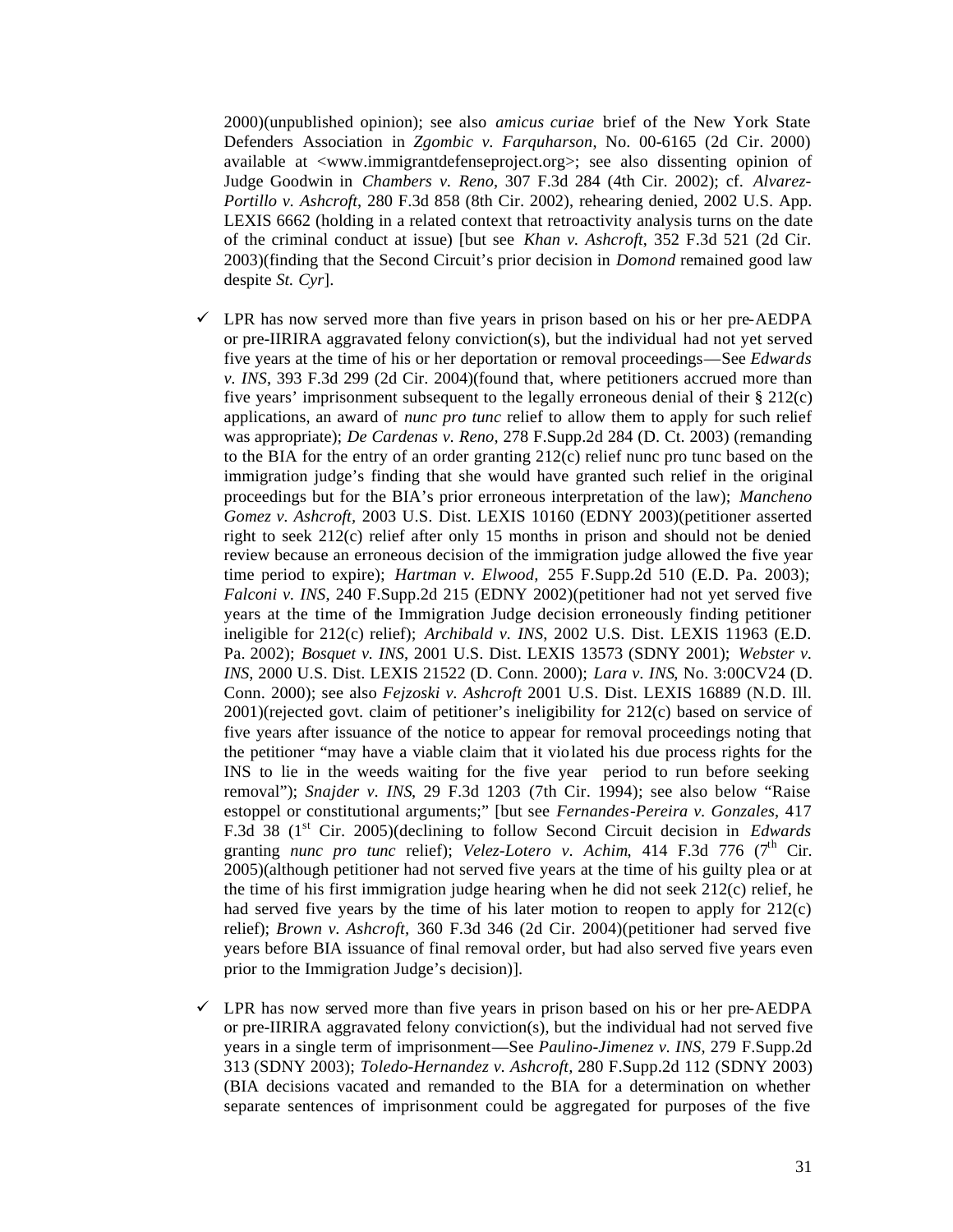years served bar); see also *United States v. Figueroa-Taveras,* 228 F. Supp. 2d 428 (SDNY 2002), vacated on other grounds, 2003 U.S. App. LEXIS 13983 (2d Cir. 2003) [but see, e.g., *Herrera v. Giambruno*, 2002 U.S. Dist. LEXIS 19387 (SDNY 2002)].

- $\checkmark$  LPR has now served more than five years in prison based on his or her pre-AEDPA or pre-IIRIRA conviction of an aggravated felony, but the conviction occurred before 11/29/90, the enactment date of the Immigration Act of 1990 (IMMACT), including § 511, which added the five years served bar to the INA—See 8 C.F.R. 1212.3(f)(4)(ii)(applicable only to pre-1990 plea convictions); *Toia v. Fasano*, 334 F.3d 917 (9th Cir. 2003)(application of IMMACT § 511 to the pre-1990 plea conviction at issue in case was impermissibly retroactive under *St. Cyr*); see also *amici curiae* brief of the New York State Defenders Association, et al, in Bell *v. Ashcroft*, No. 03-2737 (2d Cir. 2004) available at <www.immigrantdefenseproject.org> [but see *Reid v. Holmes*, 323 F.3d 187 (2d Cir. 2003)(followed Second Circuit's pre-*St. Cyr* decision in *Buitrago-Cuesta v. INS*, 7 F.3d 291 (2d Cir. 1993) holding that IMMACT § 511(a) could be applied retroactively to a noncitizen with a pre-IMMACT trial conviction)].
- $\checkmark$  LPR is charged with deportability for criminal offense under deportation ground for which there is no exact counterpart inadmissibility (formerly, excludability) ground, but which could have triggered inadmissibility had the person traveled abroad – see *Matter of Meza*, 20 I&N Dec. 257 (BIA 1991)(found eligibility for 212(c) in deportation proceedings for AF drug trafficking conviction even though there was no AF excludability ground since there was an excludability ground for drug offenses that would have encompassed the conviction at issue); see also Section 511(a) of the Immigration Act of 1990, Pub. L. No. 101-649, 104 Stat. 4978, 5052 (effective Nov. 29, 1990), which amended then INA section  $212(c)$  to include that a section  $212(c)$ waiver "shall not apply to an alien who has been convicted of an aggravated felony and has served a term of imprisonment of at least 5 years," implying that some aliens who have been convicted of an aggravated felony are eligible for a section  $212(c)$ waiver, and 136 Cong. Rec. S6586, S6604 (daily ed. May 18, 1990) ("Section 212(c) provides relief from exclusion and by court decision from deportation . . . . This discretionary relief is obtained by numerous excludable and deportable aliens, including aliens convicted of aggravated felonies . . . ."); see generally *Francis v. INS*, 532 F.2d 268 (2d Cir. 1976)(striking down a distinction in 212(c) relief eligibility between similarly situated individuals based on whether they traveled abroad as a violation of equal protection); [but see  $8$  C.F.R. 1212.3(f)(5) (requiring that the person be deportable or removable on a ground that has a statutory counterpart in the inadmissibility grounds) as interpreted by *Matter of Blake,* 23 I&N Dec. 722 (BIA 2005) and *Matter of Brevia-Perez*, 23 I&N Dec. 766 (BIA 2005)(requiring that the inadmissibility ground use "similar language" as the deportation ground sought to be waived]. In addition, if the individual is eligible to re-adjust to permanent residence and thereby avoid deportability, he or she may seek a 212(c) waiver to waive inadmissibility in connection with an application for adjustment of status. See *Matter of Azurin*, 23 I&N Dec. 695 (BIA 2005) and *Matter of Gabryelsky*, 20 I&N Dec. 750 (BIA 1993); see also *Drax v. Reno*, 338 F. 3d 98 (2d Cir. 2003)(noting that, even if an individual is not currently eligible for re-adjustment of status because an immigrant visa number is not immediately available, an immigration judge has discretion to continue proceedings for a reasonable length of time until an immigrant visa number is available).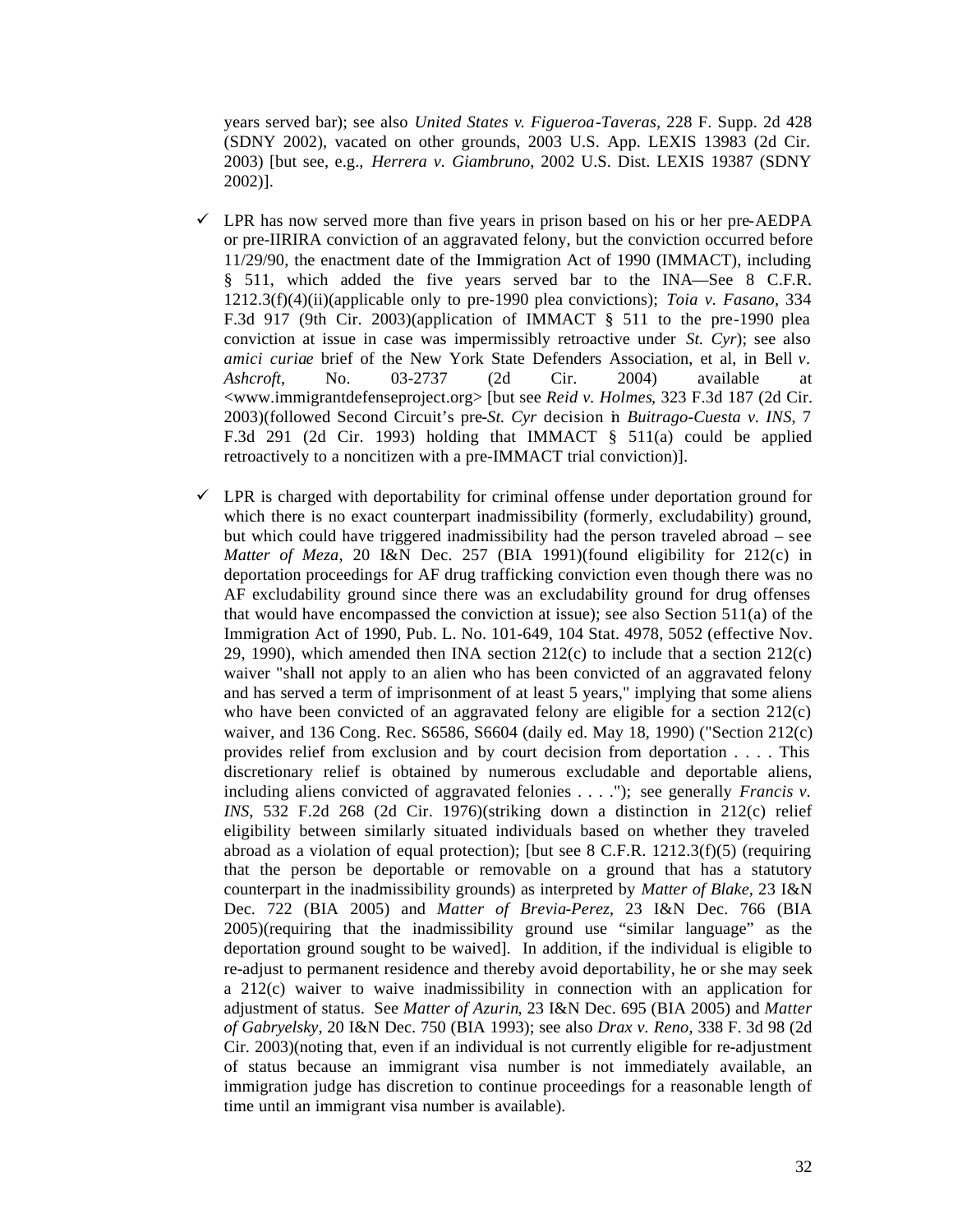ß For a general discussion of these statutory interpretation arguments, see Nancy Morawetz, "Practice Advisory—Who Should Benefit from *St. Cyr*" (American Immigration Law Foundation, Washington, D.C., August 1, 2001). For a general discussion of possible constitutional arguments against government claims of ineligibility for 212(c) relief that are based on unfair treatment or irrational distinctions, see below "Raise estoppel or constitutional or international law arguments."

### ß **Apply for 240A(a) cancellation of removal**

 Some lawful permanent residents in removal proceedings may be eligible for the new form of relief called cancellation of removal. See INA 240A(a). A lawful permanent resident respondent would have to show the following:

1. Respondent has been an LPR for at least five years.

2. Respondent has resided in the United States continuously for seven years after having been admitted in any status.

3. Respondent has not been convicted of an aggravated felony (see above "Deny Aggravated Felony").

The aggravated felony bar precludes eligibility for many long-term lawful permanent residents. However, it may be possible to argue that certain convictions should not be deemed aggravated felonies. See above "Deny "aggravated felony." In addition, in certain situations, it may be possible to argue that it violates due process for a conviction to be retroactively deemed an "aggravated felony" for this purpose if it was not an aggravated felony at the time of conviction. See concurring and dissenting opinions of Board members Rosenberg and Espinoza in *Matter of Yanez-Garcia*, 23 I&N Dec. 390 (BIA 2002)(finding retroactive application of a new administrative interpretation of what drug offenses constitute aggravated felonies to be contrary to due process); see below "Raise estoppel or constitutional arguments."

Another problem that may be encountered is that the IIRIRA provided that the required seven years' period of residence "shall be deemed to end when the alien is served a notice to appear . . . or when the alien has committed an offense referred to in section  $212(a)(2)$  that renders the alien inadmissible to the United States under section  $212(a)(2)$  or removable from the United States under section  $237(a)(2) \ldots$ , whichever is earliest." See INA  $240A(d)(1)$ . To the extent, however, that the DHS (formerly INS) is relying on the second clause of this clock-stopping rule to argue ineligibility for cancellation of removal—i.e., that the respondent had not resided in the United States for seven years prior to *commission of the offense*—the respondent may be able to make the following arguments:

- $\checkmark$  The respondent has continuously resided in the U.S. for at least seven years **from the date of his first lawful admission to the U.S. to the date of the commission of the offense.** The period of respondent's residence in the U.S. after admission on a nonimmigrant visa may be considered in calculating these 7 years. *Matter of Blancas-Lara*, 23 I&N Dec. 458 (BIA 2002).
- $\checkmark$  The respondent's parent has continuously resided in the U.S. for at least seven **years after admission in any lawful status prior to the date of the respondent's commission of the offense.** The period of respondent's parent's residence in the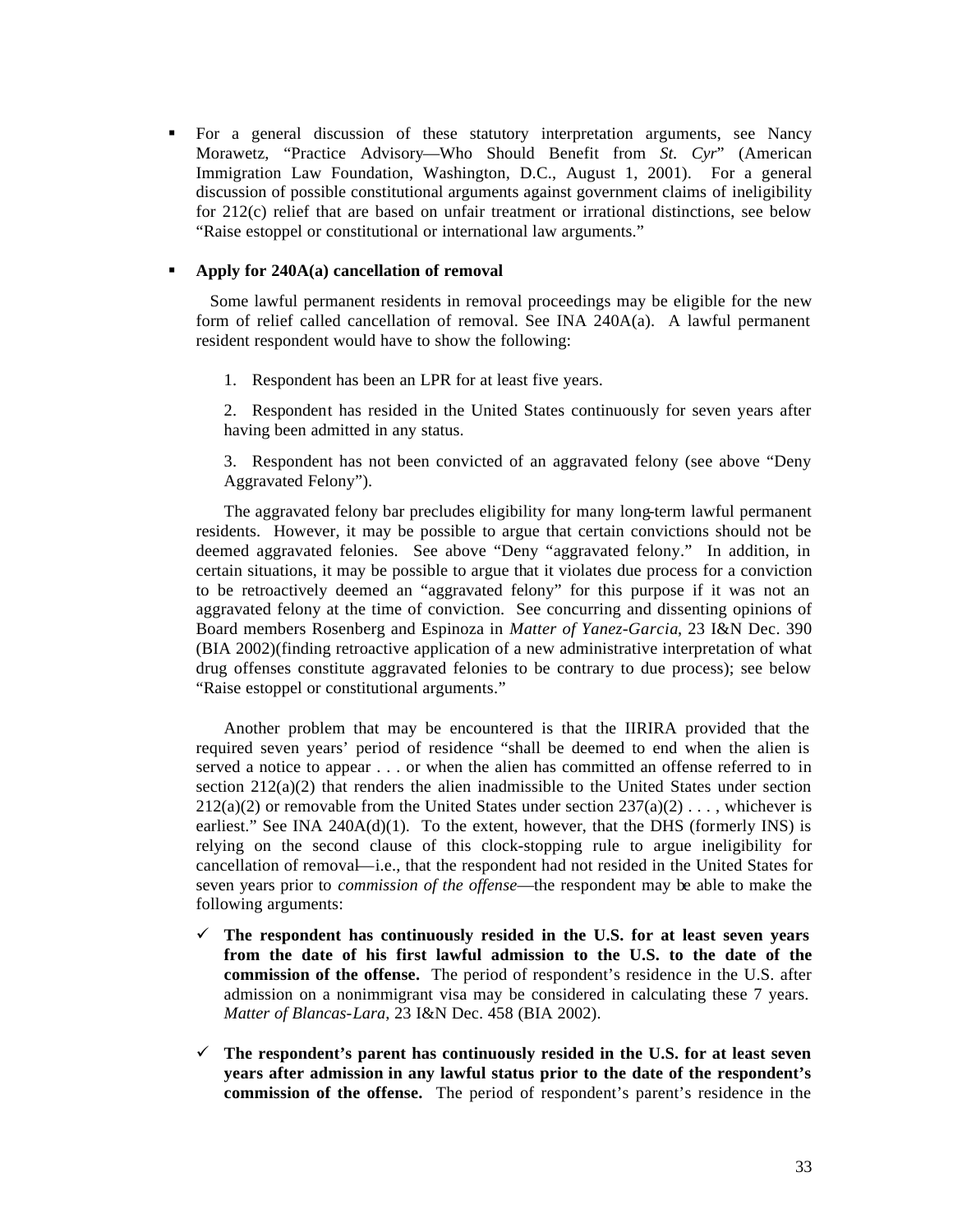U.S. after admission may be considered in calculating these 7 years. See *Cuevas-Gaspar v. Gonzales*, 430 F. 3d 1013 (9<sup>th</sup> Cir. 2005)(parent's admission for permanent resident status was imputed to an unemancipated minor child residing with the parent).

- ¸ **The "commission of offense" clock-stopping rule does not apply if the respondent did not commit an offense "referred to in section**  $212(a)(2)$ **."** If the respondent has committed an offense that makes him or her removable but not inadmissible from the United States, the respondent has not committed an offense "referred to in section  $212(a)(2)$ " and, therefore, should not be subject to this part of the clock-stopping rule. This is because the phrase "removable from the United States under section  $237(a)(2)$ " requires that the offense be one of those listed in section  $212(a)(2)$ . Thus, for example, a firearm offense that comes within the firearm ground of deportability but which does not come within any ground of inadmissibility should not trigger this clock-stopping rule. See *Matter of Campos-Torres*, 22 I&N Dec. 1289 (BIA 2000).
- $\checkmark$  The "commission of offense" clock-stopping rule does not apply retroactively. Where the offense at issue pre-dated April 1, 1997, the general effective date of IIRIRA, the respondent may argue that the "commission of offense" part of the clock-stopping rule should not be applied retroactively to such a case. See *Mulholland v. Ashcroft*, 2004 U.S. Dist. LEXIS 21426 (E.D.N.Y. 2004); *Generi v. Ashcroft*, 2004 U.S. Dist. LEXIS 6396 (W.D. Mich. 2004); *Henry v. Ashcroft*, 175 F.Supp.2d 688 (SDNY 2001)(not appealed by the government)[; but see *Worrell v. Ashcroft*, 207 F. Supp. 2d 61 (W.D.N.Y. 2002)]. IIRIRA did not include an explicit statement that INA 240A(d) should be applied retroactively in cases based on pre-Act offenses. Other than a provision that made clear that the other part of the clockstopping rule that turned on the date of service of the notice to appear applied to notices to appear "issued before, on, or after the date of enactment of this Act," see IIRIRA  $\S$  309(c)(5), all the statute provided is the April 1, 1997 general effective date. See IIRIRA § 309(a). The Supreme Court has clearly stated that general language that a statute is effective upon a certain date in no way demonstrates intent that Congress intended it to apply retroactively. See *Landgraf v. USI Film Products*, 511 U.S. 244, 256 (1994) ("[provision stating that] 'this Act . . . shall take effect upon enactment' . . . does not even arguably suggest that it has any application to conduct that occurred at an earlier date"). In *Landgraf*, the Court held that, absent an explicit statement of retroactivity, a statute should apply prospectively only. Thus, the "commission of offense" clock-stopping rule should not be applied retroactively to an individual whose criminal offense predated the general effective date of IIRIRA, which was April 1, 1997. For a review of legislative history supporting the argument that Congress did not intend for this part of the clock-stopping rule to be applied retroactively, see Nancy Morawetz, "Rethinking Retroactive Deportation Laws and the Due Process Clause," 73 N.Y.U. L. Rev. 97, 151-154 (April 1998); [but see *Matter of Perez*, 22 I&N Dec. 689 (BIA 1999)(holding that Congress intended retroactive application without any discussion of the negative implication and legislative history referenced above)]. Even if the clock-stopping rule could be considered ambiguous as to retroactivity, it attaches new legal consequences to a pre-Act event and therefore should not be applied retroactively under the traditional presumption against retroactivity. See *Immigration and Naturalization Service v. St. Cyr*, 533 U.S. 289 (2001)(holding that AEDPA and IIRIRA 212(c) waiver bars could not be applied retroactively to pre-IIRIRA plea agreements absent a clear indication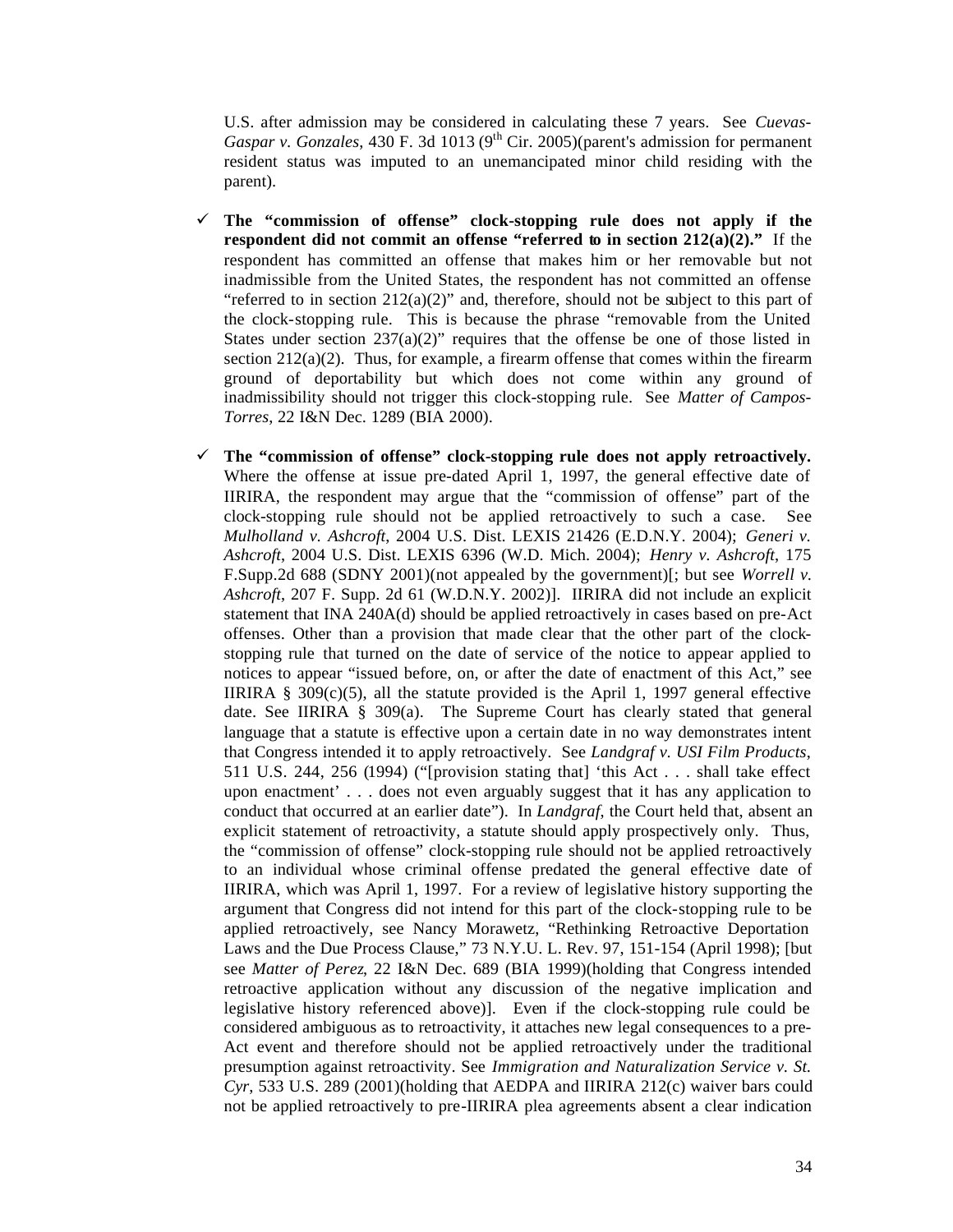from Congress that it intended such a result); *Hughes Aircraft Co. v. United States ex rel. Schumer*, 520 U.S. 939 (1997); *Landgraf v. USI Film Products*, 511 U.S. 244 (1994) [but see *Matter of Perez*, 22 I&N Dec. 689 (BIA 1999)(holding that application of discretionary relief restriction to pre-IIRIRA convictions does not have impermissible retroactive effect in a ruling that preceded and is probably no longer good law following the Supreme Court's decision in *St. Cyr*)].

¸ **The "commission of offense" clock-stopping rule does not apply if the respondent has resided in the United States continuously for 7 years after commission of the offense.** The clock-stop rule speaks of events—such as commission of the offense and service of the notice to appear for removal proceedings—that are deemed to end "any" period of continuous residence. See INA  $240A(d)(1)$ . This language indicates that an individual may accrue the required seven years of residence between events, e.g., after commission of the offense but before the DHS (formerly INS) served the notice to appear. [But cf. *Matter of Mendoza-Sandino*, 22 I&N Dec. 1236 (BIA 2000) (noncitizen may not accrue the requisite seven years of continuous physical presence required for relief of suspension of deportation *after* service of the charging document)].

## **Apply for suspension of deportation / 240A(b) cancellation of removal**

Under pre-IIRIRA law, some individuals in pre-IIRIRA deportation proceedings were eligible to apply for suspension of deportation as long as they could prove (1) continuous physical presence within the United States for a period of not less than seven years immediately preceding the date of the application; (2) that they were a person of good moral character during that period; and (3) that their deportation would, in the opinion of the Attorney General, result in extreme hardship to the alien or to his spouse, parent, or child, who is a citizen of the United States or an alien lawfully admitted for permanent residence. See former INA § 244(a)(1)(repealed 1996). However, IIRIRA replaced suspension of deportation with INA § 240A(b) cancellation of removal relief and imposed new restrictions on this relief, including making ineligible those who have been convicted of certain specified offenses (which includes, among other things, aggravated felonies). Nevertheless, an individual may argue that Congress did not clearly state that it intended for these new restrictions to be applied retroactively so that there may be arguments for eligibility for old suspension of deportation relief or new 240A(b) cancellation of removal relief despite a pre-1996 conviction similar to those listed above available to argue for continued eligibility for old 212(c) relief for lawful permanent resident immigrants. See *Lopez-Castellanos v. Gonzales*, 437 F.3d 848 (9<sup>th</sup> Cir. 2006)("[t]o deprive Lopez-Castellanos of eligibility for discretionary relief would produce an impermissible retroactive effect for aliens who, like Lopez-Castellanos, were eligible for [suspension of deportation] at the time of the plea"); see also above "Apply for 212(c) waiver".

#### **ß Apply for adjustment of status**

 Some individuals in removal proceedings may be eligible to apply for adjustment of their status to lawful permanent residence as a defense to criminal charge removal. See INA 245. This may include an individual who is already a lawful permanent resident but for whom it may be advantageous to re-adjust their status in order to wipe the slate clean and avoid a criminal ground of deportability that does not make the individual inadmissible, e.g., firearm offense that does not constitute a crime involving moral turpitude. See *Matter of Rainford*, 20 I&N 598 (BIA 1992). A lawful permanent resident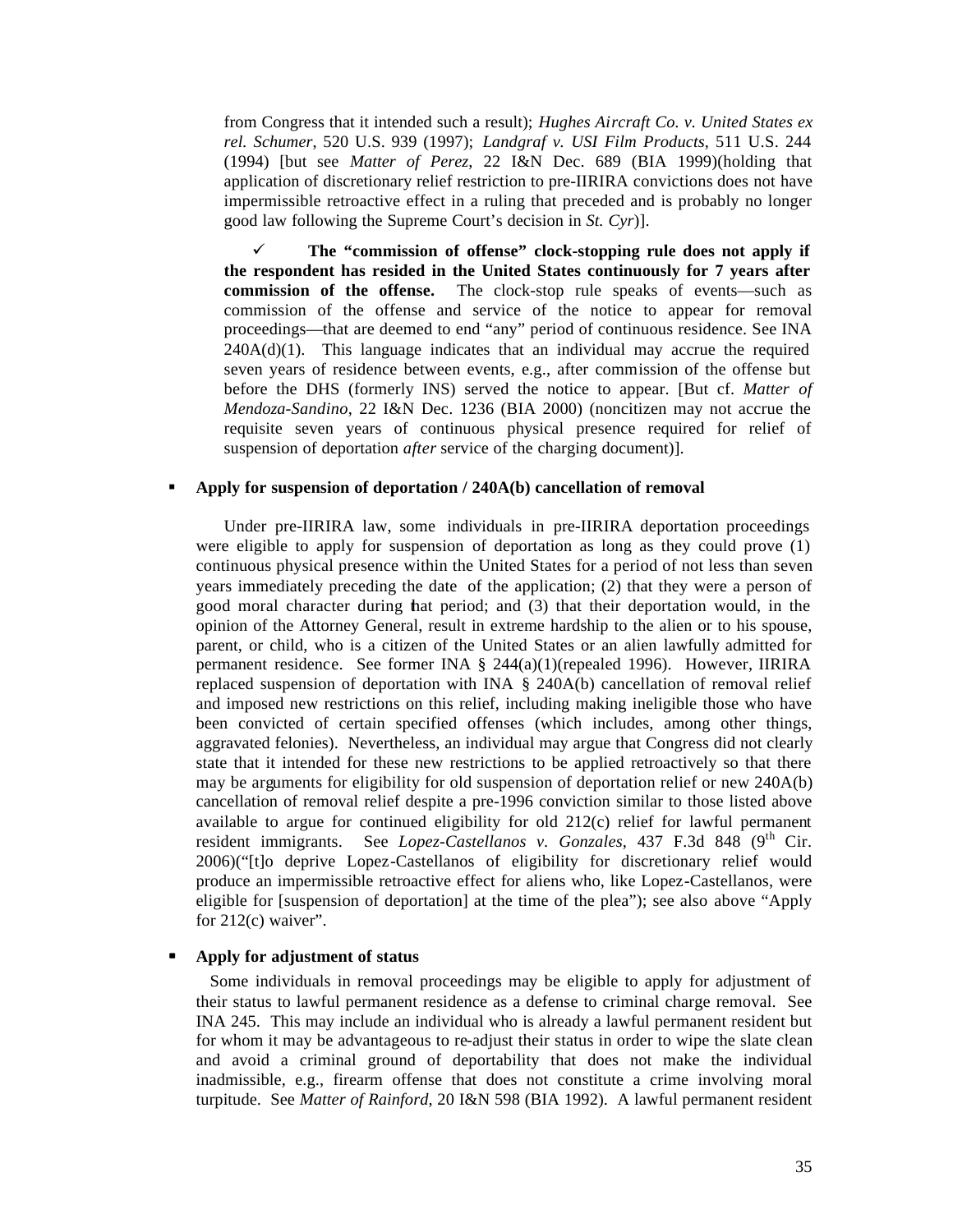immigrant may seek a 212(c) waiver to waive a ground of inadmissibility in connection with an application for re-adjustment of status. See *Matter of Azurin*, 23 I&N Dec. 695 (BIA 2005) and *Matter of Gabryelsky*, 20 I&N Dec. 750 (BIA 1993); see also *Drax v. Reno*, 338 F. 3d 98 (2d Cir. 2003)(noting that, even if an individual is not currently eligible for re-adjustment of status because an immigrant visa number is not immediately available, an immigration judge has discretion to continue proceedings for a reasonable length of time until an immigrant visa number is available).

#### ß **Apply for 212(h) waiver of inadmissibility**

 Some individuals in removal proceedings, who are eligible for adjustment of status (see above) and who are not inadmissible due to a drug offense (other than a single offense of simple possession of 30 grams or less of marijuana), may be able to apply for a 212(h) waiver of other criminal inadmissibility as a defense to criminal charge removal. See INA 212(h). An individual who is a lawful permanent resident seeking readmission after a trip abroad may also seek a 212(h) waiver of criminal inadmissibility without needing to be eligible to apply for readjustment of status. In addition, a lawful permanent resident may seek a 212(h) waiver to waive deportability based on an offense that is also covered by an inadmissibility ground. See *Yeung v. INS*, 76 F.3d 337 (11th Cir. 1995). However, in IIRIRA, Congress amended 212(h) to provide that a lawful permanent resident must have resided continuously in the United States for a period of not less than seven years immediately preceding the date of initiation of removal proceedings and must not have been convicted of an aggravated felony. See INA 212(h) (last paragraph). In addition, these bars on lawful permanent resident eligibility for the 212(h) waiver are subject to equal protection challenge. See *Roman v. Ashcroft*, 181 F. Supp.2d 808 (N.D. Ohio 2002), reversed on other grounds, 2003 U.S. App. LEXIS 16537 ( $6<sup>th</sup>$  Cir. 2003); *Song v. INS*, 82 F.Supp.2d 1121 (C.D.Cal. 2000); see also below "Raise estoppel or constitutional arguments—Equal Protection;" [but see *Taniguchi v. Schultz*, 303 F.3d 950 (9th Cir. 2002); *DeLeon-Reynoso v. Ashcroft*, 293 F.3d 633 (3d Cir. 2002); *Jankowski-Burczyk v. INS*, 291 F.3d 172 (2d Cir. 2002); *Lukowski v. INS*, 279 F.3d 644 (8th Cir. 2002); *Moore v. Ashcroft*, 251 F.3d 919 (11th Cir. 2001); *Lara-Ruiz v. INS*, 241 F.3d 934 (7th Cir. 2001)].

#### ß **Apply for 209(c) waiver of inadmissibility**

 Refugees or asylees who are in removal proceedings, who are eligible for refugee/ asylee adjustment of status and who are not inadmissible based on reason to believe they are a drug trafficker, may be able to apply for a 209(c) waiver of inadmissibility as a defense to criminal charge removal. See INA 209(c) and 209 generally; see also *Matter of K-A-,* 23 I&N Dec. 661 (BIA 2004)(asylee adjustment); *Matter of H-N-*, 22 I&N Dec. 1039 (BIA 1999)(refugee adjustment).

#### **Apply for asylum**

 Individuals in removal proceedings who fled or fear persecution in their country of nationality may be able to apply for asylum as a defense to criminal charge removal. See INA 208. Asylum is generally barred to an individual convicted of a "particularly serious crime." See INA  $208(b)(2)(A)(iii)$ . For asylum purposes, an individual convicted of an aggravated felony is deemed by statute to have been convicted of a particularly serious crime. See INA 208(b)(2)(B)(i).

#### **ß Apply for withholding of removal**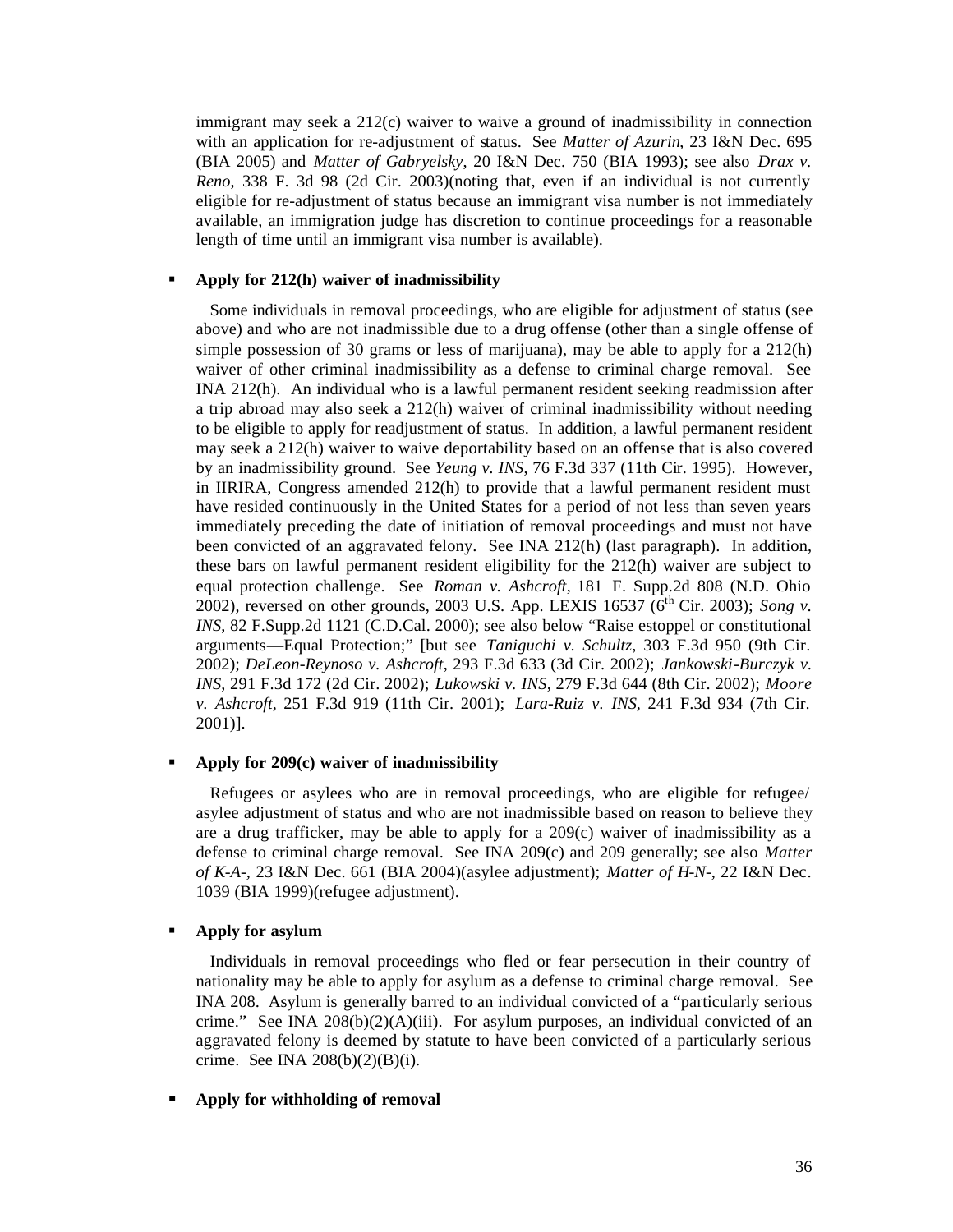Individuals in removal proceedings whose life or freedom would be threatened in the country of removal may be able to apply for withholding of removal as a defense to criminal charge removal. See INA  $241(b)(3)$ . Withholding of removal is generally barred to an individual convicted of a "particularly serious crime." See INA  $241(b)(3)(B)(ii)$ . For withholding of removal purposes, however, an individual convicted of an aggravated felony or felonies is deemed by statute to have been convicted of a particularly serious crime only if he or she has been sentenced to an aggregate term of imprisonment of at least five years. See INA  $241(b)(3)(B)$ . A noncitizen sentenced to less than five years' imprisonment may be determined to have been convicted of a particularly serious crime only after an individual examination of the nature of the conviction, the sentence imposed, and the circumstances and underlying facts of the conviction. See *Matter of S-S-*, 22 I&N Dec. 458 (BIA 1999); see also *Chong v. Dist. Dir., INS*, 264 F.3d 378, 387 (3d Cir. 2001)(BIA must analyze the specific facts of the case "rather than blindly following a categorical rule, i.e., that all drug convictions qualify as 'particularly serious crimes.'"). If the statute is ambiguous as to whether an offense is an aggravated felony, or if there is uncertainty over whether the offense is otherwise a particularly serious crime, one should argue that the decision-maker should look to international law. See Brief for Human Rights First as Amicus Curiae in Support of Petitioners in *Lopez v. Gonzales*, No. 05-547 (U.S. Sup. Ct. 2006). This is because withholding of removal relief exists in order to comply with U.S. obligations under the 1967 U.N. Protocol Relating to the Status of Refugees. Where international obligations are involved, any statutory ambiguity must be resolved in a way that respects the international obligations. See *Murray v. The Schooner Charming Betsy*, 6 U.S. (2 Cranch) 64. A key relevant source of international law is the U.N. Handbook on Procedures and Criteria for Determining Refugee Status. The Handbook does not specifically define a "particularly serious crime," but sets a minimum standard when it defines a "serious" offense as a "capital crime or a very grave punishable act." Although the Supreme Court has determined that the Handbook is not legally binding on U.S. officials, the Court stated that it nevertheless provides "significant guidance" in construing the 1967 Protocol and in giving content to the obligations established therein. See *INS v. Cardoza-Fonseca*, 480 U.S. 421 (1987).

#### **ß Apply for relief under Torture Convention**

 Individuals in removal proceedings who may be tortured or suffer other cruel treatment in their country of removal may be eligible to apply for relief under the U.N. Torture Convention as a defense to criminal charge removal. See Article 3 of the United Nations Convention Against Torture and Other Cruel, Inhuman or Degrading Treatment or Punishment (in effect for the United States in 1994). The Convention does not include any bar on relief based on criminal record. And, while implementing legislation enacted in 1998 directs the prescribing of regulations excluding from eligibility those excluded from eligibility for withholding of removal (see above), the legislation recognizes that the regulations should do so only "[t]o the maximum extent consistent with the obligations of the United States under the Convention . . ." Foreign Affairs Reform and Restructuring Act of 1998 § 2242(c). Interim regulations, effective March 22, 1999, provide for withholding of removal for those who would not be excluded from eligibility for such relief, see  $8$  C.F.R. 208.16(c), and for "deferral" of removal for those who would be excluded from withholding based on criminal record. See 8 C.F.R. 208.17.

## **ß Apply for voluntary departure in lieu of a removal order**

See INA 240B.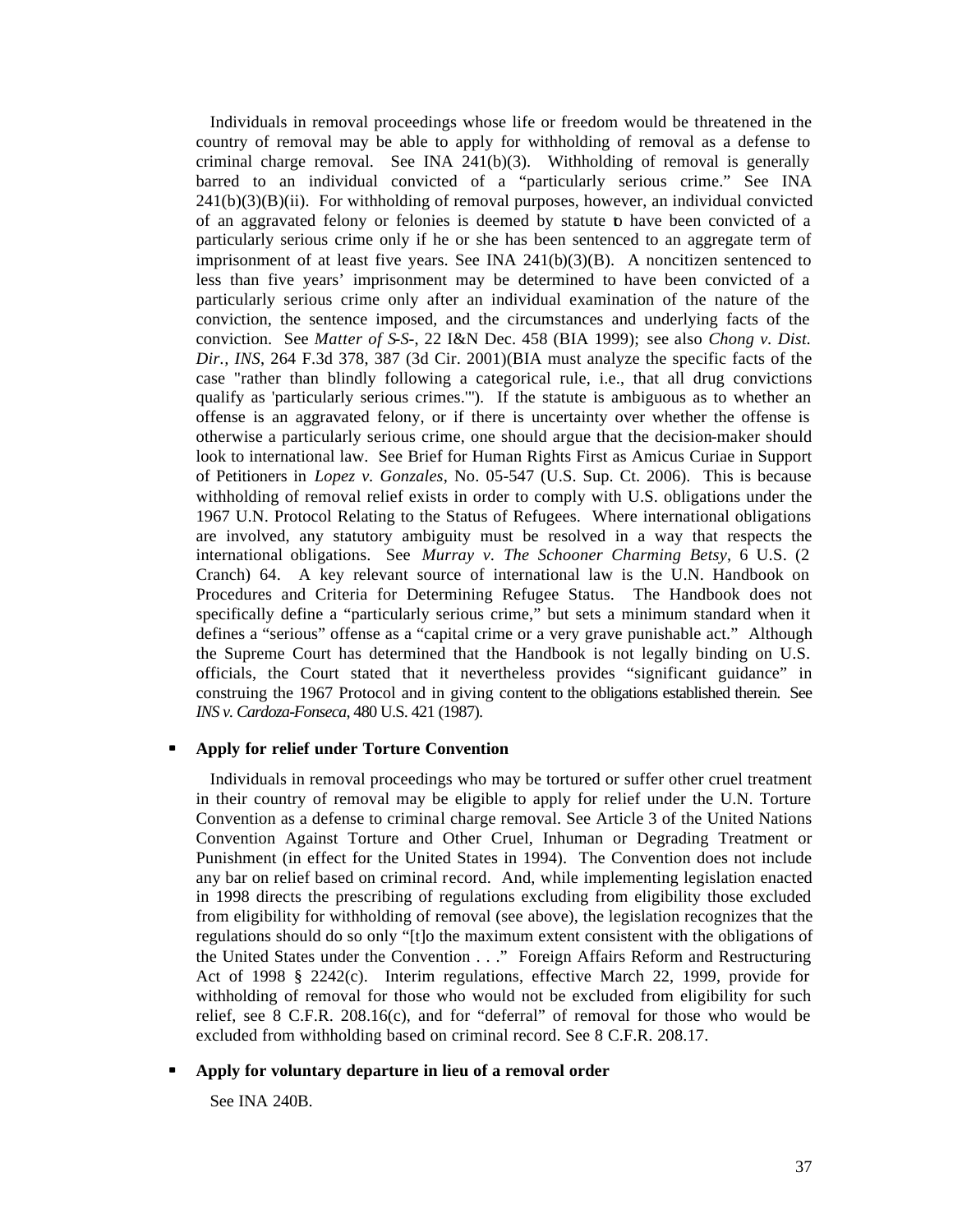#### □ Raise estoppel or constitutional or international law arguments

 Whenever a removal case has a particularly unfair or unjust feel to it, there may be good estoppel and/or constitutional (or international law) arguments to be raised. Such an argument may eventually require going into federal court. This is because immigration judges and the BIA will generally not rule on an estoppel or constitutional argument. See *Matter of Hernandez-Puente*, 20 I&N Dec. 335 (BIA 1991) (estoppel claim); *Matter of U-M-*, 20 I&N Dec. 327 (BIA 1991) (constitutional claim). For that reason, however, one may be able to argue that one need not have raised such an argument at the administrative level in order to raise it before a federal court. See, e.g., *Garberding v. INS*, 30 F.3d 1187, 1188 n.1 (9th Cir. 1994) (although a party may be required to exhaust a procedural due process claim that could be remedied by the immigration judge, an equal protection claim that the immigration judge or the BIA cannot decide does not require exhaustion). One should, however, raise such an argument at the administrative level to avoid the risk of a later finding by a federal court that the argument has been waived for failure to raise it before the agency. See, e.g., *Ruiz-Macias v. INS*, 89 F.3d 846 (9th Cir. 1996) (alien's failure to raise estoppel argument before BIA constituted waiver of claim). In addition, even if an immigration judge or the BIA will not rule on the argument, they may consider it in ruling on other arguments. Finally, it may be necessary to raise the argument before an immigration judge in order to make the record necessary for later federal court review. See INA 242(b)(4)(A) ("the court of appeals shall decide the petition only on the administrative record on which the order of removal is based"); *INS v. Miranda*, 459 U.S. 14, 18 n.3 (1982) (noting, in refusing to find estoppel for unreasonable delay in processing, that "because the issue of estoppel was raised initially on appeal [to the BIA], the parties were unable to develop any factual record on the issue").

#### **Estoppel**

 "Estoppel is an equitable doctrine invoked to avoid injustice in particular cases." *Heckler v. Community Health Services*, 467 U.S. 51 (1984). The law of estoppel has long recognized that a wrongdoer should not be permitted to reap unfair advantage from his or her own wrongful conduct. In the immigration context, estoppel-type arguments might be raised where a respondent has relied on a government misrepresentation to his or her detriment, or to prevent the government from gaining an unfair advantage from a wrongful act that deprives the respondent of a constitutionally protected liberty or property interest. In fact, it was in an immigration case that the United States Court of Appeals for the Second Circuit explained that the government may be precluded from benefiting from its own wrongful conduct even where the Act, "read in vacuo, might suggest a different result." *Corniel-Rodrigues v. INS*, 532 F.2d 301 (2d Cir. 1976).

 The traditional elements of "equitable estoppel" are: (a) a misrepresentation; (b) that the party making the misrepresentation had reason to believe the party asserting estoppel would rely on it; (c) that it was reasonable for the party asserting estoppel to rely on the misrepresentation; and (d) that the party asserting estoppel relied on the misrepresentation to his detriment. *Heckler*, 467 U.S. at 59. Several federal circuit courts have found equitable estoppel to lie where there is an element of "affirmative misconduct" on the part of the government. See *Corniel-Rodrigues*, 532 F. 2d 301 (2d Cir. 1976) (INS failure to warn alien that her visa would automatically become invalid if she married before arriving to the United States sufficient to support estoppel); *Yang v. INS*, 574 F.2d 171, 174-75 (3rd Cir. 1978) (affirmative misconduct by government official gives rise to estoppel); *Fano v. O'Neill*, 806 F.2d 1262 (5th Cir. 1987) (allegation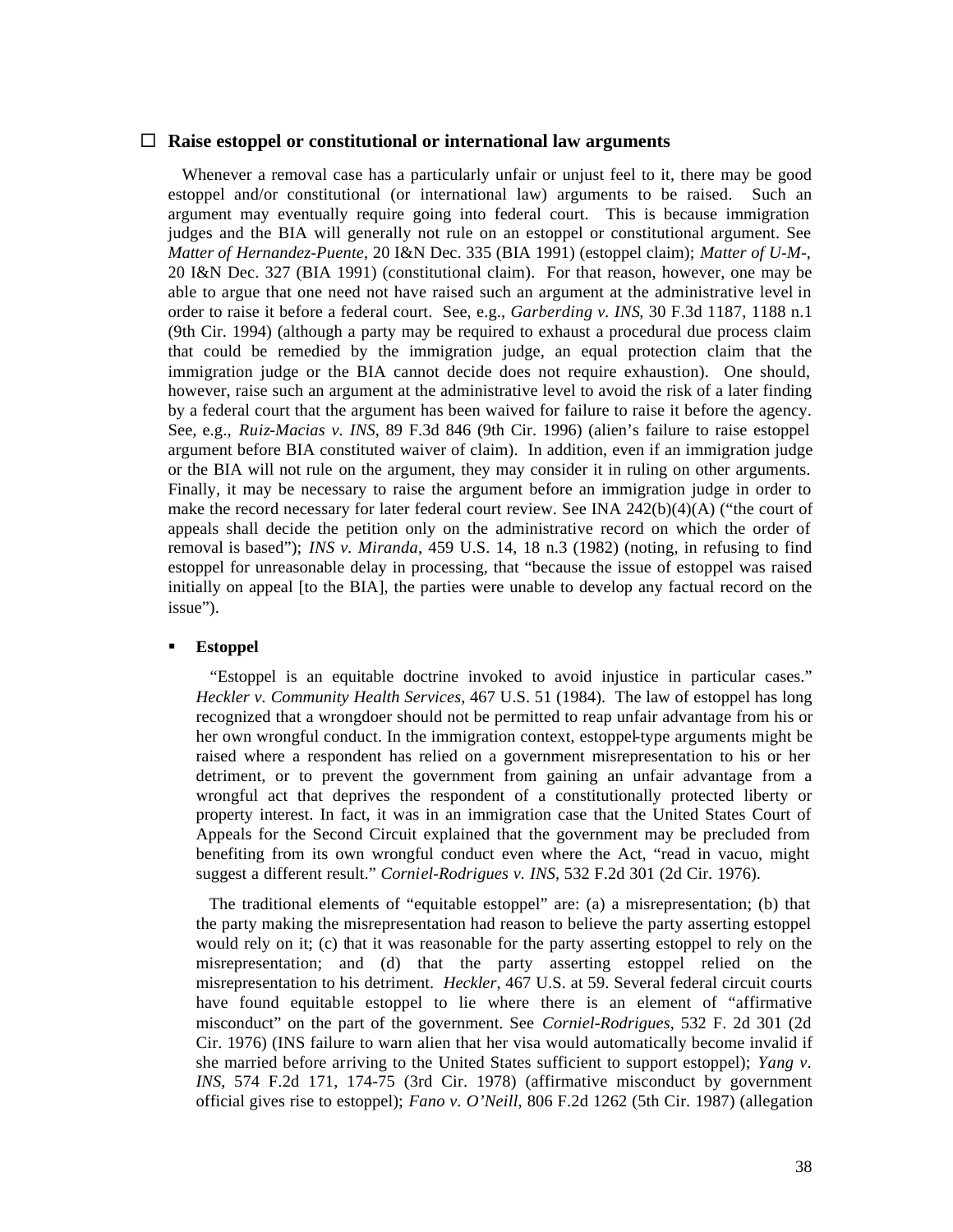that INS acted "willfully, wantonly, recklessly, and negligently" in delaying processing of alien's visa application encompassed element of affirmative misconduct necessary to state equitable estoppel claim); *Mendoza-Hernandez v. INS*, 664 F.2d 631, 639 (7th Cir. 1981) (affirmative misconduct by government official gives rise to estoppel claim). Equitable estoppel doctrine may be useful in immigration cases where the respondent is seeking to stop a removal that may be said to have resulted from affirmative misconduct by the government, e.g., where the respondent has lost waiver eligibility due to wrongful DHS (formerly INS) delay in commencing deportation or removal proceedings.

 There is a another line of Supreme Court cases, which generally do not use the term estoppel, but which similarly preclude the government from gaining an unfair advantage from a wrongful act where the misconduct deprives a person of a constitutionally protected liberty or property interest. See, e.g., *United States ex rel. Accardi v. Shaughnessy*, 347 U.S. 260 (1954)(Court refused to permit the government to take advantage of a BIA ruling obtained by a procedure contrary to agency regulations); *Mapp v. Ohio*, 367 U.S. 643 (1961)(Court prevented the government from using the fruits of an illegal search and seizure as evidence in a criminal case); *Logan v. Zimmerman Brush Co.*, 455 U.S. 422 (1982)(Court ruled that government could not destroy a constitutionally protected property interest due to its negligent failure to hold a required mediation hearing within the statute of limitations period). This line of cases may also be useful in immigration cases where the respondent is seeking to stop a removal that may be said to have resulted in some way from government wrongdoing.

#### ß **Procedural Due Process**

 The Fifth Amendment's due process clause protects against federal government deprivation of life, liberty, or property without fair and adequate procedures. See *Matthews v. Eldridge*, 424 U.S. 319 (1976). The Supreme Court recently reaffirmed that the protection of the due process clause "applies to all 'persons' within the United States, including aliens, whether their presence here is lawful, unlawful, temporary, or permanent." *Zadvydas v. Davis*, 121 S. Ct. 2491 (2001). While the Court recognized that prior precedent found that full constitutional protections might not apply to an alien who had not "entered" the United States (including individuals stopped at the border and/or "paroled" into the United States), the Court did not rule out that such precedent might no longer be good law. See *Zadvydas*.

Thus, for example, procedural due process challenges may be made to mandatory detention statutes or practices in certain situations. It is generally a violation of procedural due process for the government conclusively to presume unfitness for some benefit on the basis of some event or characteristic, without holding an individualized hearing on the issue of unfitness. Thus, procedural due process challenges may be made to mandatory detention rules that do not permit individualized hearing on the issue of whether an individual is a threat to the community or a risk of flight in certain situations. See above section entitled "Challenge mandatory detention during removal proceedings."

Another example of where a procedural due process challenge might be raised is where removal results from a DHS (formerly INS) failure to commence deportation proceedings when statutorily required to do so. See *Singh v. Reno*, 182 F.3d 504 (7th Cir. 1999)(INS footdragging in completing deportation proceedings until petitioner no longer statutorily eligible for relief stated the basis of a substantial constitutional due process claim); see also above discussion in subsection on "Estoppel" of the line of Supreme Court cases precluding the government from gaining an unfair advantage from a wrongful act where the misconduct deprives a person of a constitutionally protected liberty or property interest.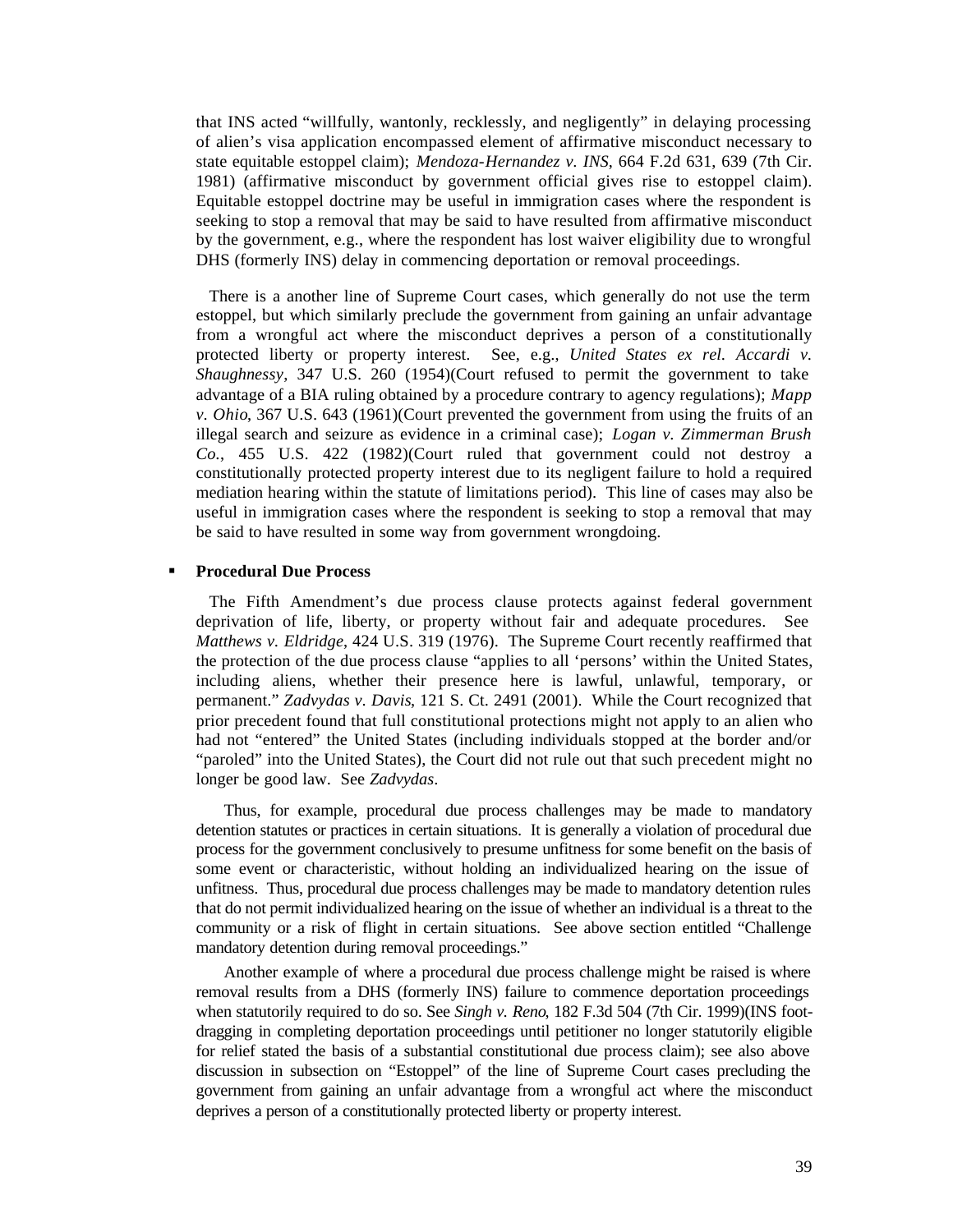#### **ß Substantive Due Process**

 The Fifth Amendment's due process clause also protects against government action infringing fundamental liberty interests, no matter what process is provided, where the infringement is not narrowly tailored to serve a compelling state interest. See *Reno v. Flores*, 507 U.S. 292, at 301-302 (1993). This fundamental or substantive due process "prevents the government from engaging in conduct that 'shocks the conscience,' or interferes with rights 'implicit in the concept of liberty.' " *United States v. Salerno*, 481 U.S. 739, 746 (1987), quoting *Rochin v. California*, 342 U.S. 165, 172 (1952). As the Supreme Court recently stated: "This constitutional concern, itself harkening back to the Magna Carta, arises out of the basic unfairness of depriving citizens of life, liberty, or property, through the application, not of law and legal processes, but of arbitrary coercion." *BMW of North America, Inc. v. Gore*, 517 U.S. 559, 587 (1996). Legislation imposing disproportionate penalties affecting liberty or property interests may be challenged under substantive due process notions. Id. In addition, legislation that has retroactive aspects affecting such interests may also be challenged as violative of due process where retroactive application is irrationally unfair. See *Usery v. Turner Elkhorn Mining Co.*, 428 U.S. 1, 17 (1976) ("The retrospective aspects of legislation . . . must meet the test of due process"); *General Motors Corp. v. Romein*, 503 U.S. 181, 191 (1992) ("Retroactive legislation presents problems of unfairness that are more serious than those posed by prospective legislation"); *BMW*, 517 U.S. at 574 ("Elementary notions of fairness enshrined in our constitutional jurisprudence dictate that a person receive fair notice not only of the conduct that will subject him to punishment but also of the severity of the penalty that a state may impose"). Thus, retroactive application of a new deportation statute may be found to violate the due process clause. See *United States v. Ubaldo-Figueroa*, 347 F.3d 718 (9<sup>th</sup> Cir. 2003)(reversing noncitizen defendant's conviction for illegal reentry after removal after finding that prior removal order was invalid as defendant had "plausible" claim that Congress' retroactive application of IIRIRA § 321(expanding categories of offenses falling within AF ground) violated due process);. *Mojica v. Reno*, 970 F. Supp. 130, 169-171 (E.D.N.Y. 1997), aff'd sub nom., *Henderson v. INS*, 157 F.3d 106 (2d Cir. 1998); see generally Nancy Morawetz, "Rethinking Retroactive Deportation Laws and the Due Process Clause," 73 N.Y.U. L. Rev. 97 (April 1998).

#### **ß Equal Protection**

 While the equal protection clause of the Fourteenth Amendment applies only to the states, the Fifth Amendment's due process clause has also been interpreted to bar arbitrary discrimination by the federal government. Thus, certain irrational distinctions between similarly situated noncitizens made by the federal deportation laws, or how the federal government applies these laws, may be found unconstitutional. See, e.g., *Dillingham v. INS*, 267 F.3d 996 (9th Cir. 2001)(distinction between similarly situated individuals as to whether their expunged drug dispositions constitute convictions for immigration purposes struck down as irrational); *Yeung v. INS*, 76 F.3d 337 (11th Cir. 1995) (distinction between similarly situated individuals as to 212(h) waiver relief eligibility struck down as irrational); *Francis v. INS*, 532 F.2d 268 (2d Cir. 1976) (distinctions between similarly situated individuals as to 212(c) waiver relief eligibility struck down as irrational).

## **Katuralization Clause**

 When a noncitizen in one state is subject to more adverse immigration consequences than a noncitizen in another state for a similar offense solely because of varying state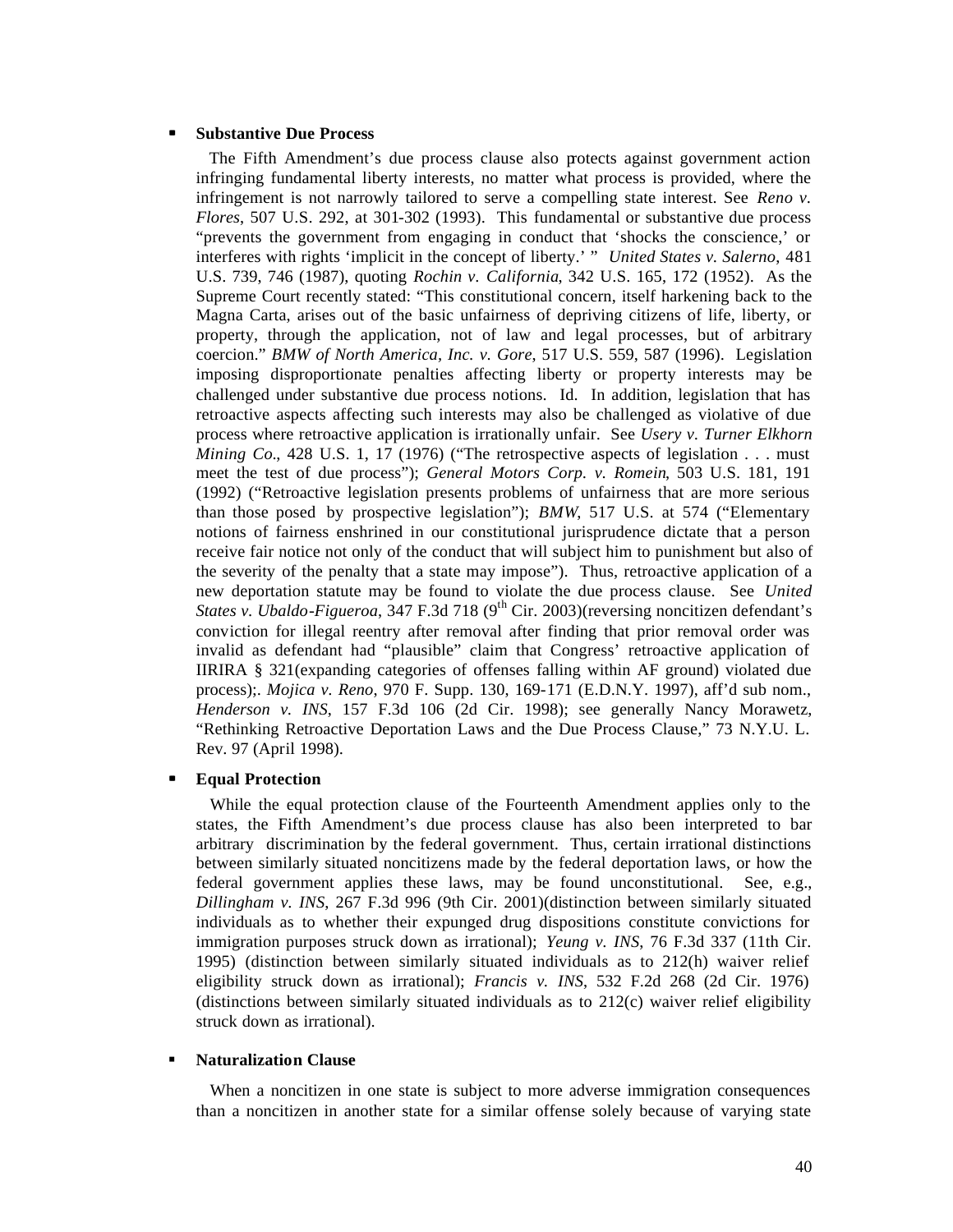criminal law standards and definitions, the noncitizen may argue that such disparate treatment violates the Constitution's Naturalization Clause, which requires a "uniform Rule" of naturalization (and hence of deportation law). See Iris Bennett, "The Unconstitutionality of Nonuniform Immigration Consequences of "Aggravated Felony" Convictions," 74 N.Y.U. L. Rev. 1696 (December 1999); see also Point III in Brief of the American Bar Association as Amicus Curiae in *Lopez v. Gonzales*, No. 05-547 (U.S. Sup. Ct. 2006). Alternatively, the noncitizen may argue that his or her rights to equal protection of the laws has been violated. See above subsection on "Equal Protection."

#### ß **Ex Post Facto**

 Although challenges to retroactive deportation laws under the ex post facto clause have been rejected in the past on the basis that the clause only applies to criminal punishment, the now often mandatory imposition of the "civil" penalty of removal upon conviction suggests that it may be worth preserving such a claim in the hope that the courts will revisit the issue. See *Eastern Enterprises v. Apfel*, 524 U.S. 498 (1998) (concurring opinion of Justice Thomas)(expressing willingness to reconsider whether retroactive civil laws are unconstitutional under the ex post facto clause); *Scheidemann v. INS*, 83 F.3d 1517, 1527 (3d Cir. 1996)(Sarokin, J., concurring)("If deportation under such circumstances is not punishment, it is difficult to envision what is"); see also Robert Pauw, "A New Look at Deportation as Punishment: Why at Least Some of the Constitution's Criminal Procedure Protections Must Apply," 52 Adm. L.R. 305 (Winter 2000); Javier Bleichmar, "Deportation as Punishment: A Historical Analysis of the British Practice of Banishment and its Impact on Modern Constitutional Law," 14 Geo. Immgr. L.J. 115 (Fall 1999).

#### **ß Double Jeopardy**

#### **ß Cruel and Unusual Punishment**

#### **ß International Law**

 Where international obligations are involved, any statutory ambiguity must be resolved in a way that respects the international obligations. See *Murray v. The Schooner Charming Betsy*, 6 U.S. (2 Cranch) 64; see also Brief for Human Rights First as Amicus Curiae in Support of Petitioners in *Lopez v. Gonzales*, No. 05-547 (U.S. Sup. Ct. 2006). For an example of a court decision that applies international law obligations to the interpretation of an immigration statute, see *Maria v. McElroy*, 68 F. Supp. 2d 206 (E.D.N.Y. 1999), aff'd, 2000 WL 186477 (2d Cir. 2000)(aff'd on other grounds in an unpublished opinion) (district court decision interpreting IIRIRA amendments in a way that avoided retroactive application to pre-IIRIRA conduct in order to avoid conflict with U.S. obligations under international law).

## ® **Pursue post-conviction relief or other non-immigration remedies**

#### **ß Criminal court vacatur or resentencing**

If a conviction has been vacated on legal or constitutional grounds, that vacatur should be respected by the immigration authorities. See *Matter of Adamiak*, 23 I&N Dec. 878 (BIA 2006)(conviction vacated for failure of the trial court to advise the alien defendant of the possible immigration consequences of a guilty plea is no longer a valid conviction for immigration purposes); *Matter of Rodriguez-Ruiz*, 22 I&N Dec. 1378 (BIA 2000) ("We will . . . accord full faith and credit to this state court judgment [vacating a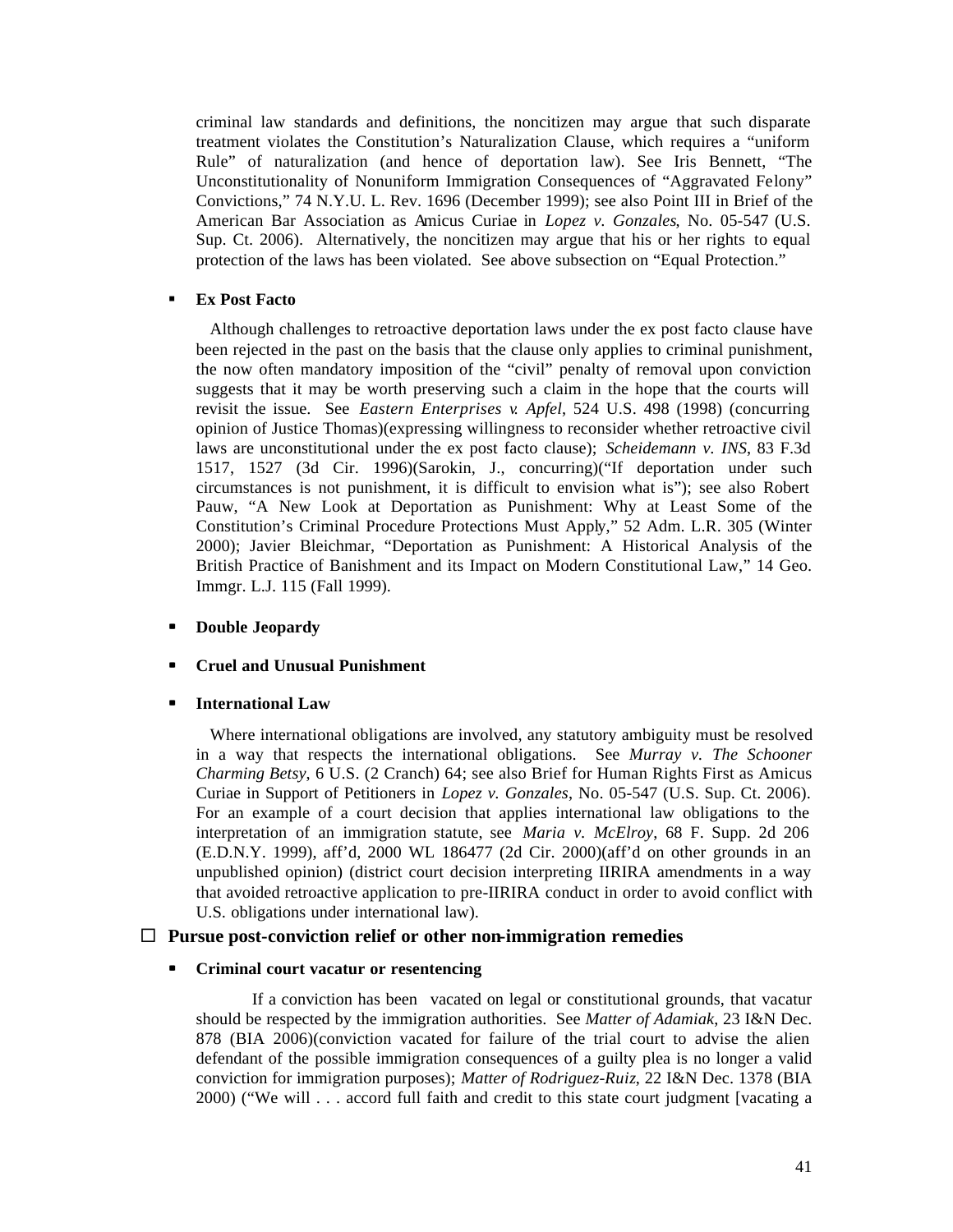conviction under New York state law]"); *Matter of Sirhan*, 13 I&N Dec. 592, 600 (BIA 1970) ("[W]hen a court . . . vacates an original judgment of guilt, its action must be respected); see also *Matter of O'Sullivan*, 10 I&N Dec. 320 (BIA 1963). See generally Norton Tooby, *Post-Conviction Relief for Immigrants* (Law Offices of Norton Tooby, Oakland, California 2000); Dan Kesselbrenner and Lory D. Rosenberg, *Immigration Law and Crimes* (West Group, 1999), Chapter 4 ("Amelioration of Criminal Activity: Post-Conviction Remedies); Norton Tooby, *Criminal Defense of Immigrants, National Edition* (Law Offices of Norton Tooby, Oakland, California 2000), Chapter 8 ("Vacating Criminal Convictions"); Katherine A. Brady, *California Criminal Law and Immigration* (Immigrant Legal Resource Center, San Francisco, California 1997), Chapter 8 ("Post-Conviction Relief" by Norton Tooby); Manuel D. Vargas, *Representing Noncitizen Criminal Defendants in New York State, 3rd edition* (New York State Defenders Association, Albany, New York 2003), Section 5.3.M ("Seek post-judgment relief").

In *Rodriguez-Ruiz*, the Board distinguished the New York State statute under which Mr. Rodriguez-Ruiz' conviction was vacated from an expungement statute or other rehabilitative statute. Thus, it may be important for an individual whose conviction has been vacated to show that the vacatur is based on legal error in the underlying criminal proceedings as opposed to an expungement or other rehabilitative statute. See *Matter of Pickering*, 23 I&N Dec. 621 (BIA 2003)(held that a conviction vacatur was ineffective to eliminate its immigration consequences since the "quashing of the conviction was not based on a defect in the conviction or in the proceedings underlying the conviction, but instead appears to have been entered solely for immigration purposes."). However, some federal courts, including the Sixth Circuit in reversing *Matter of Pickering*, have put the burden on the government to show that the vacatur was solely to avoid adverse immigration consequences or other rehabilitative reasons, as opposed to legal defect. See *Pickering v. Gonzales*, *\_\_ F.3d \_\_, 2006 U.S. App. LEXIS 17923* (6<sup>th</sup> Cir. 2006); see also discussion above under "Deny deportability or inadmissibility – Deny 'conviction' – The criminal conviction has been vacated."

If an individual's conviction is vacated subsequent to entry of a removal order based on the conviction, the agency should reopen the removal case to consider whether the conviction still counts for immigration purposes. See *Cruz v. AG of the United States*, \_\_ F.3d \_\_ , 2006 U.S. App. LEXIS 15169 (3d Cir. 2006); *see also Estrada-Rosales v. INS*, 645 F.2d 819, 821 ( $9^{th}$  Cir. 1981)(granting motion to reopen where conviction that supported petitioner's deportation had been vacated based on defects in underlying proceedings); *Cruz-Sanchez v. INS*, 438 F.2d 1087, 1088-89 (7<sup>th</sup> Cir. 1971)(noting the BIA's position that the proper way to attack deportation based upon a subsequently vacated conviction is in a motion to reopen).

Finally, where an individual is re-sentenced to a shorter prison sentence, the new sentence counts for immigration purposes. See *Matter of Cota-Vargas,* 23 I&N Dec. 849 (BIA 2005)(trial court's decision to modify or reduce an alien's criminal sentence nunc pro tunc is entitled to full faith and credit by the Immigration Judges and the Board of Immigration Appeals, and such a modified or reduced sentence is recognized as valid for purposes of the immigration law without regard to the trial court's reasons for effecting the modification or reduction); *Matter of Song*, 23 I&N 173 (BIA 2001).

#### **ß Congressional private bill**

See Robert Hopper and Juan P. Osuna, "Remedies of Last Resort: Private Bills and De-